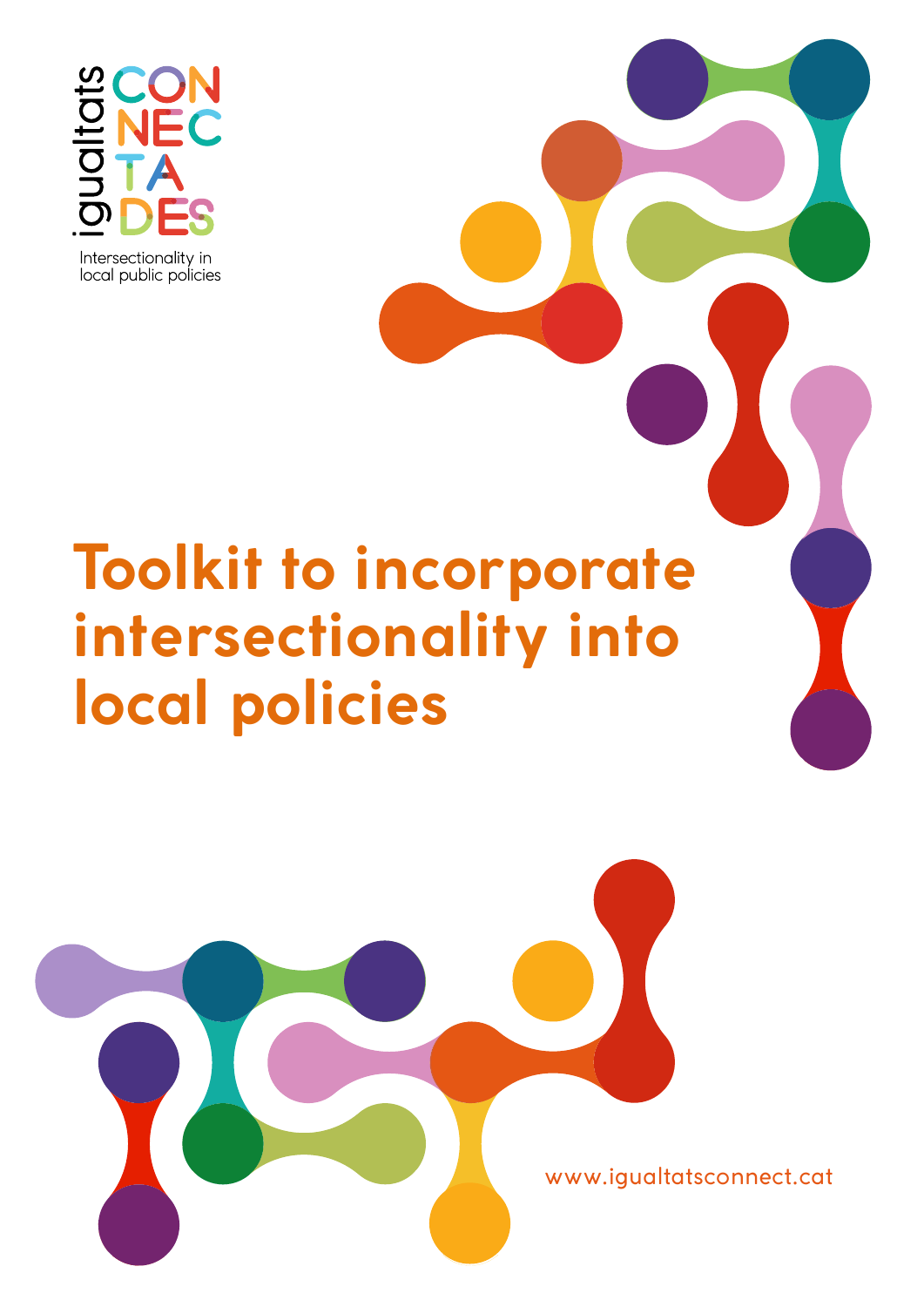#### Toolkit to incorporate intersectionality into local policies

**Project coordinator:** Terrassa City Council

**Partners:** University of Vic - Central University of Catalonia CEPS Projectes Socials

**Research and development of contents for the Toolkit:** Gerard Coll-Planas, Roser Solà-Morales

#### **Advisory board:**

Àlex Monfort Fradera; Amàlia Fernández Portero; Bernat Chueca Playà; Consol Gallart Bascompte; Laura Fuste Llorens; Maria Cors Pedrol; Mercè Soler Campins; Montserrat Martínez Soler; Natalia Perona Vizcaino; Raquel Garcia Mesa; Sonia Valle Vilamitjana; Teresa del Amo Busto; Victoria Hernández Salamero

**Catalan correction:** Laia Martínez i López

**Spanish translation:** Laia Martínez i López

**English translation:** Ailish Holly

**Design and layout:** Ximena Chapero

**ISBN:** 978-84-15421-12-2



Attribution-NonCommercial-ShareAlike 3.0 Unported



Co-funded by the Rights,<br>Equality and Citizenship Programme of the European Union

This project (REC-PP-2016-2-776043) was funded with the support of the European Commission. Its contents and materials are the exclusive responsibility of the authors. The Commission is not responsible for the use that may be made of the information contained herein.

The content of this publication was up-to-date at the time of its publication (May 2019). The references to external links may change and must be reviewed.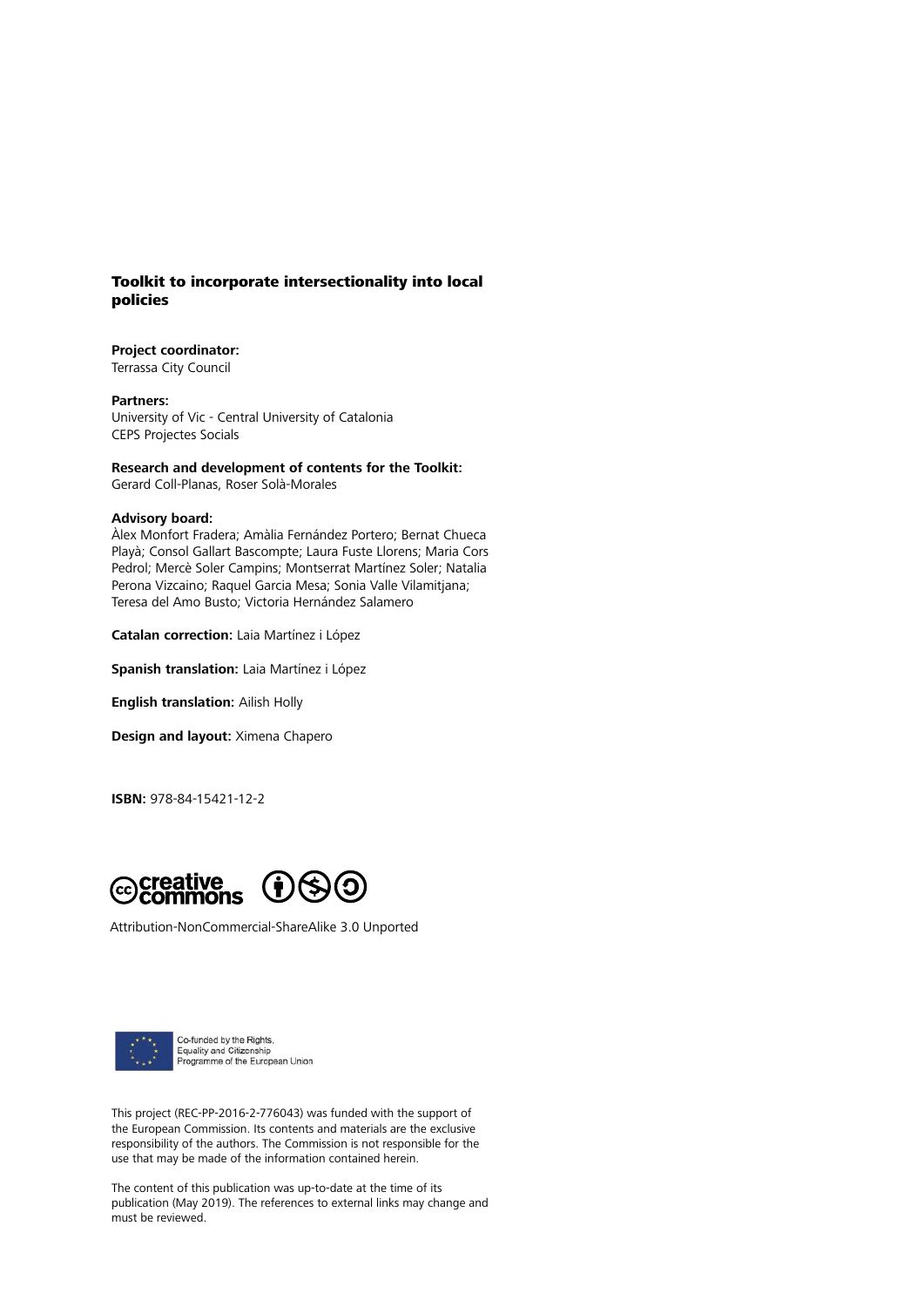## **Index**

|                  |                                                                                                                                                                                                                                                                                                   | 5 |
|------------------|---------------------------------------------------------------------------------------------------------------------------------------------------------------------------------------------------------------------------------------------------------------------------------------------------|---|
| $\vert 2 \vert$  | Igualtats Connectades: a pilot project to incorporate the<br>intersectional perspective <b>Electional and Service Contract and Service Contract and Service Contract and Service Contract and Service Contract and Service Contract and Service Contract and Service Contract and Service Con</b> |   |
| $\bf{3}$         |                                                                                                                                                                                                                                                                                                   |   |
|                  |                                                                                                                                                                                                                                                                                                   |   |
|                  |                                                                                                                                                                                                                                                                                                   |   |
|                  |                                                                                                                                                                                                                                                                                                   |   |
| $\boldsymbol{A}$ |                                                                                                                                                                                                                                                                                                   |   |
|                  |                                                                                                                                                                                                                                                                                                   |   |
|                  |                                                                                                                                                                                                                                                                                                   |   |
|                  |                                                                                                                                                                                                                                                                                                   |   |
| 6                | Intersectionality applied to local policies <b>manually and the CO</b> 23                                                                                                                                                                                                                         |   |
|                  |                                                                                                                                                                                                                                                                                                   |   |
|                  |                                                                                                                                                                                                                                                                                                   |   |
|                  |                                                                                                                                                                                                                                                                                                   |   |
|                  | 5.4. Summarising: strategies for the application of                                                                                                                                                                                                                                               |   |
| $6^{\circ}$      |                                                                                                                                                                                                                                                                                                   |   |
|                  |                                                                                                                                                                                                                                                                                                   |   |
| $\bf{8}$         |                                                                                                                                                                                                                                                                                                   |   |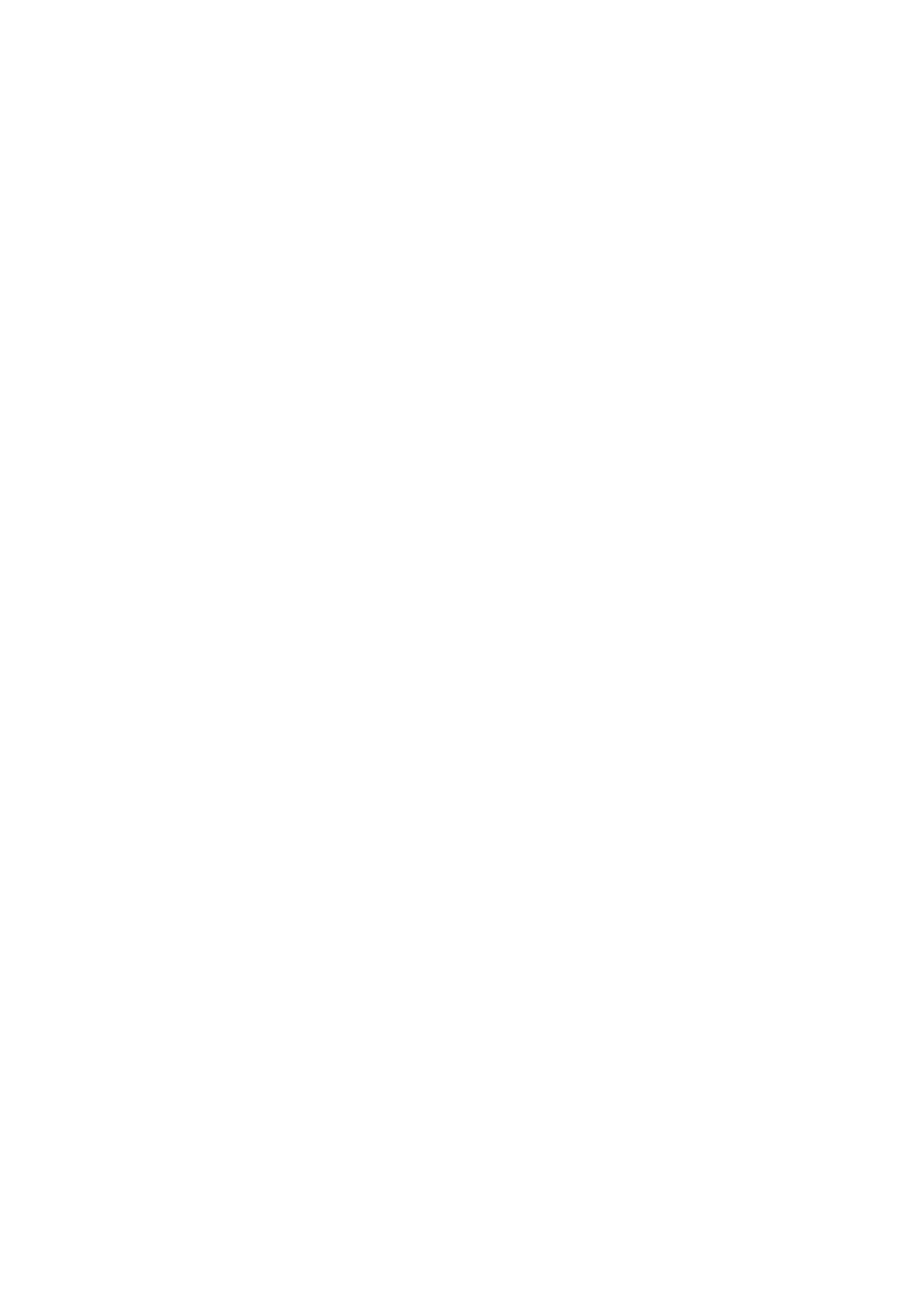# **1 Introduction**



Intersectionality is a challenge because it questions two habitual dynamics in public policy: addressing "citizens in general" or specific social groups who share one same axis of inequality. These two options entail corresponding problems.

On the one hand, regarding policies that address "citizens in general" we can ask: is there such a concept as a "standard person"? For what type of "person" are policies designed? Or, from the other perspective: the needs and realities of which people are not taken into account? Policies addressing "citizens in general", on the pretext of neutrality, tend to conceal biases and exclusions.

On the other hand, policies that consider specific social groups (women, migrants, people with disabilities, LGTBI, youths, etc.) focus the attention on specific inequalities, but they have some limits. Firstly, they may also construct a standard subject (the woman, the elderly person, etc.) which excludes other parts of the group.

Secondly, sectoral policies may not consider the intersection between different axes of inequality or oppression (such as social class, gender, origin or functional diversity). The idea that the axes of inequality operate independently, in isolation from each other, does not consider the fact that our realities and needs are the result of our position in relation to all the axes of inequality, which interact in a complex manner. Because no one is only an immigrant, a woman, or deaf: a person can be at the same time a woman, from Argentina, bisexual, without a disability, cisgender, etc. And, if we do not consider the complexity of her position, we may offer her a response that does not meet her needs.

In short, both "citizens in general" and the existence of groups defined by one axis of inequality, are simplifications of reality, which lead to biases and exclusions. The intersectional perspective seeks to respond precisely to this. Below, in section 4.3, we present intersectionality in greater detail, but for the moment we shall stay with the idea that it is a tool that serves to highlight, analyse and intervene in situations of inequality from a complex approach, which considers that the axes of oppression do not operate independently, but rather, are interrelated.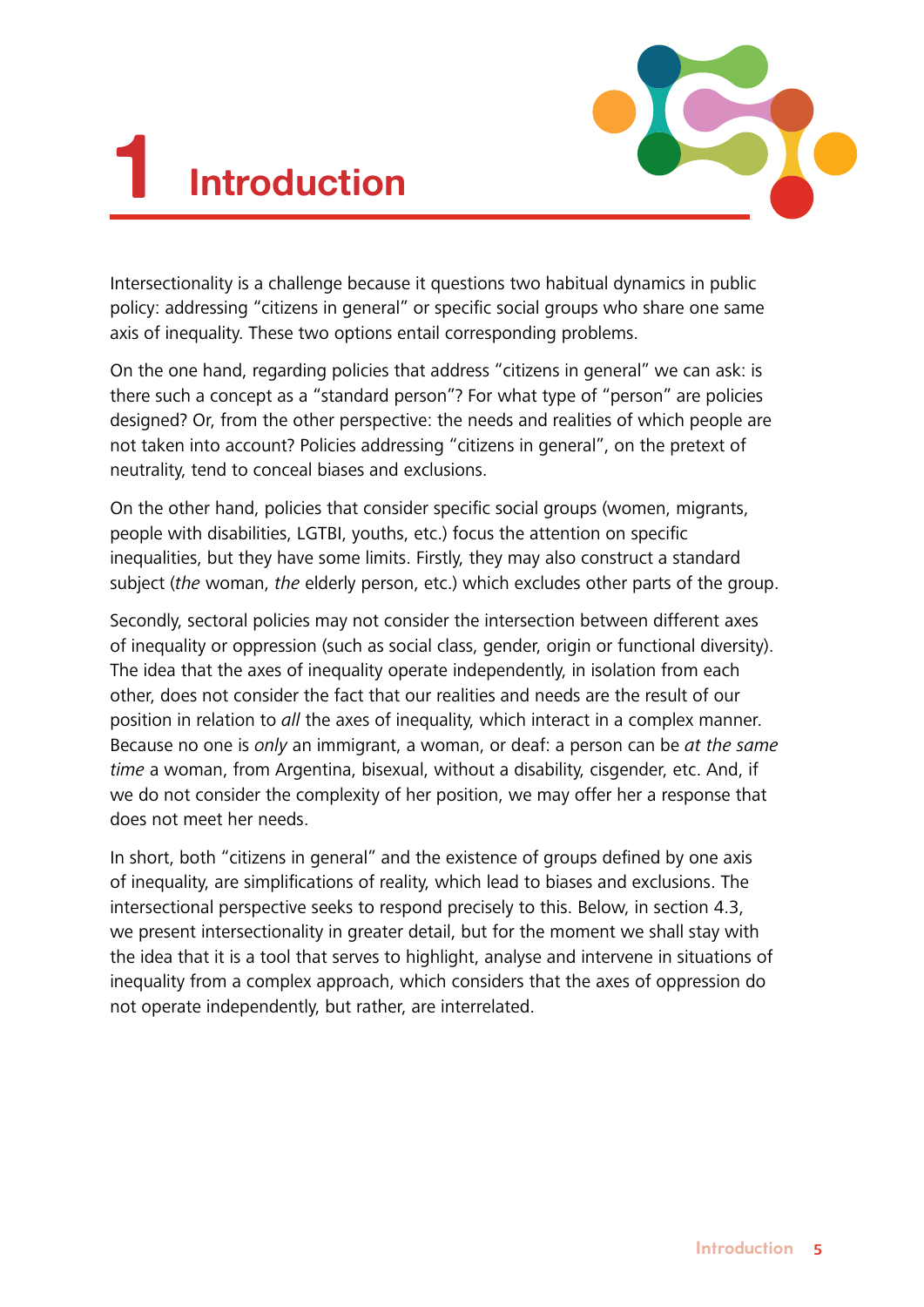#### #USEFULNESS

How is the intersectional perspective useful in municipal work? Although we will find answers to this question throughout the text, below are some of the most relevant answers:

- It shows us the limits of those political practices that fragment reality and do not address intersections between axes of inequality.
- It enables us to go beyond the logic of policies addressed to "citizens in general" and to specific groups, which does not effectively explain the nuances and complexity of the lives of real people.
- It provides us with tools to tackle the inequalities that take place in our environment in a more effective, efficient and complex manner.
- It helps us to recognise the diversity of the situations and needs of the citizens in our municipality.
- It warns us of the biases and exclusions generated by public policies, through aspects such as the definition of the people to whom a policy is addressed and the mechanisms of participation.

#### #RESISTANCES>SOLUTIONS

The fact that the intersectional perspective proposes a different logic to that which is habitual in public policies means several resistances arise when it is applied. We hereby highlight two which we deem important to mention, because they may appear in the people who are reading this Toolkit.

The first resistance manifests in the belief that it is impossible to apply it, or that it is a complication that is not worth pursuing. In this regard, it is important to acknowledge that the approach has been very developed theoretically but little applied research has been conducted and there is little practical experience of implementation in public policies. However, we believe that intersectionality does not mean complicating our work, but that it provides new ways of observing and intervening in the social reality that we want to transform through public policies, because there are aspects which the logic that has been dominant to date in the Administration has not allowed us to address, gaps that we identify in our action but that we have not managed to fill…and in some cases, intersectionality contributes towards finding the answers. Thus, this Toolkit seeks precisely to contribute towards dismantling this approach and moving on from "we can't" to "how can we do it" by highlighting experiences and sharing resistance that serve to move forward in the application process.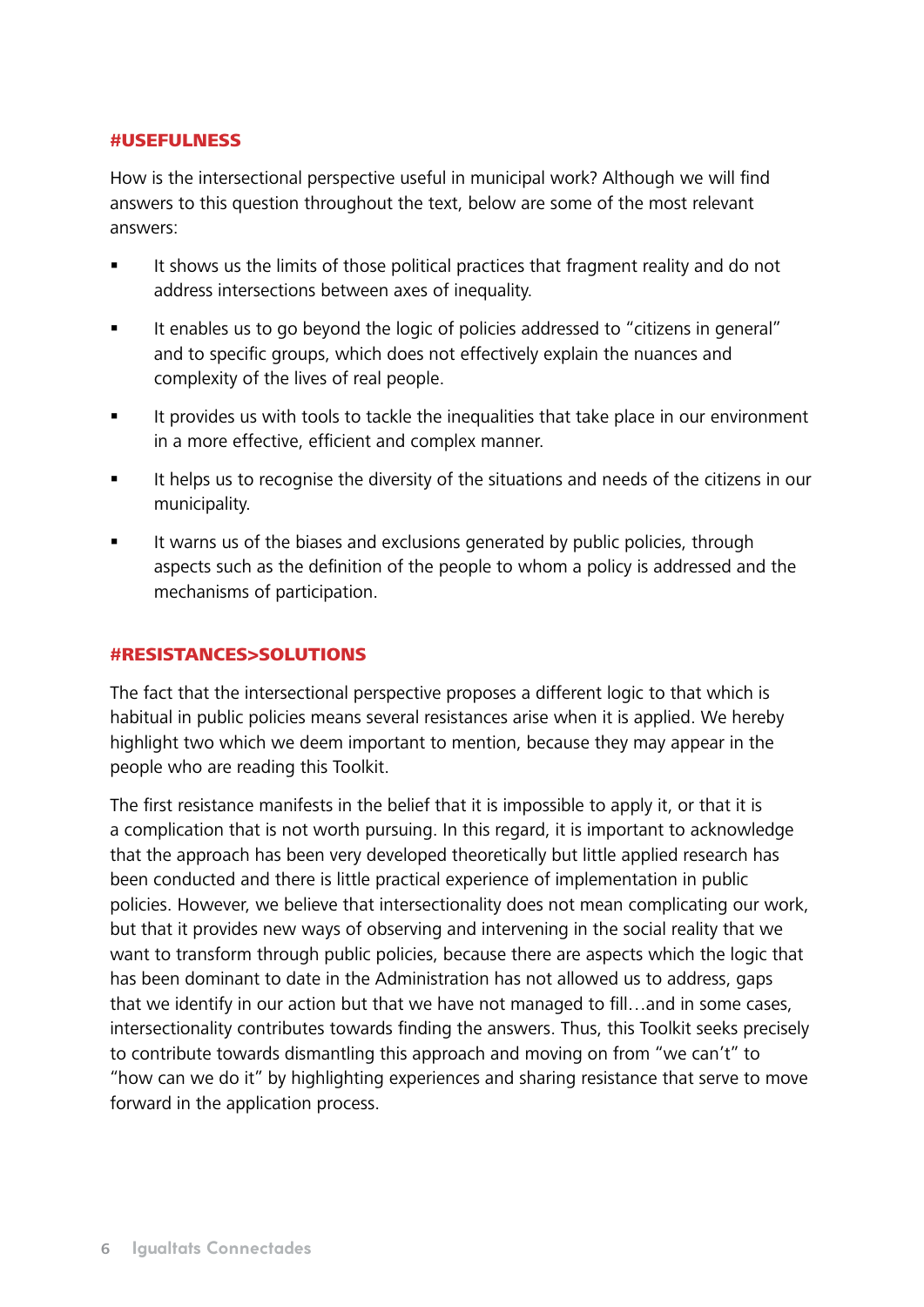The second resistance arises from the other extreme: having expectations that are too high. When we only operate in the theoretical debate, there are concepts that shine, that are appealing, and that may even dazzle us. They dazzle us precisely because they are not in contact with the specific reality. When we bring them down, when we dismantle them, they can lose part of this brilliance, but that is when they acquire meaning, when they become tools that enable us to ask questions, guide actions and transform realities.

#### #ADDRESSEES

This Toolkit is especially designed for people working in different positions in local governments: appointed positions, managerial positions, technical teams in charge of designing public policies and municipal staff working in areas such as direct attention, intervention or community work.

Although it is mainly addressed to people working in the field of public policies, this Toolkit may also be useful for activists or people interested in counteracting the inequalities that exist in their environment.

#### #STRUCTURE

Below, in section 2, we present the project in the framework in which this Toolkit has been written, because it helps to understand the dialogue process that has fostered this material. Subsequently, the conceptual part of the Toolkit will be outlined.

In section 3, three key concepts are presented: how we understand the axes of inequality, the spheres and the services. In section 4, three ways of addressing inequalities are compared (unitary, multiple discrimination and intersectional), some of the debates related to this latter perspective are discussed and elements that could facilitate their application are considered.

Section 5 is dedicated to applying the concept of intersectionality and presenting proposals for application in everyday practice, organised into three main sections: organisation, project design and cross-cutting aspects.

The content part ends with section 6, which discusses the challenges of this perspective. At the end of the Toolkit there is a glossary and bibliographic references.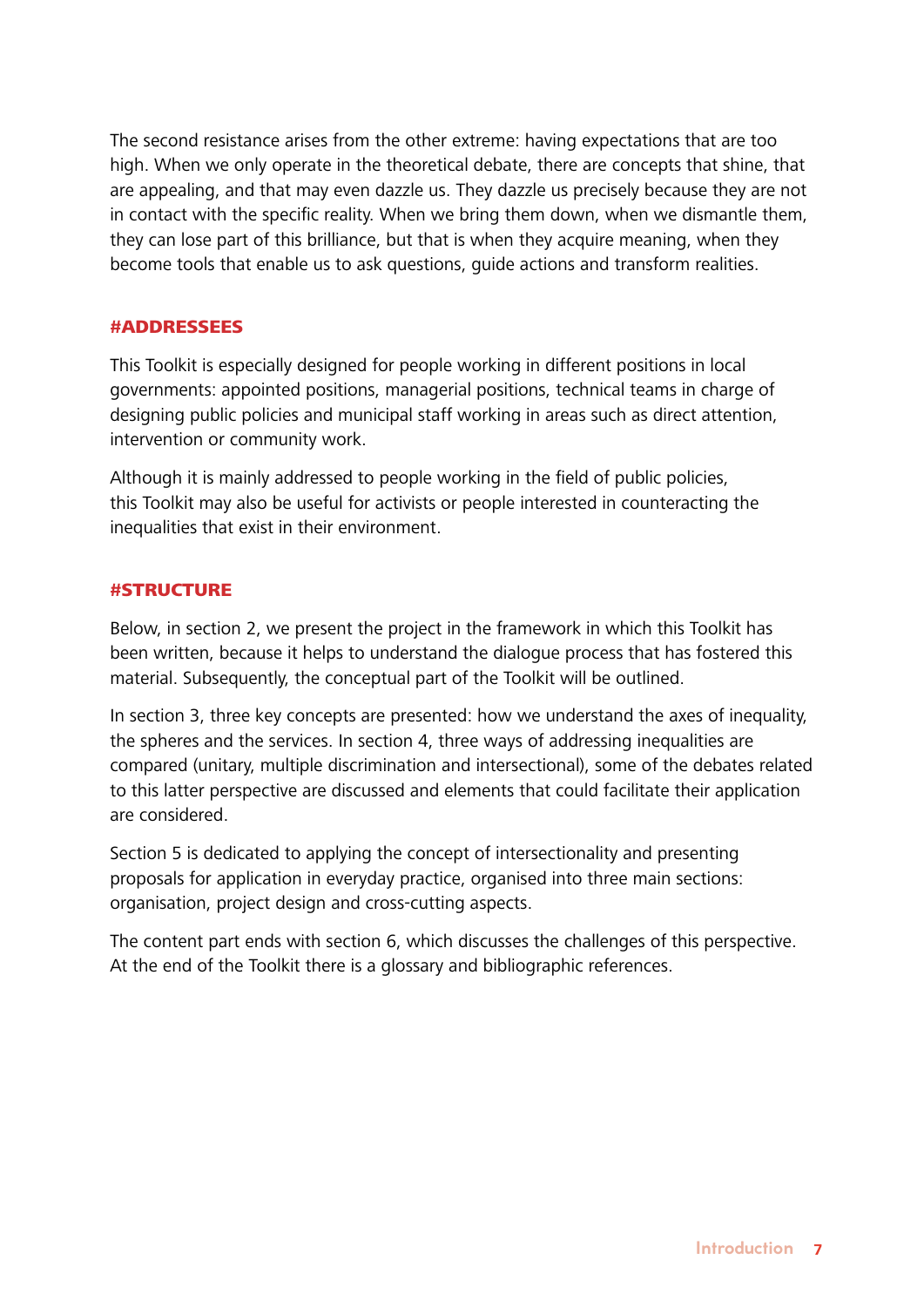



In this section we present the project *Igualtats Connectades* (Connected Equalities, in Catalan), in the framework of which this Toolkit was created. The project was carried out in the Terrassa City Council with the idea of being replicated in other local administrations, and that is why we deem it relevant to share.

Igualtats Connectades emerged from the Terrassa City Council's need to find new ways of planning and acting, which would provide a more appropriate response to the city's diversity and thereby promote equality and non-discrimination.

Terrassa, like other European cities, is very diverse, and this reality is a source of richness. Nevertheless, aspects such as ethnic and cultural origin, age, functional diversity, as well as sex, identity and gender expression, sexual orientation, and socioeconomic conditions are axes of vulnerability that can result in discrimination, and therefore, inequality.

In this regard, the Terrassa City Council has a historical trajectory of promoting equality and non-discrimination. For many years, the City Council has been structured into different municipal services, some of which directly address the axes of inequality: gender, sexual orientation, origin, age and capabilities, among others.

The aim of these services is to ensure that the specificities of diverse groups are incorporated into public policies, with a view to ensuring that these are inclusive and thereby avoid discrimination.

Through the sectoral work of these services, progress has been made in the promotion of equality and non-discrimination. However, over recent years it has been observed that the sectoral approach presents limitations in certain situations, because reality is very complex and people are defined by multiple factors.

In this context, a commitment was made to develop a European project jointly with a university (University of Vic – Central University of Catalonia) and an organisation that is expert in European projects (CEPS Projectes Socials), to seek new ways of intervening and planning that provide more comprehensive and appropriate answers to the complexity of reality and of people, especially those who belong to groups that are potentially vulnerable to discrimination (women, LGBTIQ people, racial or ethnic and religious minorities, people with disabilities, among others), and also taking into account the stages of the life cycle.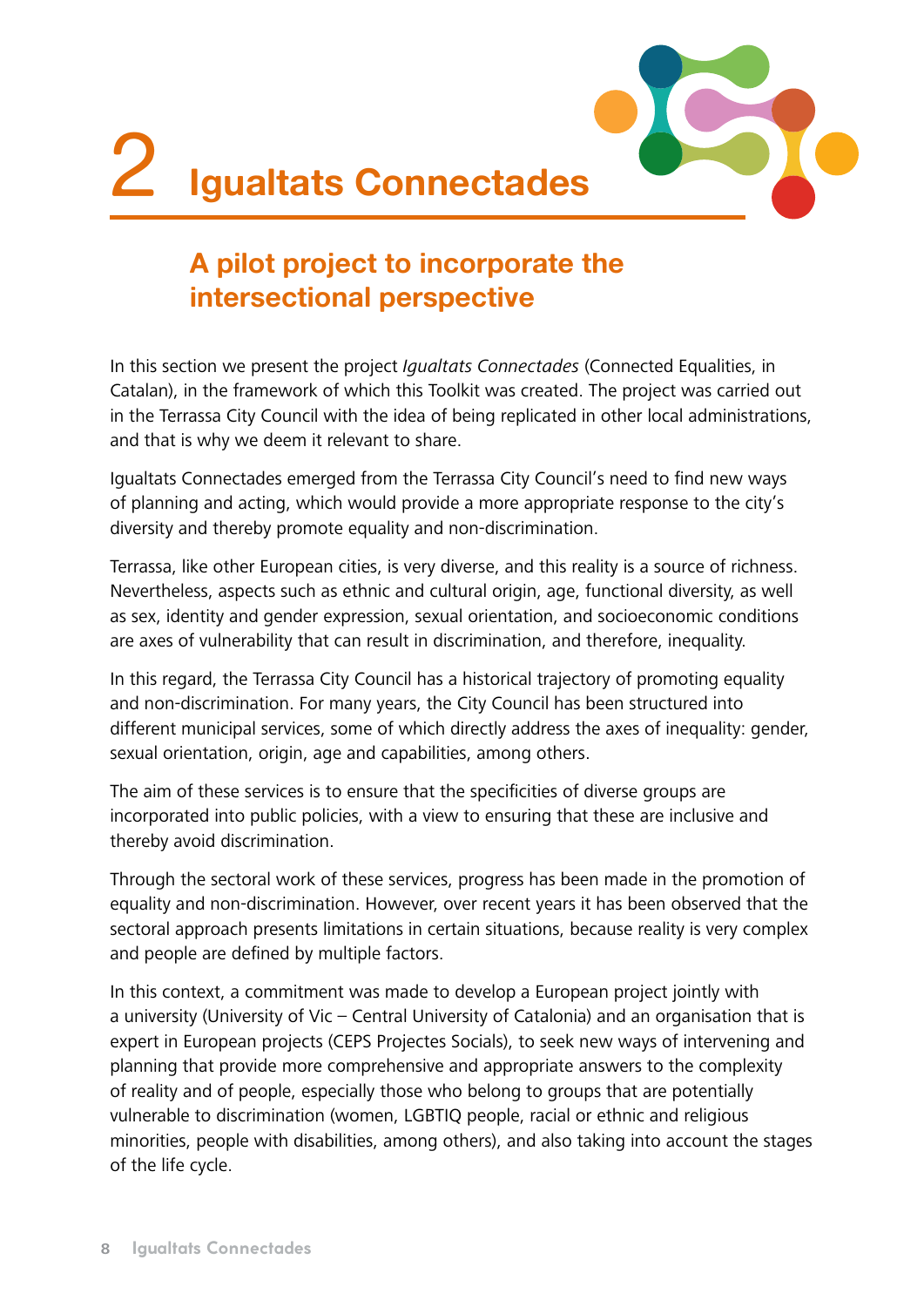The project seeks to evaluate the possibilities of applying intersectionality, a perspective that has been studied in-depth from a theoretical stance, but not put into practice. The opportunity of a joint project between a university, public administration and civil society facilitates innovative and practical proposals grounded in a real context and from a position of co-responsibility.

Thus, the project consisted of generating a process of training, awareness-raising and mutual learning, and of creating tools that help to transfer the experience to other European administrations and contexts.

The first phase consisted of research to determine what the City Council's situation was in relation to intersectional work, and to seek out experiences in the European context that could be used as a benchmark. This exploration served to establish the staff's potential, reluctance and training needs in relation to intersectionality and to define the training strategy. Moreover, it was observed that there was little experience of the practical application in equality and non-discrimination policies.

The second phase was divided into three training cycles: an internal one for municipal staff, one open to citizens, and one for a smaller group of technical staff to discuss the proposals and ideas discussed in the former.

The cycle addressed to municipal staff responded to the need to train municipal teams to bring about shared learning and to generate synergies and tools for change. All the teams for the axes of inequality, life cycles and representatives of other services were trained, comprising, in total, one hundred professionals. The fact that the entire team was trained was an innovative aspect because often training activities are very compartmentalised and are aimed at specific profiles: administrative, intervention, planning, management. Thus, in these sessions, all types of profiles participated and this meant the message could reach everyone, languages could be shared and different experiences and stances could be highlighted. Moreover, the representatives of services tackling other axes of inequality helped to build a bridge between services with which, in the long term, this perspective and way of working could be shared.

In this regard, it was deemed essential to share the learning process and the debate with civil society. In fact, intersectionality came about through social movements and it was considered that the possible transformations to the administration also had to take place in dialogue with civil society. Therefore, an open meeting was organised with citizens, in which the content worked on with the professional teams was replicated and the implications of this perspective were reflected on. Approximately 250 people participated.

In these cycles different experts in intersectionality of the academic field and professionals of social action participated. Specifically, the following speakers intervened: Maria Rodó de Zárate, Lucas Platero, Marta Cruells, Sam Fernández; Desiré Rodrigo, Marisela Montenegro, Gerard Coll-Planas, Miquel Missé and Roser Solà-Morales.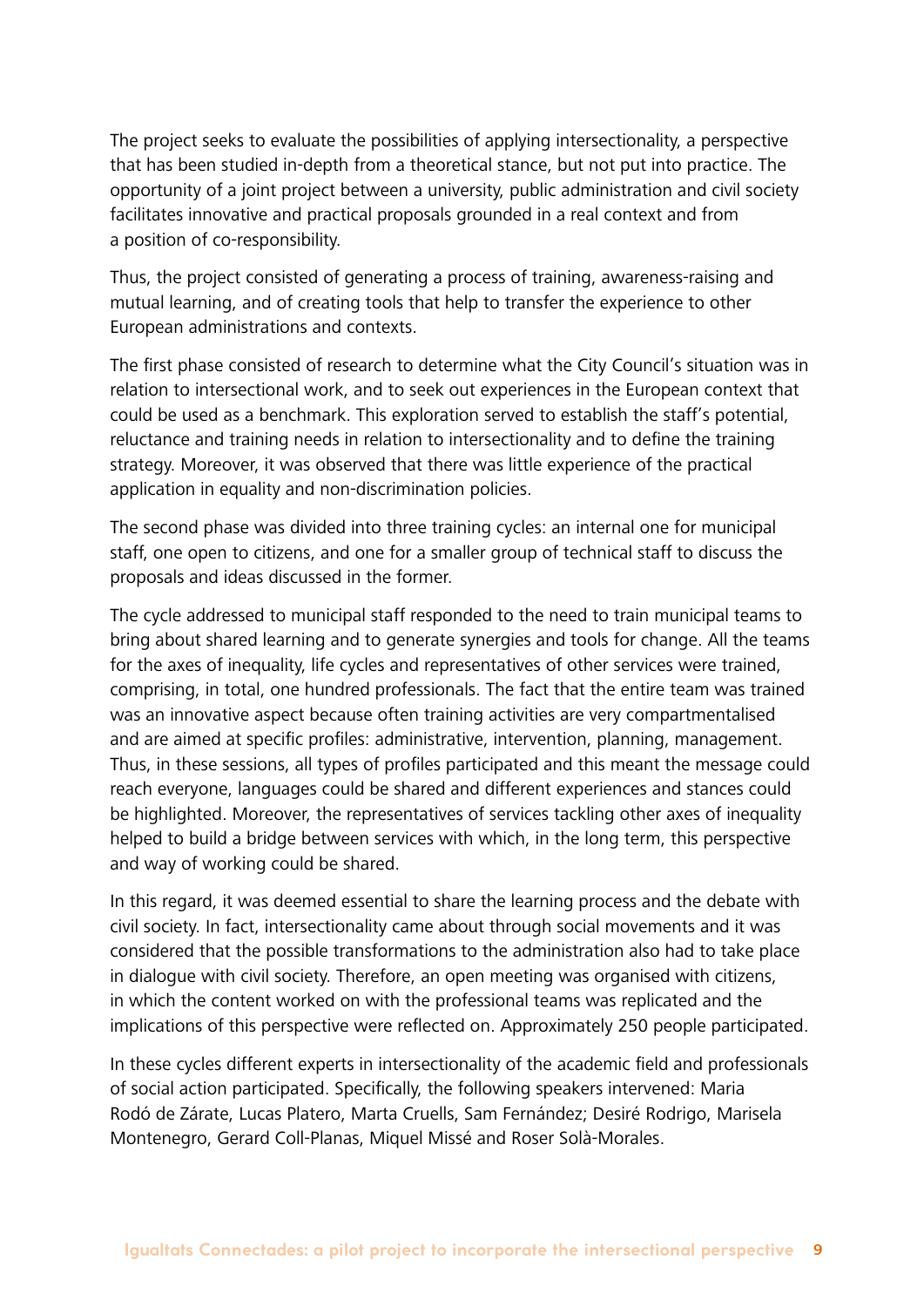In parallel to the training sessions with municipal staff and with citizens, a small group of technical staff gathered to make specific proposals about how to implement what had been discussed in the training. This job contributed an added value, because it involved going beyond the abstract aspects and making much more specific proposals that are applicable to the organisation and dynamics of the City Council.

During the third phase of the project, a European congress was organised, open to other European administrations, universities and entities, to share learnings and experiences and to generate knowledge about the application of intersectionality in local public policies in the European sphere. More than 300 people from different European town councils, administrations, universities, entities and businesses took part.

In the third block parallel workshops of tools were organized (one conceptual, one for diagnostic, one for review of municipal work and of professional imaginaries and one of creative methodologies for social intervention). These workshops were taught by MariaCaterina La Barbera; Maria Rodó de Zárate; the Collective i +, professionals for diversity and Lo Relacional, respectively.

In the last part of the day, the Igualtats Connectades project was presented and each partner explained the main learnings, potentials and limits of the process.

This Toolkit was created with a view to creating tools to transfer the experience and results to other national and European contexts. Internally, this collection of proposals and methodologies will be used to apply the learnings and continue the path towards more inclusive policies and, in short, towards a more egalitarian city.

More information about the project can be found at

[www.igualtatsconnect.cat/](ajuntament.barcelona.cat/premsa/wp-content/uploads/2016/06/Estrat%C3%A8gia-contra-la-feminitzaci%C3%B3-de-la-pobresa-DEF.pdf)en

[Videos of the training sessions](http://igualtatsconnect.cat/en/training-resources/)  $\blacktriangleright$ 

 $\blacktriangleright$  [Videos of the European Congress](www.igualtatsconnect.cat/en/conference)  $\blacktriangleright$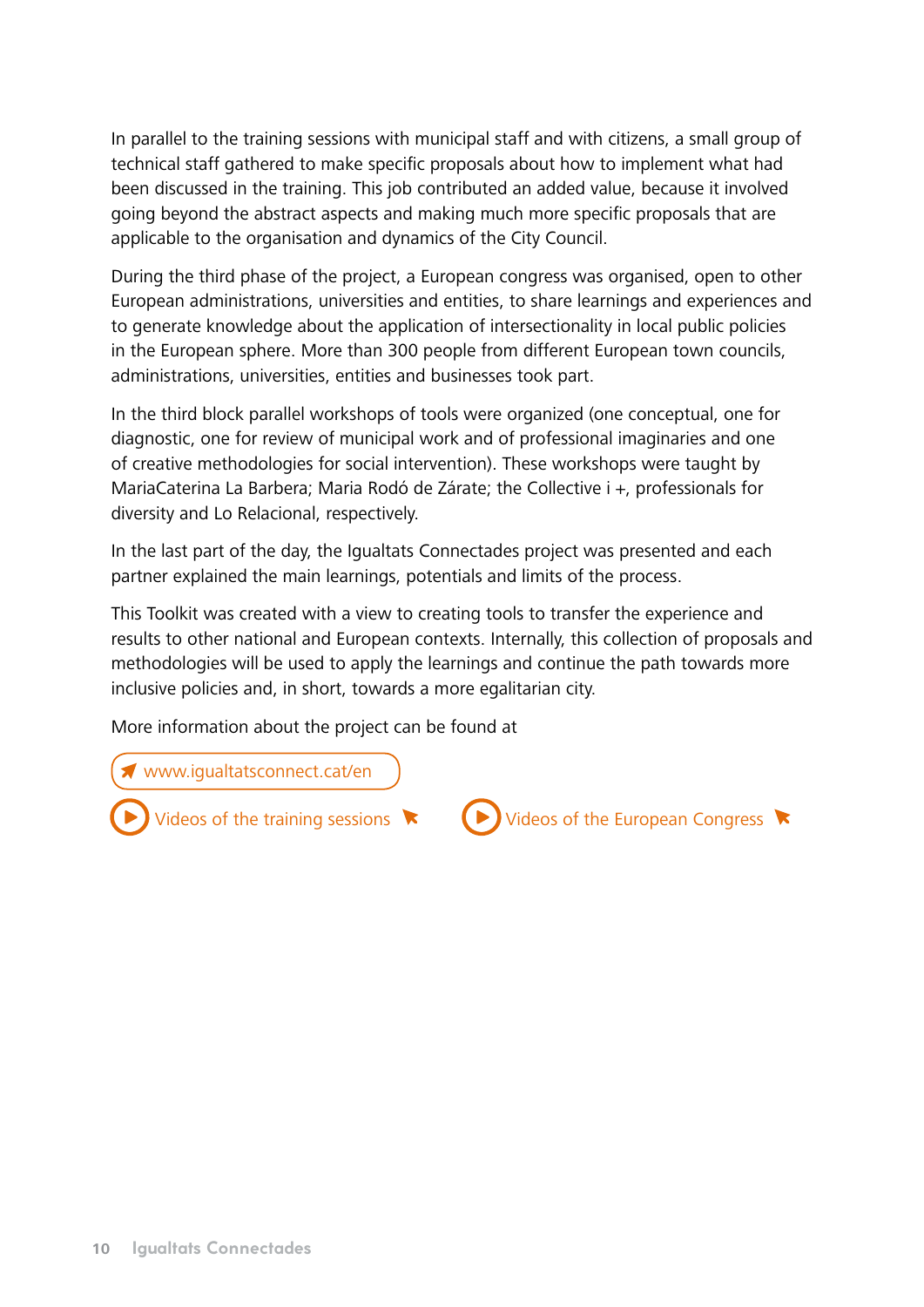# 3 **Conceptual tools**



In this section we propose a definition of three key concepts which may be useful to situate the subsequent contributions in relation to the different ways of addressing inequalities in public policies. The three concepts that we will look at are: axes of inequality, spheres of public policy and municipal services.

### 3.1. Axes of inequality

When we talk about axes of inequality we are referring to the divisions according to which socially valued resources are distributed unequally. Thus, people, according to the social groups to which they belong, will have more or less access to specific resources (money, prestige, contacts, information, etc.).

The theorising of intersectionality is closely related to the axes of sex, race and social class, but there is no exhaustive list of axes, nor can we establish a hierarchy among them. Currently, those most worked on in public policies in the European context are the following:

- **Age / Life cycle**
- **Disability / Functional diversity**
- **Ethnicity/racialization**
- **Origin/migration**
- **Sex / Gender**
- **Religion / beliefs**
- **Sexual orientation and gender identity / LGTBI**
- **Social class**

It is important to clarify a few points as regards this demarcation of the axes:

 The order of axes may generate doubts, and this is not a futile topic, because it is related to one of the main debates considered by intersectionality: are all the axes of inequality equally relevant?, are some axes more important because they generate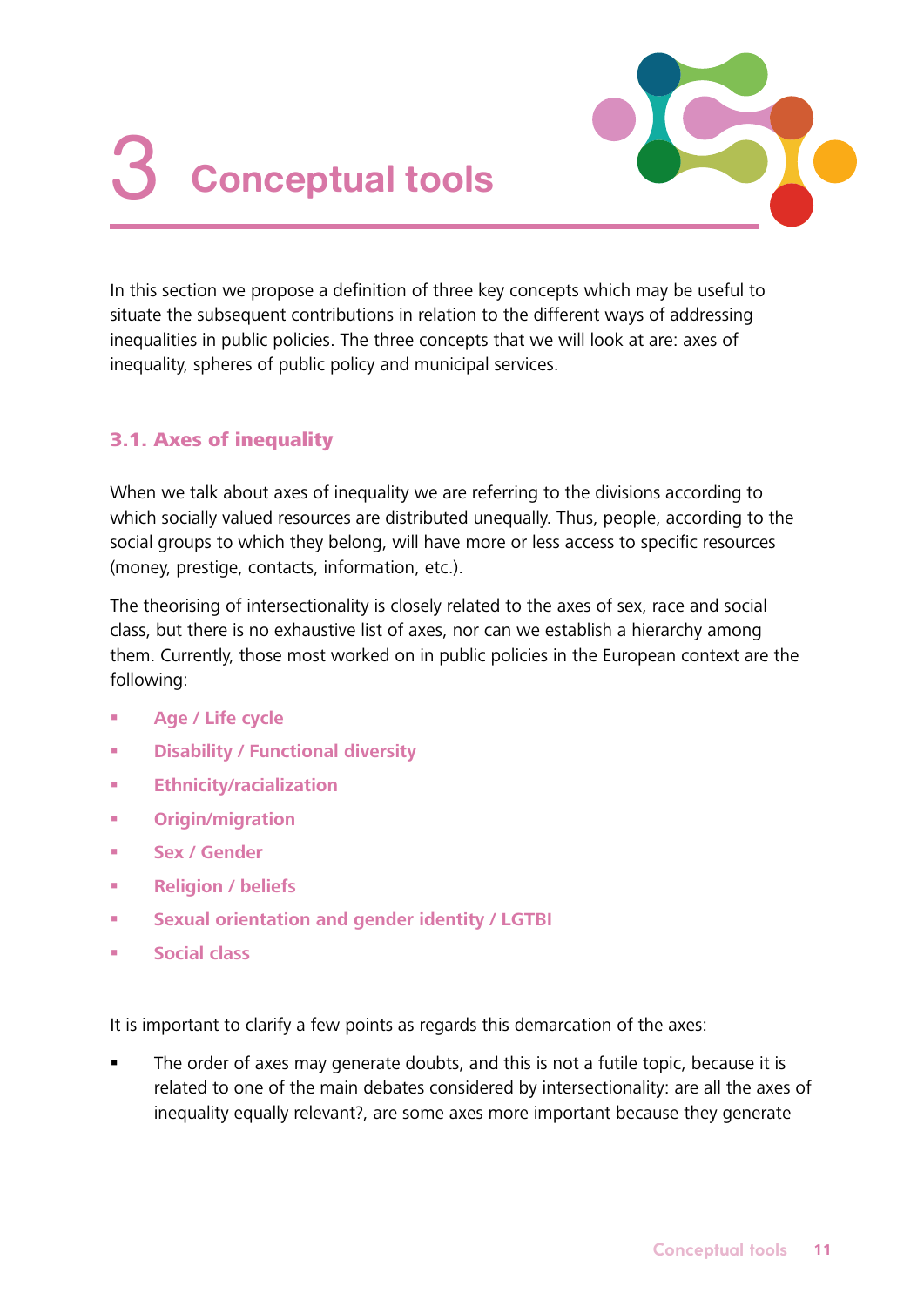more injustices? As we will set out in the following epigraph, there is no standard way of prioritising the axes, and that is why we have organised them alphabetically.

- Social class is also worth mentioning, since this axis explains many inequalities that occur in our environment but, unlike some of the other axes mentioned, there does not tend to be a municipal department in charge solely and exclusively of social class inequalities. This is due to the fact that this axis, precisely because of its centrality, is addressed directly and indirectly by many departments, such as education, employment and social services.
- It is important to bear in mind that the axes can overlap. For example, in many contexts the position of oppression in relation to the axes of race, ethnicity, origin, religious diversity and social class may arise at the same time when there are groups of migrant individuals who have different cultural and religious customs to the majority, who are racialised and have migrated for financial reasons. It is important to be aware of this overlap, but there is also a risk that we wrongly presume that these axes are automatically associated, since this is not always the case: a *gitano* (gypsy) may present ethnic differences without being a migrant; a woman can be Muslim and autochthonous, that is to say, she might not have family origins in a Muslim-majority country; a man from a Muslim-majority country does not have to necessarily be Muslim; or perhaps a racialised person does not have any ethnic differences, if he/she was adopted by an autochthonous family at birth.

#### 3.2. Spheres of public policy

The spheres are the areas or divisions of public policy (education, health, employment, sports, culture...) which the axes of inequality influence. Class position, for example, has an impact on educational possibilities and on health, even generating differences in life expectancy and quality of life. Sex/gender can have an impact on employment, due to sexist discriminations in the labour market. Or, being a trans person can have an impact in sport because this has a binary structure.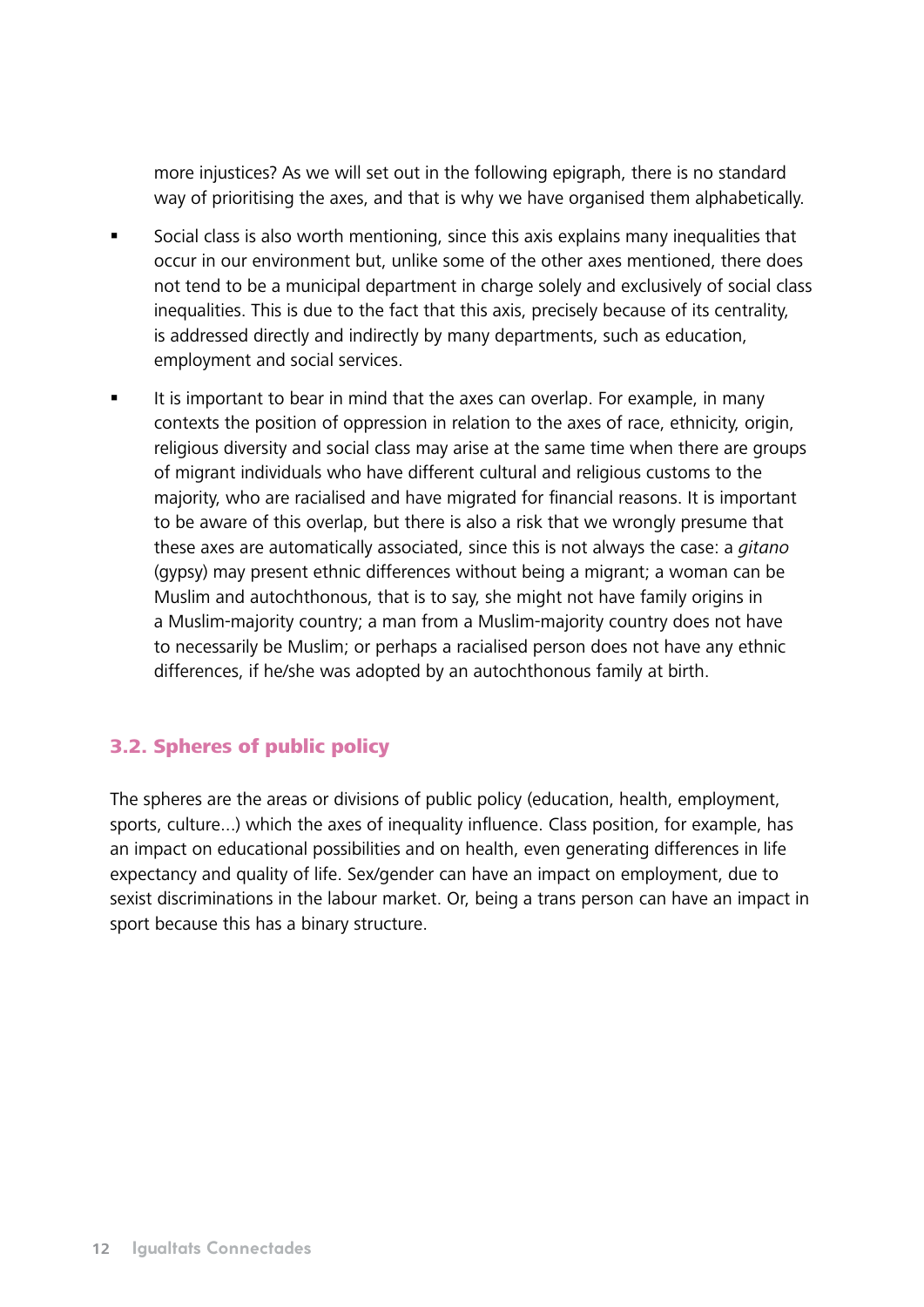#### 3.3. Municipal services

We understand as services the departments or offices into which an Administration is organised. We propose considering that there are three types of services according to their relation with the axes and the spheres:

- **Services tackling axes of inequality**. This would be the case of the departments of gender equality, functional diversity, LGTBI, origin, religious diversity or life cycle. When a public policy project seeks to work on the impact of an axis of inequality on the different spheres of action, it is performing mainstreaming. In this regard, gender policies are the ones that have systematically performed this task of working on the impact of gender in all spheres of public policy. Usually, the municipal services or departments dedicated to specific axes of inequality have each tried to carry out this mainstreaming. This logic will be questioned, as we will see in the next section, from an intersectional perspective which considers the need to perform processes of intersectional mainstreaming, which consists of ensuring that all the policies implemented incorporate all the axes of inequality and take into consideration the interactions between them.
- **Services focused on specific spheres.** These services do not revolve around one axis of inequality, but rather they focus on a field, such as sport, citizens' security or culture. These services assume the challenge of considering how the different axes of inequality impact them: for example, how do class inequalities influence cultural consumption, or how does gender affect the perception of risk in the public space and the probability of victimisation.
- **Hybrid services, which combine work according to spheres and according to axes.** There are services that work on one sphere and the endogenous inequalities stemming from this at the same time. This would be the case of the health service, which is in charge of a sphere but at the same time can deal with endogenous axes of inequality stemming from this sphere (such as inequalities stemming from being HIV positive or having a mental health diagnosis) as well as potentially dealing with the impact of other exogenous axes (such as sexual or gender diversity, social class or origin) in the health field.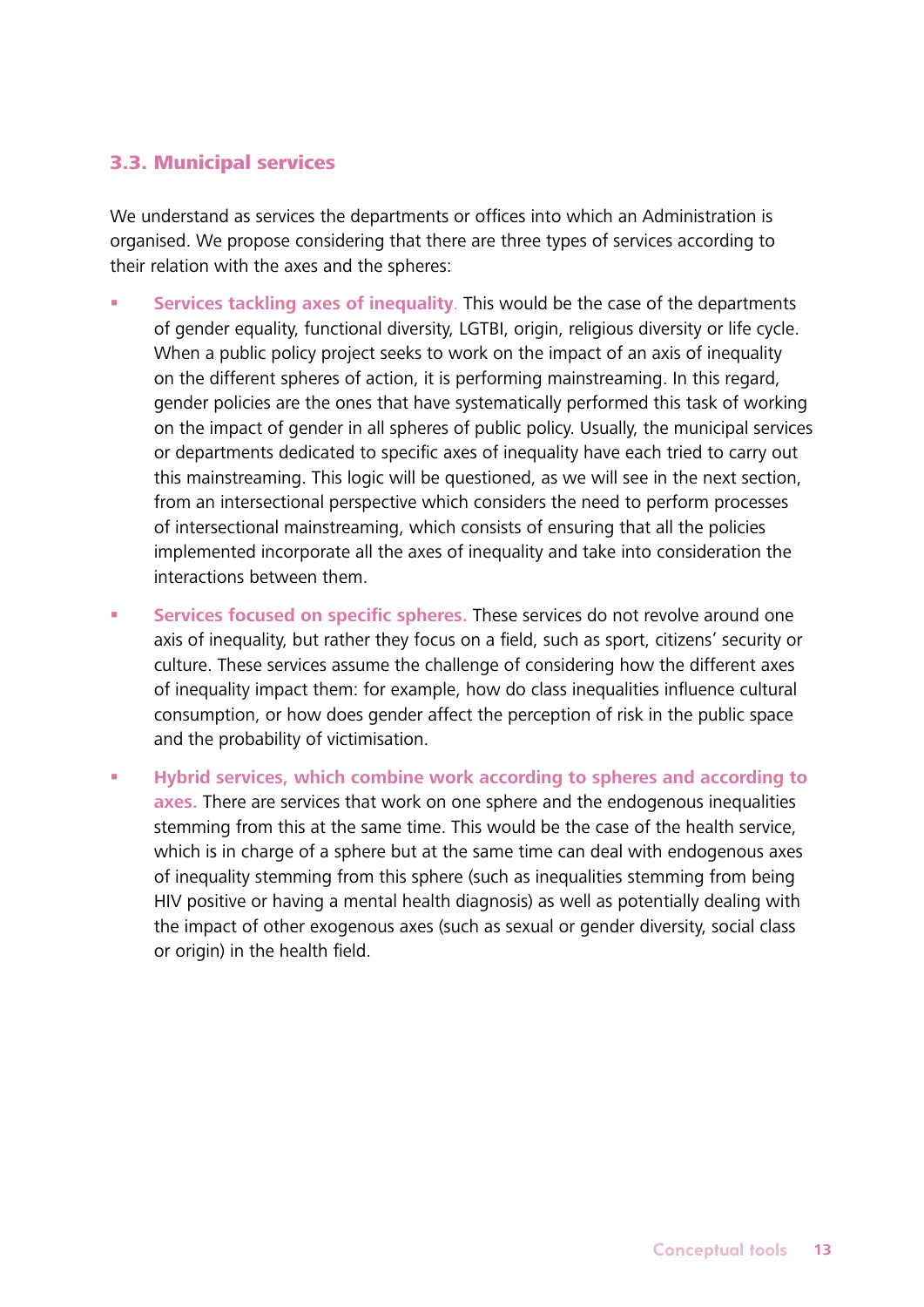# **Ways of addressing the axes of inequality**

Having clarified how we understand the axes, spheres and services, we shall see how these elements combine in the different models of work with inequalities in the Administration. In the table below, we summarise the three models that have been applied in our context (unitary, multiple discrimination and intersectional) and we explain them in the following sections.

|                                                         | <b>Unitary</b><br><b>Approach</b>   | <b>Multiple</b><br><b>Discrimination</b><br><b>Approach</b>                                  | <b>Intersectional</b><br><b>Approach</b>                                                                                       |
|---------------------------------------------------------|-------------------------------------|----------------------------------------------------------------------------------------------|--------------------------------------------------------------------------------------------------------------------------------|
| <b>How many axes</b><br>of inequality are<br>addressed? | One                                 | More than one                                                                                | More than one                                                                                                                  |
| What is the<br>relationship<br>posited<br>between axes? | One axis is<br>considered principal | The axes have the<br>same importance<br>in a predetermined<br>relation between<br>each other | The axes have the<br>same importance;<br>the relation<br>between them is an<br>open question that<br>depends on the<br>context |
| <b>How are axes</b><br>conceptualized?                  | Statically                          | Statically                                                                                   | Dynamically                                                                                                                    |

Adapted from Hancock (2007: 64)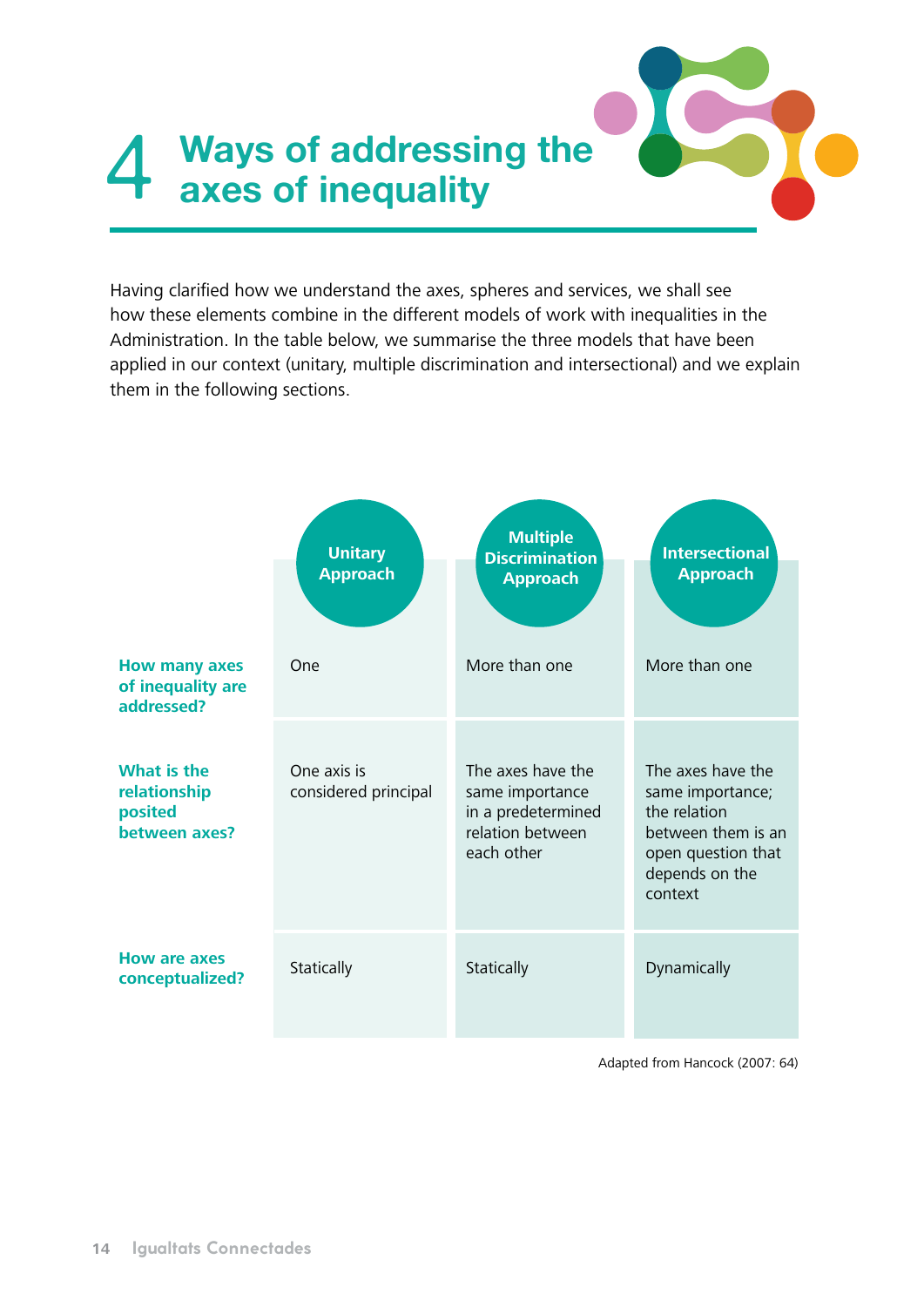### 4.1. Unitary logic

The most usual way of working on equality and non-discrimination in public policies follows the unitary logic, also known as sectoral or segmented. Each axis of inequality is worked on independently. In other words, each axis of inequality is addressed by a different service or department in the Administration.

This logic has positive aspects: it highlights the problems arising from one axis of inequality; it can be the foundation from which to implement a mainstreaming strategy... But it also presents inconveniences:

- It does not help to acknowledge the fact that people are simultaneously affected by diverse axes of inequality to be addressed in a complex manner. In an Administration in which each axis is worked on in separate services, for example, we could ask who looks after an elderly lesbian woman with housing problems: which part of her problem stems from being a woman, from being lesbian, and from being elderly?; can her reality and her needs be divided up in such a manner? The intersectional logic considers that her reality is the result, precisely, of the intersection of these axes.
- It may tend to consider that the identity groups are internally homogenous and lead to diverse forms of essentialism, in other words, to considering that their realities are permanent and immutable. Moreover, it can involve the reinforcement of identity categories which, in fact, are constituted in the framework of the same power structures that they want to fight. As we shall explain in greater detail in section 4.4, identity categories (disabled, woman, migrant, black, trans, etc.) are constructed by the power structures that classify us (based on our capabilities, genitals, origins, skin colour, gender identity, etc.). Therefore, although we cannot disregard them because they form a part of the social reality and they help us to detect and transform inequalities, we must reflect on the risks of reinforcing them.
- It may become what Hancock (2007) named the "Oppression Olympics", in other words, a competition between the services responsible for each axis to achieve more resources, visibility or recognition than the other services.
- Each service responsible for an axis establishes its own strategy to provoke an impact in the spheres, but they do not all have the same ability to mainstream, because they do not have the same resources. Thus, an inequality is established between the different services and axes.
- Focusing on one axis without taking into consideration the others can mean that the effects of the intervention are not taken into account in relation to other axes.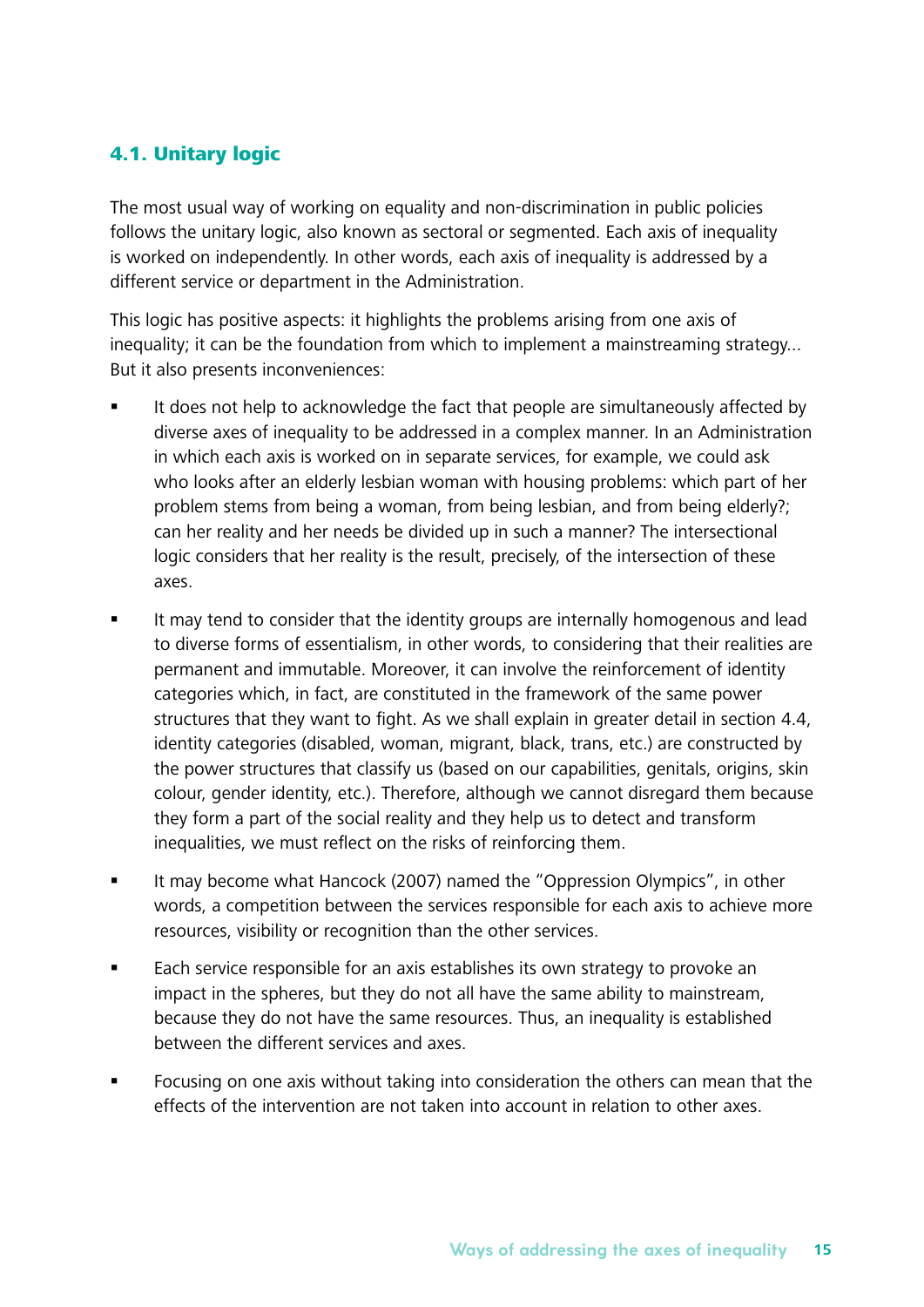## **The risk of pink washing**

 $\bigoplus$ 

During the development of a sexual and gender diversity plan in a town in Catalonia, one of the problems that arose was that LGBT youths from the area perceived nightclubs as hostile spaces. The team working on the action plan considered the possibility of establishing a campaign to ensure that nightclubs were spaces that were more open to sexual and gender diversity; a campaign that would involve training staff, a protocol in the event of attacks, an emblem, etc.

In the end, however, it was decided not to carry out the action because it was considered that it could lead to *pink washing*. This is understood as the process used to try to clean the image of an entity (in this case a nightclub) by using the fact that it respects LGTB rights, but in the meantime hiding that it violates other rights.

It is important to bear in mind that the area in question has a high percentage of migrants from North Africa, who are subjected to xenophobic attitudes. In fact, the nightclubs often discriminate against young North Africans by refusing them entry. The driving group in charge of designing the LGTB Plan decided not to carry out the campaign for sexual and gender diversity because it was feared that it could serve to hide the xenophobic discrimination.

Having said this, it would have been ideal to address the xenophobia and the LGTBphobia (and other relevant axes of discrimination in these spaces, such as sexism), but the unitary structure of the Administration and the relations between the people in charge of the different services meant that it was not feasible.

#### 4.2. Multiple discrimination

Another way of organising the work, in relation to the axes of inequality, is the multiple discrimination model. This model is strongly promoted by the European Union, for example, with the creation of unified equality organisms that look after different types of discrimination, such as the Fundamental Rights Agency. This means that, rather than creating organs and rules for each axis of discrimination, some are created to address different axes at the same time, but this does not mean that the way these intersect is taken into consideration.

The advantages of this model are the use of economies of scale, coherence in the legal interpretation of discrimination and the possibility of addressing the cases of multiple discrimination. As regards the disadvantages, this focus often entails a lack of coordination between the specific agendas that come together; it does not resolve the competition between groups or axes of inequality; it does not work on the intersections between axes; and it understands the discriminations from an additive logic.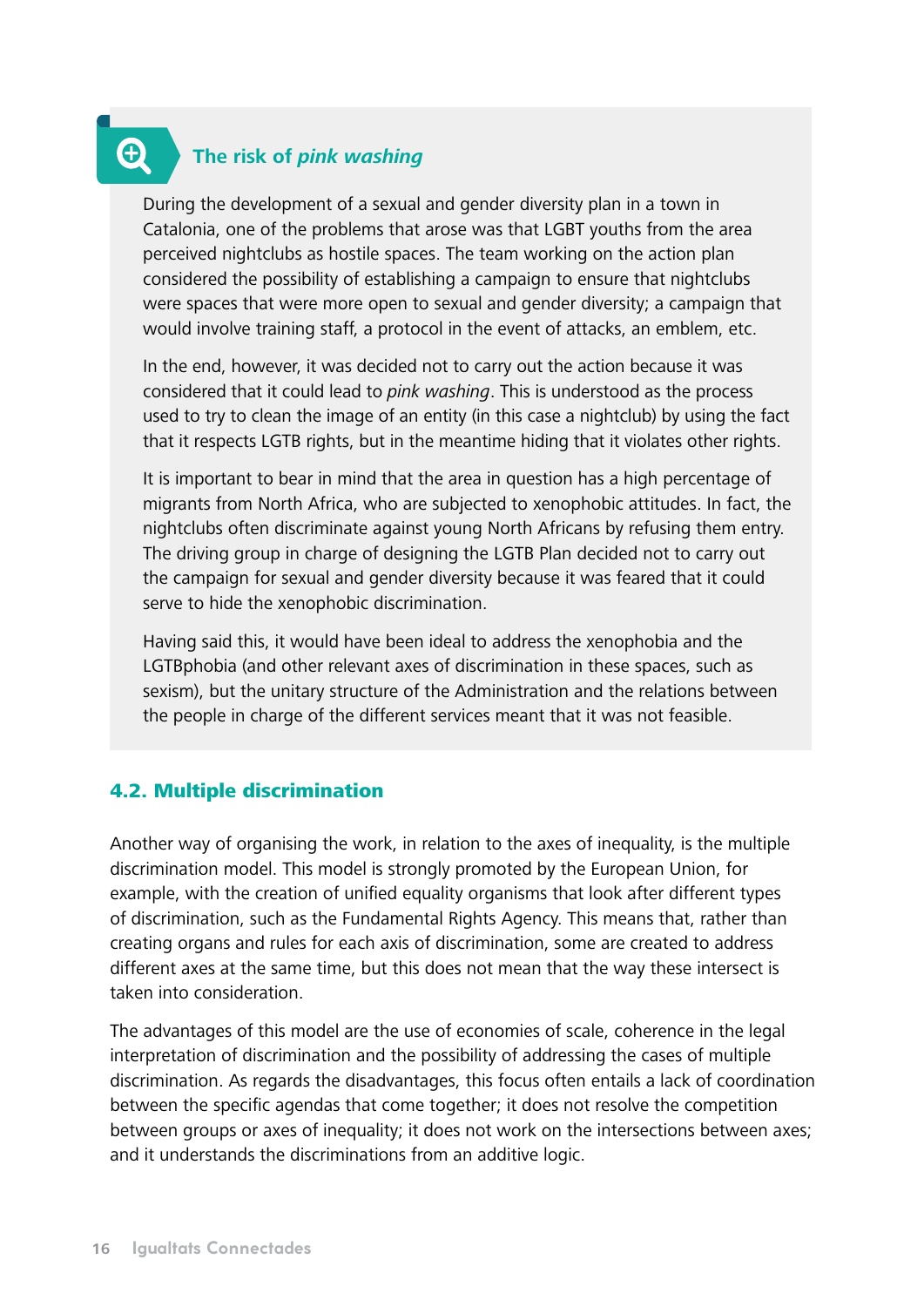$\bigoplus$ 

#### **Do 1+1 always equal 2? A critique of the additive logic**

It is often deemed that lesbians are subjected to double discrimination: on the grounds of gender and sexual orientation. If we accept the logic of this mathematic operation, we could try to calculate a type of "oppression coefficient", in which a point is added for each dimension in which someone is oppressed, and subtracted when they are in the position of oppressor. According to this logic, the oppression coefficient of a lesbian woman from the upper class is  $+1+1-1$ , resulting in 1. If we apply this formula again, the woman in question is more oppressed than, for example, an undocumented heterosexual man  $(-1-1+1=1)$ . And if we go even further, it is important to think about how many dimensions the coefficient has to consider, whether each one should have the same weight in the total calculation and if more complex operations need to be introduced into the formula (from multiplications to the square root). The intersectional perspective proposes a more complex way of understanding the effects of the intersection of axes (Coll-Planas, 2013).

#### 4.3. Intersectionality

Although we can find this proposal in other settings, the formulation of intersectionality as we understand it today came about at the end of the 1990s in the United States through the contribution of black feminist activists and academics such as Kimberlé Crenshaw (1989), Patricia Hill Collins (2002) and Combahee River Collective (2014). Intersectionality is a criticism of the fact that feminism (which mainly adopted a white perspective) and black activism (which adopted an androcentric perspective) did not manage to highlight the internal heterogeneity of the social groups they claimed to represent. And it was not only that the realities and demands of black feminist activists were not represented, but they did not stem from the simple overlapping of that considered by (white) feminism and by the (androcentric) anti-racism movement. Thus, it did not involve adding (following an additive logic), but understanding that the intersection of the axes of gender and race produce specific realities.

In this regard, the black activist and feminist theorist Patricia Hill Collins (2002) conceptualises the different axes of oppression as interlinked in a matrix in whose framework individuals have different and changing positions of power. This emphasises the interaction and interdependence of categories of oppression, and the possibility that people can find themselves simultaneously in different positions of oppressor and oppressed.

Crenshaw (1989) distinguishes between two concepts which can be used to differentiate between two perspectives in the contributions to this debate: structural intersectionality (which explains how the intersection of the different axes of inequality distributes power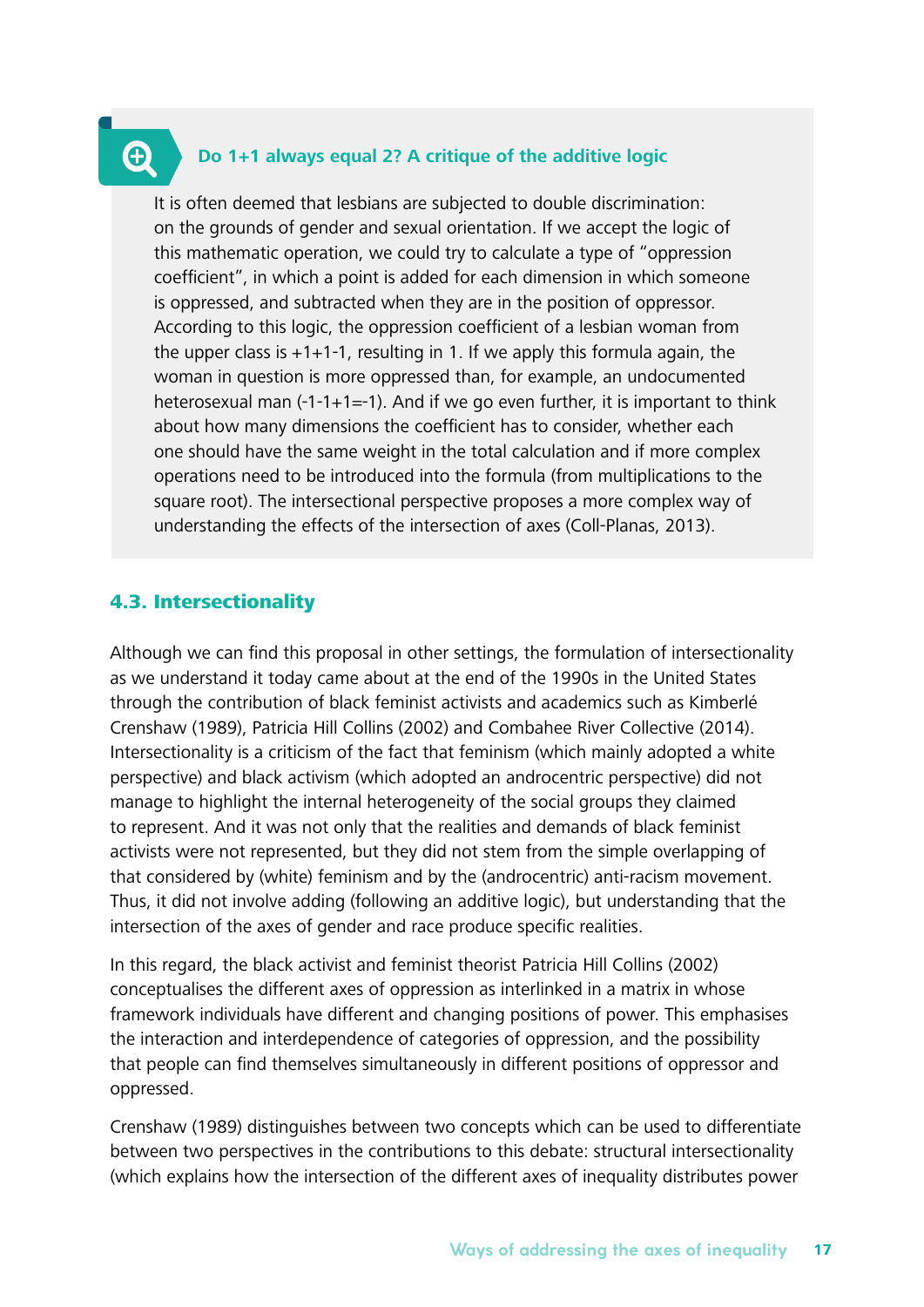across social groups) and political intersectionality (which shows how, through political action –both institutional and activist–, intersectional inequalities are reproduced or fought against).

First, we summarise the basic premises of structural intersectionality:

- Intersectionality does not only focus on positions of oppression, since the experience of someone in a position of oppression is not more intersectional in relation to other axes: all people are situated in relation to all axes of inequality, whether from a place of privilege or oppression.
- **The situation of each person in the social structure does not simply emerge from the** sum of positions of oppression that we accumulate (following an additive logic), but it considers that the intersections of axes lead to specific situations. For example, the stigmas and obstacles migrant individuals from Muslim-majority countries encounter are qualitatively different according to gender. In this regard, it is not about establishing whether migrant women are more or less discriminated against than men, but about understanding the differences in the forms of oppression generated in the intersection between gender and origin (and we could even add other axes of inequality, such as age, sexuality or faith).
- We must exercise caution with the concept of 'position', for three reasons:
	- It can tend to essentialise the position itself ("all people who share position x in relation to axes y and z are the same"), and lead to stigmatisations, victimisations and stereotypes. In other words, simplifying the idea of position can make us homogenise social groups and deny their diversity.
	- Intersectionality puts emphasis on the context: the concept of position can transmit a vision that is too static, that does not sufficiently consider that power relations are contextual and that one same person can be in a position of more privilege or more oppression depending on the context. In this regard, Nira Yuval Davis (2017) proposes the term "situated intersectionality" to highlight the fact that inequalities are produced in specific contexts.
	- The position in relation to axes of inequality contributes towards explaining and predicting realities and needs, but it does not determine experiences. Although our realities, needs and expectations are to a great extent constrained by our position in the social structure, people are not puppets of these structures, and we have the capacity to act. This explains that the axes of inequality enable us to predict some social realities, but not all of them, due to the fact that people also have the capacity to subvert that which is expected of us.
- Despite the fact that, in our reality, all axes always intervene, it is possible to distinguish between the different power systems from which the axes stem. As shown in the quote below, Marta Jorba and Maria Rodó-de-Zárate (2019) illustrate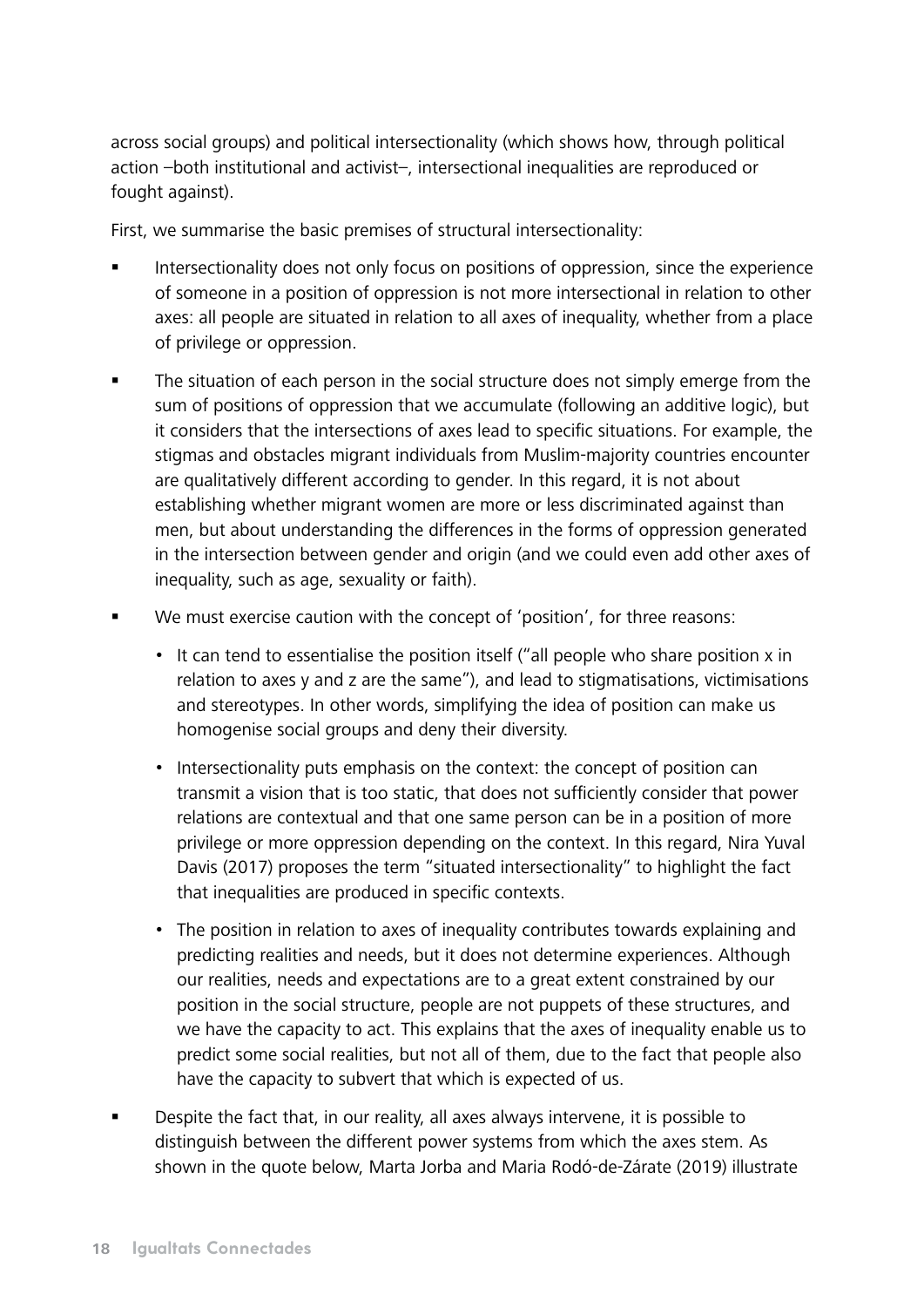this idea through the example of an apple, considering the categories as the characteristics of a person or social group.

## Ð

#### **The intersectional (but distinguishable) effects of power systems**

"Take an apple. It is sweet, red, hard and cold. The taste, texture, colour and temperature would be the criteria mentioned in this characterisation and they all have an ontological nature –we measure them through diverse elements and we classify them according to different traits, for example. But, if we focus on the apple, these properties are linked to each other, in such a way that they can affect each other profoundly. If we put the apple in the oven, the high temperature will make the apple softer and sweeter. In this regard, we could say that the temperature 'affects' and 'changes the nature' of the apple's texture. The colour of the apple is directly linked to its ripeness; the riper the apple becomes, the more its colour changes from green to brown. And all of these characteristics constitute the apple. To draw an analogy, we propose that social categories be conceived as properties of individuals: to be a woman, white and lesbian are three different properties of a person and they have specific effects on the person's experience, in specific contexts. What 'changes' in the diverse situations is a person's experience in general, in such a way that there are different effects in different situations" (Jorba and Rodó-de-Zárate, 2019).

As regards political intersectionality, which involves both public institutions and activism, we highlight the following premises:

- Despite aspiring to have policies that address citizens in general or a specific axis, in practice, all policies have intersectional effects. In this regard, we could say that all policies are intersectional, since (although they do not want to be or do not express it) they have an impact on citizens who are always affected by all the axes of inequality. The objective would be that policies were consciously intersectional (assuming inclusions and exclusions, establishing priorities...) and that they would seek to fight against these inequalities that occur as a result of the intersection of axes.
- Intersectionality enables us to move away from the competitive logic between axes of inequality, to show that they are all part of one same structure that requires a holistic approach (without losing sight of the specificities of the axes).
- It is important to bear in mind that public policies do not only fight against inequalities, but that sometimes they also contribute towards reproducing them. Thus, it is essential to critically review the practices of the Administration in order to question who we are excluding, to what extent we are recognising the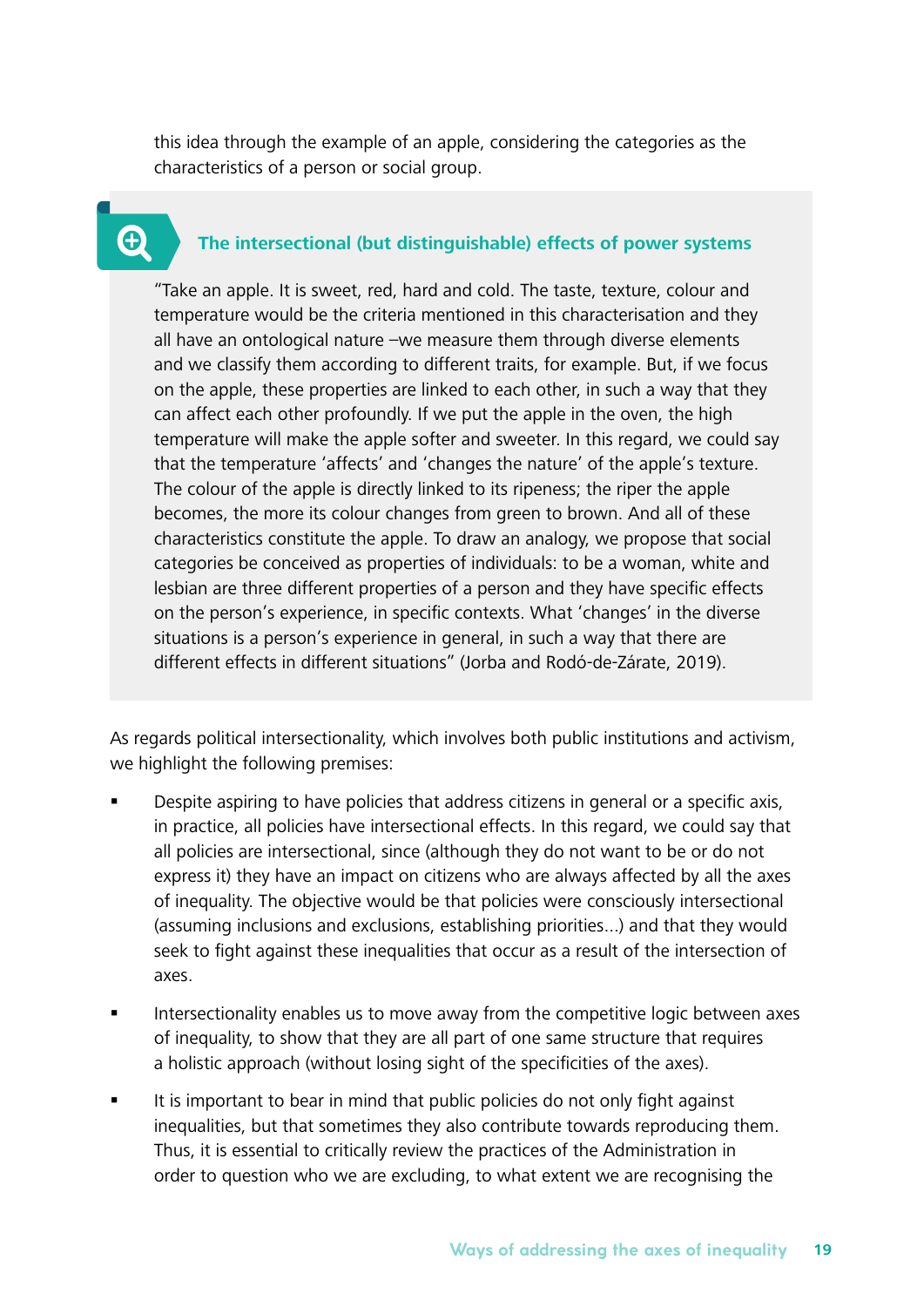heterogeneity of groups or which identities we are contributing towards reinforcing (see the reflection on identity politics in the section #Debates).

#### #CONTEXTS

The subject of context is fundamental in the theorisation and implementation of intersectionality. Firstly, the social reality that the axes determine is contextual, because in each municipality there are different realities: it is different if we talk about a municipality that has a considerable number of migrants, than another which practically does not receive migrants. Or, for example, the social group 'indigenous people' makes sense in many American countries but not in Europe; or the group 'victim of an armed conflict' is relevant in contexts where there is (or has been) military conflict or where people coming from these contexts have taken refuge, while in other places it may be an irrelevant category.

If we look closer, we will see that the axes do not make up an exhaustive and permanent list and that, in addition, not only do we have to take into account the structural axes (essentially, those listed in section 3.1), but other types of axes may appear that are important to consider in order to understand the inequalities in a specific setting. These could be a native language, health condition, place of residence (rural/urban, or stigmatised neighbourhoods...), etc.

Likewise, when we perform a diagnosis prior to designing an intervention (see section 5.3), the significant axes must be detected. In the case of an intervention in a certain district, being a member or not of the residents' association may be key to getting your voice heard by the Administration, or being a homeowner or a tenant may generate different demands and interests that need to be taken into account. Another example would be that of the research Mirades polièdriques a la violència de gènere (see experience E14), which analyses the axes of inequality that are key in secondary education centres. One of the axes that appeared was physical appearance. Although there is no town council that has a service addressed to inequalities on the grounds of physical appearance, it is true that, in general, but especially in this context, one's physical appearance can open or close doors, and can even be the cause of harassment.

In this regard, there is an axis that is very relevant when we talk about public policies and that tends to remain invisible: the axis dividing municipal staff and citizens. This leads us to reflect on the impact the position of power of working in the Administration has on the service users, when we are, for example, providing direct attention or performing community work. Thus, intersectionality highlights how our position as a municipal staff member entails power and also the responsibility of exercising it in such a way that it does not generate more inequalities.

The emphasis on the context provides us with a response to a frequent question in relation to intersectionality: do all the axes always need to be taken into consideration? An affirmative response would lead us to paralysis (since the list of axes is infinite), absurdity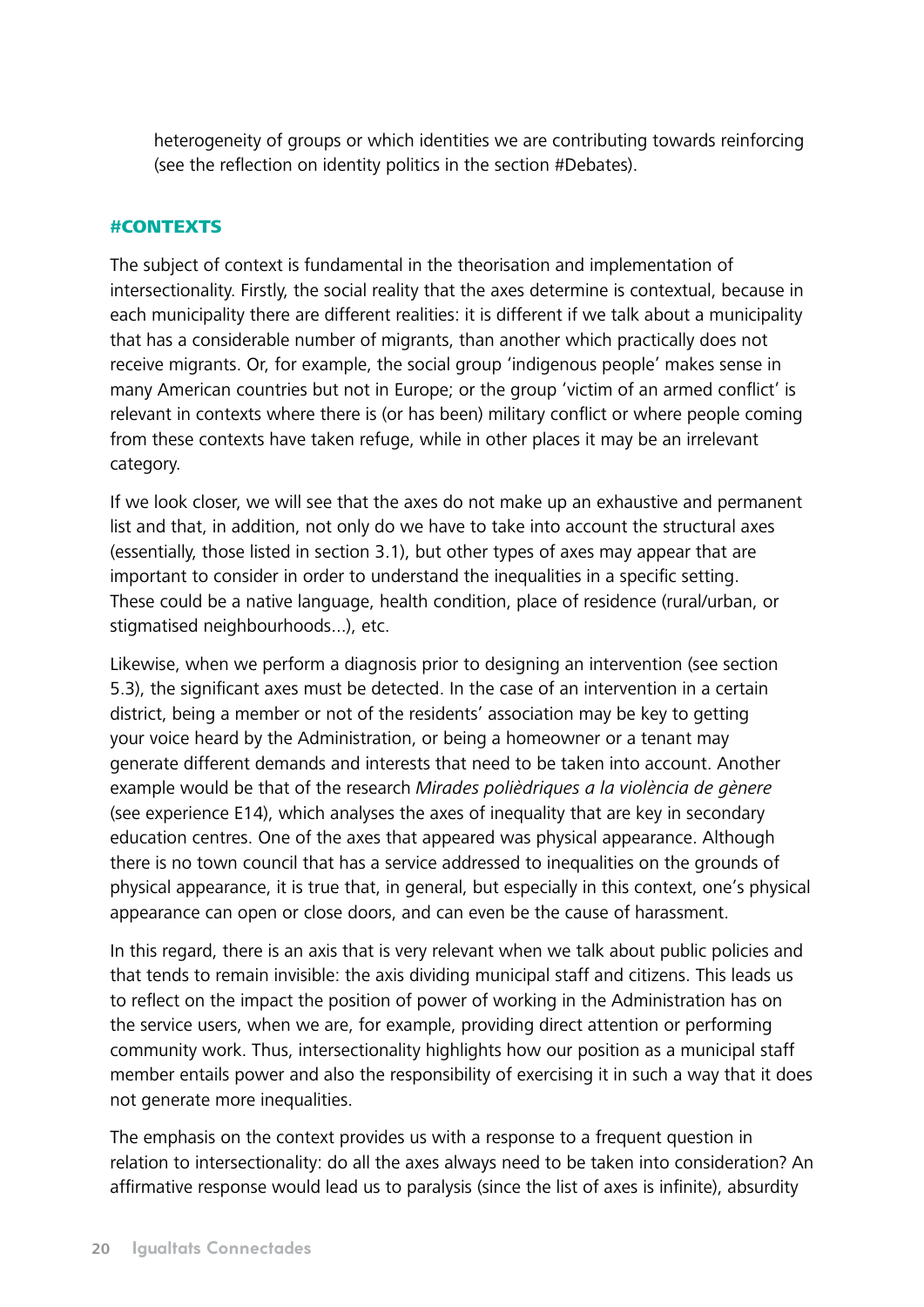(not all the axes are significant in a specific context) and/or, at least, inefficiency (since not all the axes present in one context have equal priority). Therefore, it is not about always including all the axes, but about prioritising those which are important in the intervention context.

#### #DEBATES

In this section we propose giving a response to two questions that tend to emerge in the subject of intersectionality. As we set out at the beginning of the Toolkit, the objective is not to further explore the academic discussion in this regard, but to provide a practical response.

#### **Does the intersectional logic mean that the specific work according to axes of inequality no longer makes sense?**

This is a fundamental question in relation to public policies: does the intersectional perspective entail closing the services that work on specific axes of inequality? Here the positions can vary. From our perspective, it is compatible to have departments working on axes and, at the same time, apply an intersectional approach. For diverse reasons:

- Because removing the specific services could mean there is no organ within the Administration in charge of a specific inequality.
- Because the axes of inequality, although they intersect with each other, also have autonomous effects that must be worked on specifically. In other words, although our position stems from the intersection of all axes, the different systems of oppression (patriarchy, capitalism, ableism, racism...) are distinguishable and have an own logic that must be addressed. For example, although migrant people are diverse according to their position in relation to other axes of inequality (gender, faith, age, sexual diversity, etc.), they can have shared problems (the exercising of certain rights, being subjected to xenophobia, etc.) which have to continue being worked on specifically.
- Because, if each service stops looking after its own axis only, these departments can be a good foundation for the development of projects that follow an intersectional logic.

#### **Can the application of the intersectional perspective lead to the creation of micro-identities?**

Intersectional actions place us at risk of ending up creating policies for micro-identities, of identifying increasingly specific targets as the result of the intersection of diverse axes of inequality. In this regard, Fredman (2016) warns us of the danger of the reflection on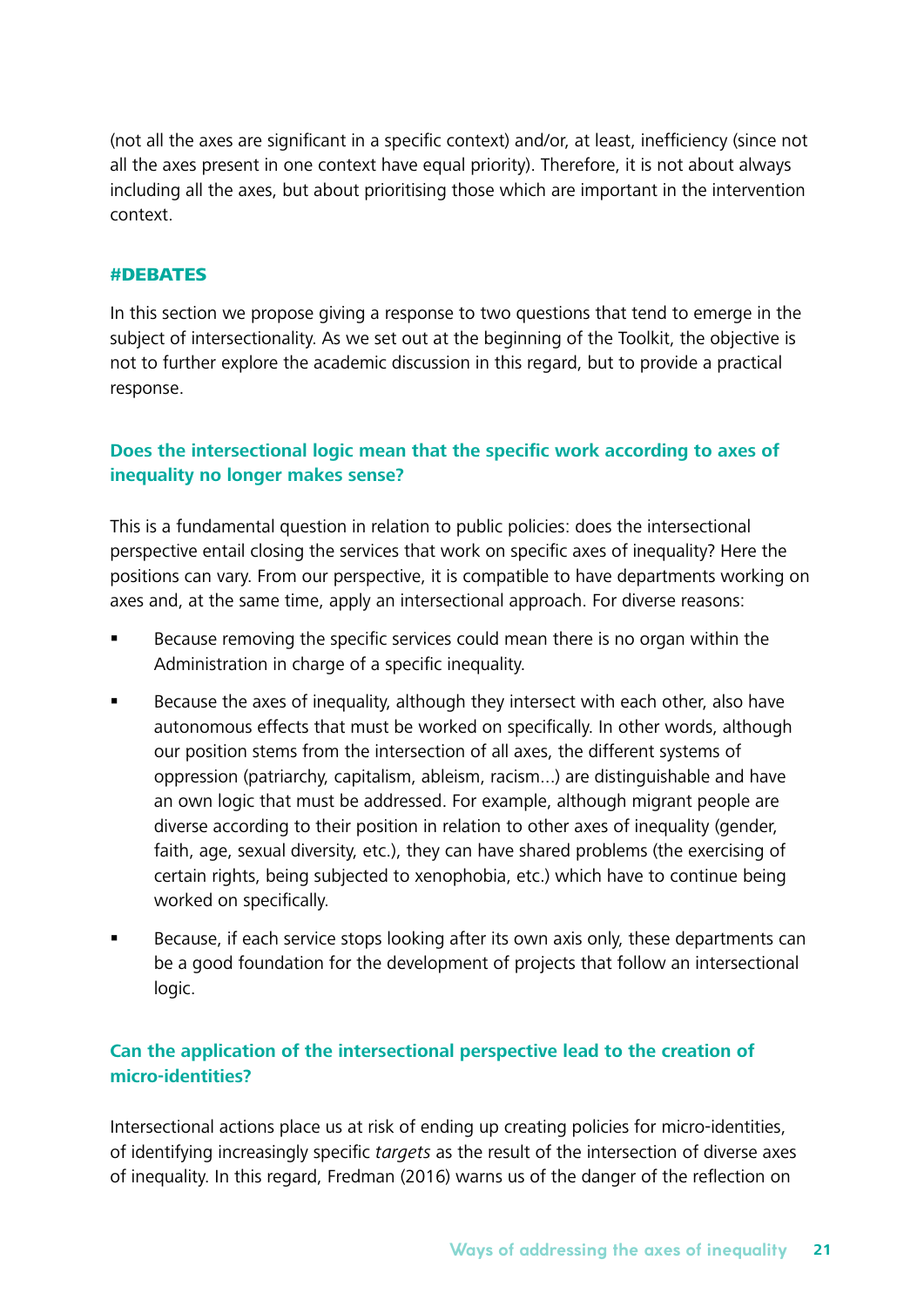intersectionality ending up reduced to a "fascination with the infinity of combinations and implications of superimposed identities" (focusing on increasingly more specific social groups), instead of focusing on the power structures and the processes of exclusion.

The tendency to reproduce micro-identities actually contradicts the majority of the contributions of intersectionality. Although it is not a unitary theoretical perspective, the Afro American authors who triggered the debate were very critical of identity politics, putting forward that they tend to establish homogenous groups that share essential traits. Part of the theory of intersectionality warns us of the use of identities, for these reasons:

- Because identities are the effect of power, in other words, identity categories are socially constructed in the context of power relations. For example, the categories of woman and man are an effect of sexism, and the division into (supposed) races is a product of racism.
- Identity politics can tend to homogenise and essentialise the group, closing the number of possibilities. For example, defining woman as carers may mean not taking into account dependent women (on the grounds of age, illness...), women from upper classes who pay other women to do these tasks, women with disabilities who need care, women who do not have a caring role because they do not look after anybody else, etc.
- Often identity categories are restrictive and have exclusive effects. Therefore, it is important to be critical of how, through public policy, we reproduce identity categories that generate exclusion; when we think about "a woman", "an immigrant" or "a youth" are we taking into account that no one is exclusively any one of these categories? Are we considering that all of these categories are intersected with each other and with other axes of inequality? This means understanding that the individual is not an "immigrant" but a migrant individual who has a gender, a sexual orientation, a social class, a belief system, etc.

Once these precautions have been made, however, some authors consider that, when the identity categories are constructed in a non-essentialist and fluid manner, they can also be strategically used to contribute to resistance, empowerment and breaking with dominant contexts.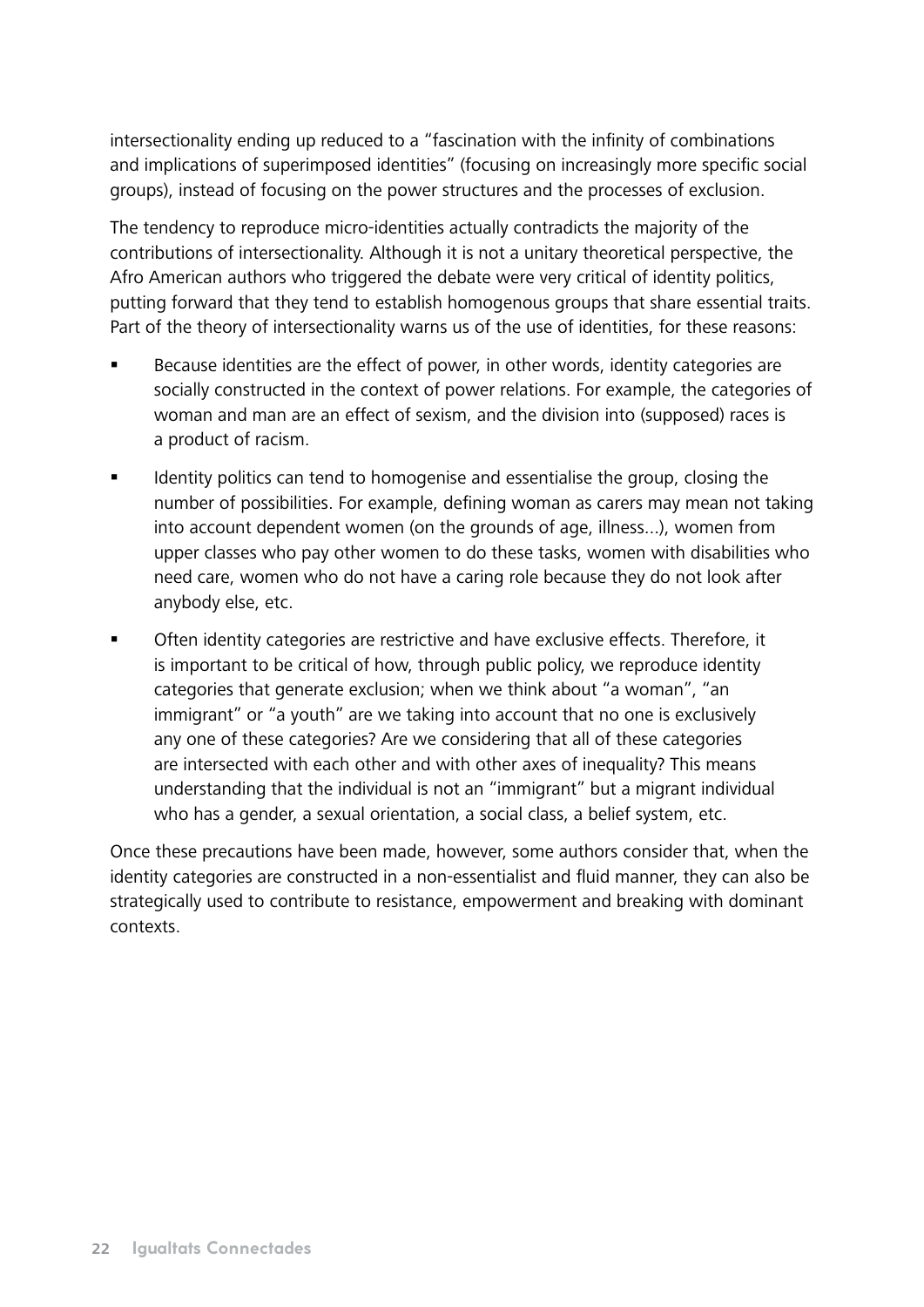# **Intersectionality applied<br>
<b>b** to local policies

How is the intersectional perspective relevant when performing a diagnosis in the health field, a labour market insertion programme for people with diverse capacities or a violence prevention activity in a school setting? As pointed out in the introduction of this Toolkit, the methods to integrate intersectionality in the design, implementation and assessment of policies is in very early stages of development. Despite this, there are several actions in the local sphere that have started to address the reality from a more complex perspective and that provide clues about how to work taking into account the different axes of inequality. In this section we will present questions that help us to look at our everyday practice and some strategies to ground the intersectional perspective in the work of the local administration.

The contributions are structured into three large sections: on the one hand, a first section comprising issues related to organisation: the functional structure or the organigram, the layout of spaces and the training. A second section, in which tools and proposals are presented in relation to their applicability in the different phases of the policy cycle (or phases of creating a project or an action): definition of the problem, diagnosis, design, implementation and evaluation. And, finally, a third section that examines two crosscutting aspects: participation and communication.

The proposals address different profiles in the local administration: appointed positions, managerial positions, technical teams in charge of designing public policies and municipal staff working in areas such as direct attention, intervention or community work. And, therefore, the different proposals intervene differently according to the profiles.

We present tools that help to rethink the ways of working, analyse the consequences, desired or not, of our interventions and provide guidelines to jointly construct a new work framework that provides answers that are more in harmony with the diversity of people.

#### # FACILITATORS

Before presenting the strategies to incorporate intersectionality in the different areas, the elements that facilitate the application of intersectionality in local policy will be presented:

**Political will.** A transformation to a new way of working affecting an entire organisation cannot take place on a purely technical or administrative level, but it requires political commitment. The intersectional work cannot depend on the good will of one individual or on the motivation of the technical staff; it has to become a main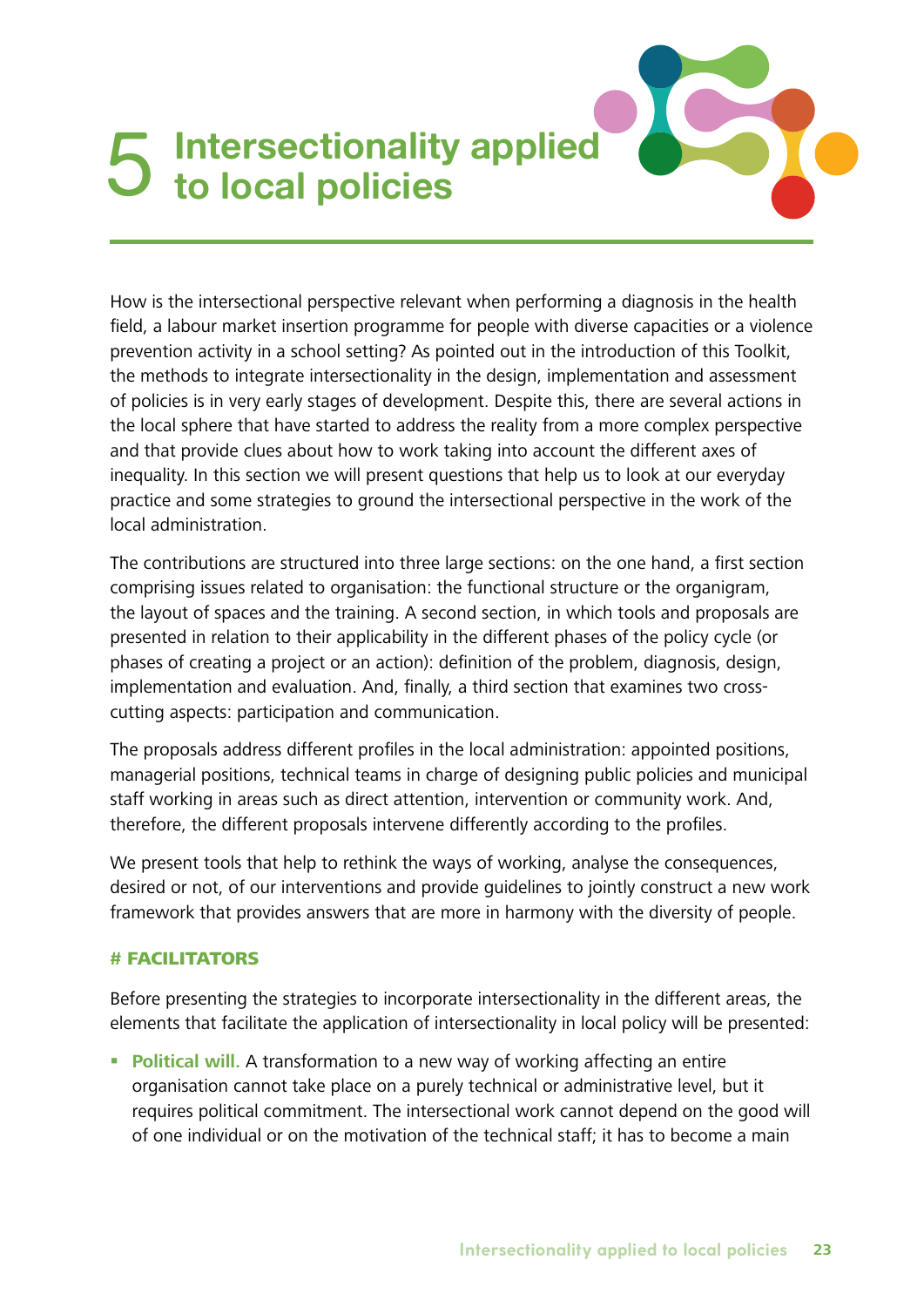part of the organisational culture of the City Council. Mandates and directives need to be created to make explicit the commitment, and measures must be formulated to bring these mandates into force.

- **Resources.** The political mandates must be accompanied by the resources required to execute these; in other words, the budget, time and staff needed to guarantee that these come into force must be allocated. Shared budgets across different services with common goals dedicated to intersectional projects are a possibility.
- **Alliances.** Collaboration between staff occupying different levels of responsibility within the administration, incorporating both those people who have more of an influence and the staff who are at the front line and who are familiar with the citizens' needs and the impact of the local policies.
- **Community work.** Alliances with citizens must also be woven, taking into account the diversity and plurality of sensitivities. Intersectionality requires knowledge of the territory and the problems and experiences of the population. Therefore, spaces for dialogue and relations between different actors must be facilitated, based on the mutual recognition of the different positions, interests and capacities.
- **The regulatory framework**. Regulations that recognise the intersectional nature of inequalities and that promote work beyond the segmented logic also facilitates this change in perspective in local policies.
- **Discourses.** Social constructs that do not focus on the identity logic, but that reinforce the understanding of the interrelation between axes of inequality, foster a more complex approach to social problems and the way these are dealt with. The existence of actors from civil society who apply intersectionality in their job and demand it from the Administration also helps.
- **Data.** Availing of data and indicators that inform of the intersectional impact of a problem (on the diagnosis) or of a policy (on the evaluation) helps to refine the answers more.

#### 5.1. Organisation

All organisations, although they share certain elements, are different and their characteristics vary according to many factors, such as internal structures, the people comprising them, the social, political and economic contexts in which they find themselves, etc. Therefore, there are no prescriptions that can automatically be applied, but each institution must define its strategy taking into account the internal and external elements conditioning its situation and its possibilities of making changes.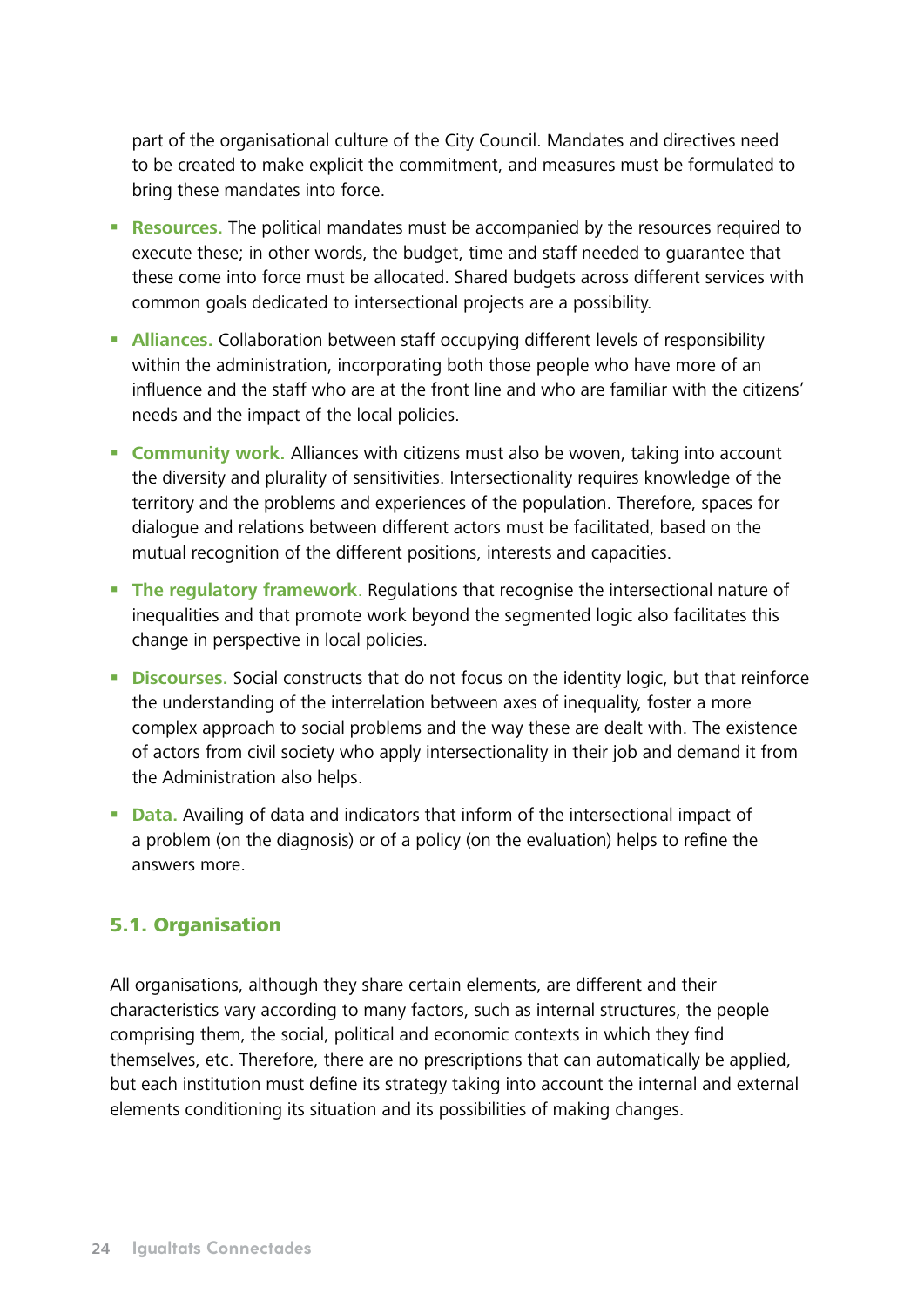#### **Overview of the organisation: where do we start?**

To begin with, we must be very familiar with our starting point. Therefore, a first measure will consist of performing an analysis of the organisation itself and of its context as regards intersectionality, and identifying the factors that can foster or hinder work that considers the different axes of inequality.

It is important that in this initial approach, in addition to the internal work structures and dynamics, the civil society is also taken into consideration, and the levels of support, complicities or resistances of citizens and entities are investigated. The diagnosis can be performed on different levels: of the whole organisation, of an area in the City Council or of a specific service or programme.

Below we present some measures, inspired by the guide Advancing Equity and Inclusion (CAWI, 2015), that may facilitate the application of intersectionality in the organisation. They are also reflections that can help to promote initiatives in this direction.



## Recommendations in relation to the organization:

- $\vee$  Mandates related to equality and inclusion that explain the will to incorporate an intersectional perspective.
- $\triangledown$  Shared management or coordination between the different services tackling the axes of inequality.
- $\triangledown$  Political decisions that connect the work of different services tackling the axes of inequality.
- $\triangleright$  Professional teams that represent diversity.
- $\blacktriangleright$  Interests and objectives shared across different services tackling the axes of inequality, which can be used to build joint strategies.
- $\blacktriangleright$  Joint work experiences between different services tackling the axes of inequality.
- $\triangledown$  Shared work areas for different services tackling inequality and with other services focused on specific fields.
- $\triangledown$  Programmes and projects that include the intersection of different axes of inequality.
- $\blacktriangleright$  Budgets that help to develop projects between different services tackling the axes of inequality.
- $\triangledown$  Synergies with the communities affected by the different axes of inequality.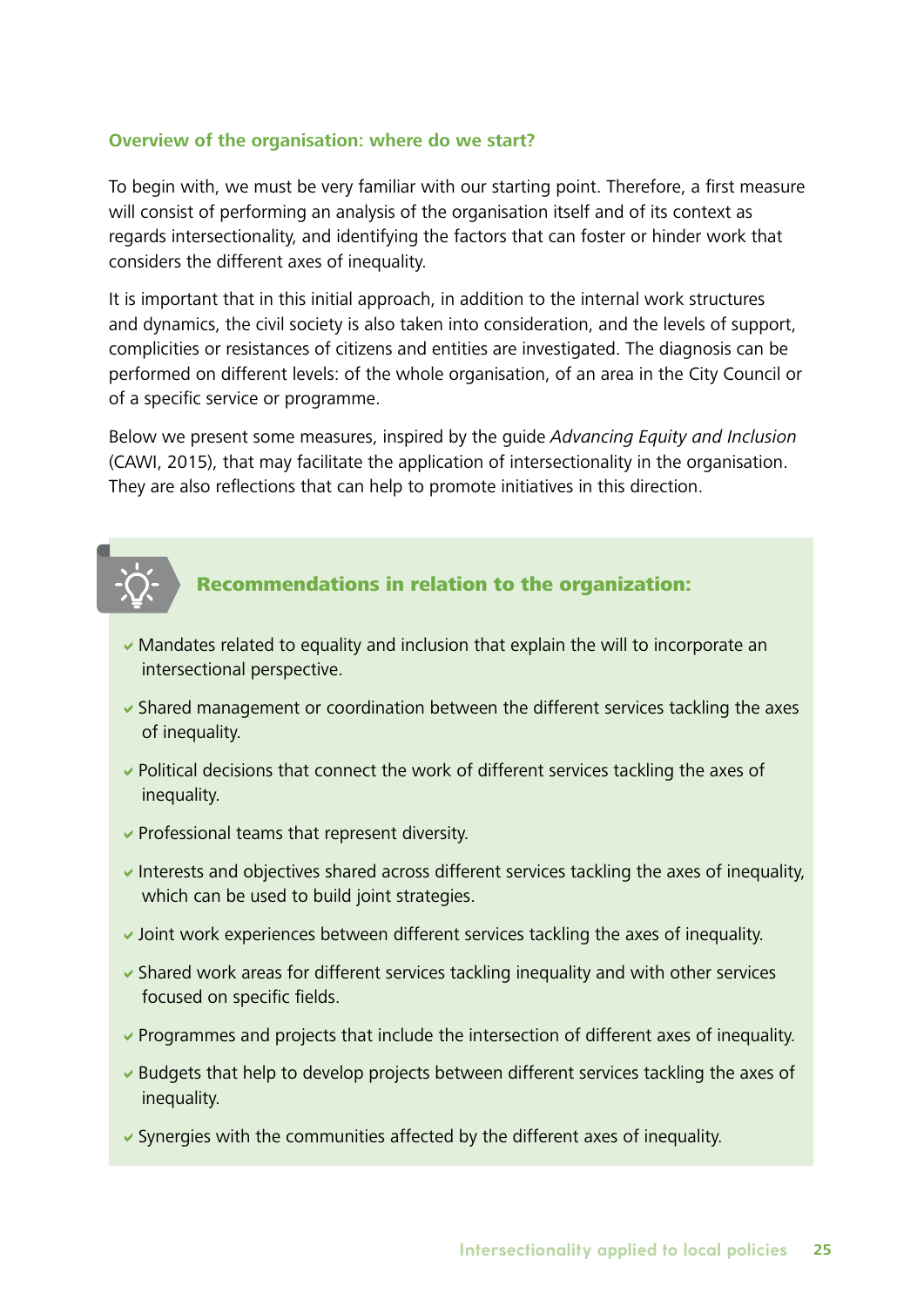## **E1. Previous diagnosis, Terrassa City Council (Spain)**

In the framework of the first phase of the project "Igualtats Connectades. Intersectionality in local public policies", an internal diagnosis was conducted to determine the Terrassa City Council's starting point in the application of the intersectional perspective and to establish the relation between the different axes of inequality being worked on in the organisation. The research methodology was essentially qualitative: firstly, a documentary analysis was conducted to determine whether the plans and programmes of the different services referred to the intersectional perspective or the different axes of inequality in any of their sections (whether in the diagnosis, objectives, actions, etc.). Secondly, semi-structured interviews were conducted with the management, area heads and the technical team.

The objective of the interviews was two-fold: on the one hand, it detected previous experiences of working between axes of inequality, it observed if the intersectional perspective was being introduced into the actions and programmes of the City Council and how the problems were being formulated (the target group of the service, the profile of the people attended to, who does not access the service and why). And, on the other hand, it identified obstacles and opportunities in the application of the intersectional perspective and detected which conditions fostered or hindered its incorporation into the diverse services (taking into account factors such as structure, dynamics and personal relationships). This initial diagnosis served to finish the design of the subsequent training and shared work activities.

#### **The structure. How can segmentation be overcome?**

The city councils are organised into areas and services that focus on axes of inequality or on spheres of action. This segmentation, defined by state policies and programmes, and which exists at all levels (structural, budget, etc.), has appeared as one of the main obstacles to intersectional work. How can we move beyond this compartmentalisation of the administration?

 Some of the formulae to overcome segmentation involve bringing about changes at a structural level, such as, for example, uniting Departments or offices that are focused on different axes of inequality (see experience E2). In administrations of small areas, these fusions occur out of necessity, because they have a lower budget and the staff numbers are lower: Departments and offices combine services that work on different axes of inequality, while the technical teams are trained by professionals with very versatile profiles. This can be an opportunity to develop interventions with a more complex perspective.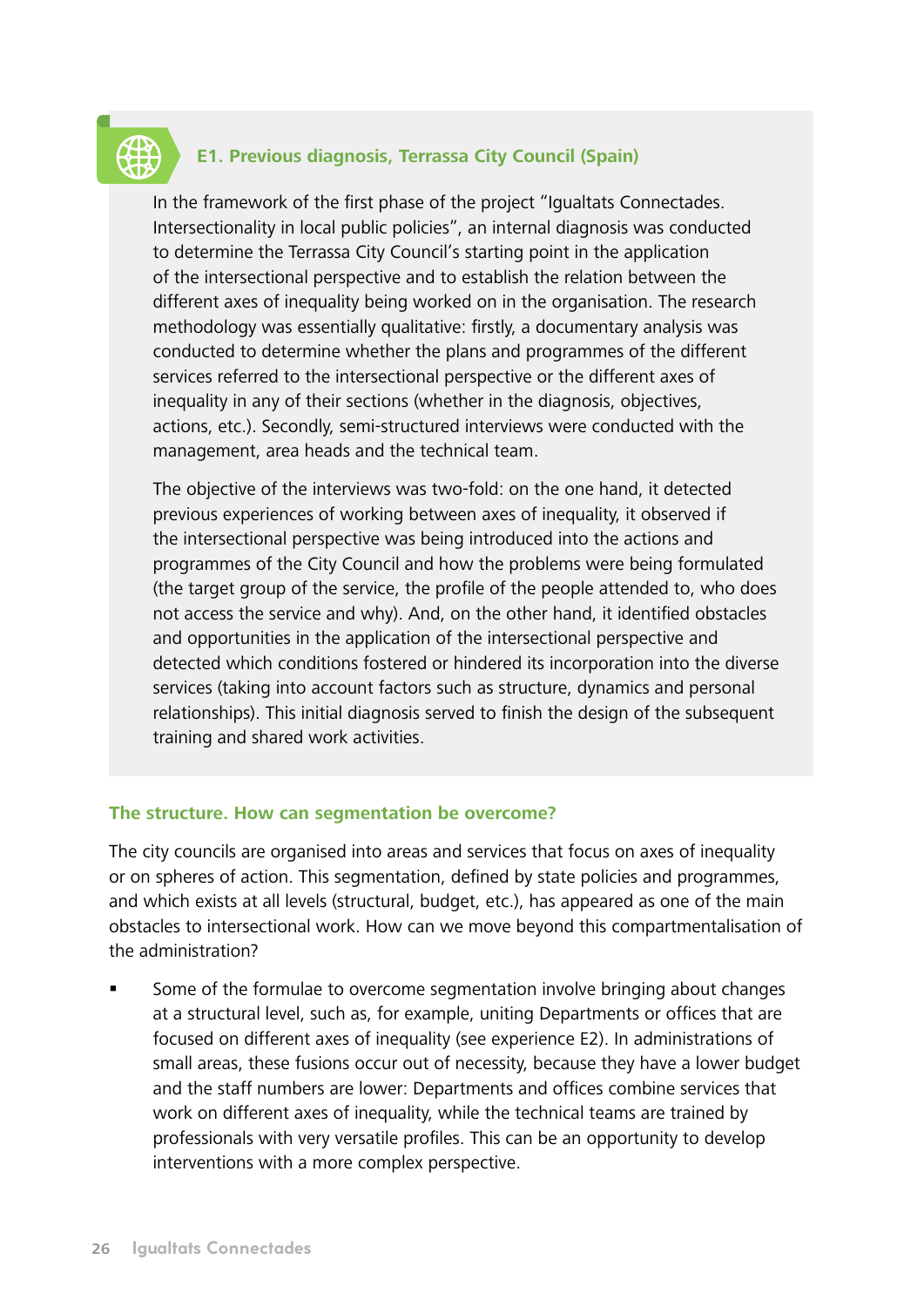There are also mixed solutions that only combine some levels of organisation and not others such as, for example, uniting Departments on a political level but keeping the offices separate. Moreover, the axes of inequality may share management or manager, without there having been an integration process of the two axes.

Addressing intersectionality does not necessarily have to entail the fusion of structures. There are other formulae to overcome segmentation that are related to introducing new methodologies without affecting the structures, such as the creation of ad hoc spaces for specific problems that are difficult to solve and that affect more than one service. An example of this is the creation of work commissions or boards to address subjects such as a problem in the public space, school segregation or access to housing.

In any case, in each specific situation, it is important to analyse what is the best formula to avoid working with the axes in parallel, not taking into account the interactions between them. The solutions that have worked in a specific context may not suit others.

#### **E2. Uniting departments, Barcelona City Council (Spain)**

In the 2010-2015 political mandate, the public policies for male-female equality depended on the Department for Women, while the LGTBI policies were addressed by the Department for Civil Rights and were implemented from different administrative structures, with little relation between them. During the 2015-2019 mandate, the municipal structure was modified on a political and administrative level, with the creation of the Department of Feminism and LGTBI, with the aim of working in a more intersectional manner on male-female equality policies and the equality policies of sexual diversity and gender identity. This change is not simply nominal, but it was driven by the City Council's desire to work on the implementation of these two policies in a more intertwined way, because it is considered that the two inequalities and oppressions are part of one same sex/gender system and have one same source of oppression.

The change has led to smoother communication and has facilitated the work on certain subjects such as male violence against women: on the one hand, a sexism prevention strategy has been defined in the city, where the different axes of inequality are worked on simultaneously; on the other hand, questions related to care services have been worked on, for example a care service for emotional violence in same-sex relationships. The fusion has also triggered debates between feminist and LGTBI movements, and has been an opportunity to set out new joint challenges and to work on resistance from the staff directly involved in the change.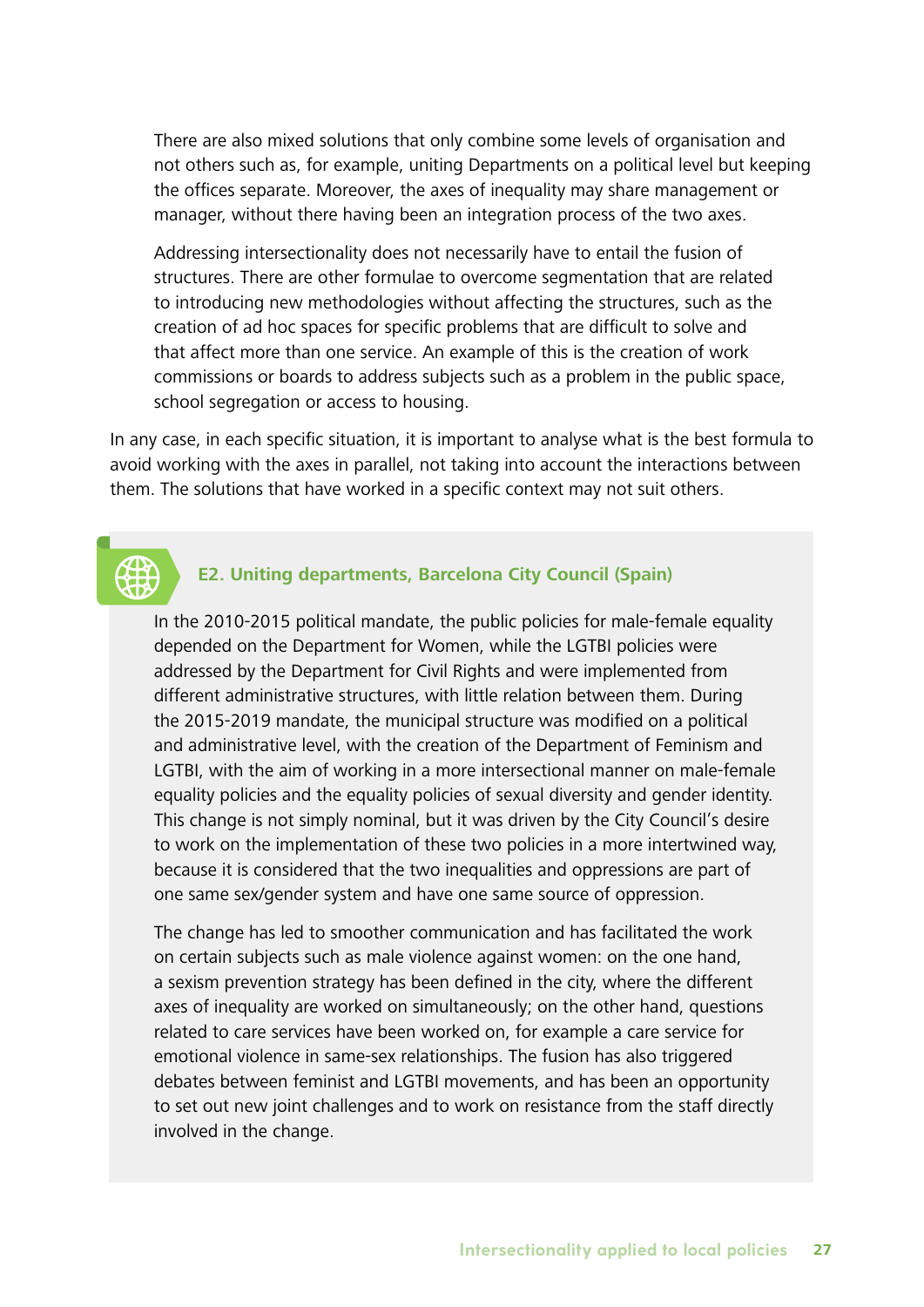#### **The layout of the spaces: does it facilitate relations?**

The way the work spaces are laid out also affects everyday practice and can contribute towards perpetuating inequalities or reducing them. The layout of a space is never neutral; it responds to a certain cultural context and has an impact on the way we relate to each other, to other professionals and to service users.

- If we think about programme planning or design, we shall see that the location of diverse services in separate offices or even buildings, without meeting points between the teams apart from occasional meetings, hinders work from an intersectional perspective. On the contrary, a work place where the diverse services cohabit the same space, facilitates the exchange and construction of shared perspectives that incorporate the different axes of inequality. Similarly, the comfort and layout of the work spaces (well-lit, spacious, etc.), as well as the existence of more informal meeting areas for professionals (coffee room, kitchen, etc.), also facilitates interaction and the generation of complicities. Thus, bringing a halt to division on a spatial level serves to also bring a halt to the logic of working on each axis in parallel.
- **Furthermore, when services are planned on a city level, facilities that promote the** intersection of different axes of inequality can be considered. This coexistence can lead to collaborative synergies or actions between the different groups (see experience E3).
- As regards citizen attention services, it is also important to focus on the layout of the physical spaces and on how the furniture, lighting, etc. conditions communication and relations with the participating people or users. In this way, we can see how the space defines hierarchies and contributes towards reinforcing the difference between municipal staff and service users. The situation of the spaces (if they are compartmentalised or open plan, dark or bright, with tables or physical barriers) can also contribute to increasing this hierarchy. Elements such as, for example, queue management, organise the service and optimise time, but they can generate a sense of distance and lack of personalisation.
- In this regard, Marisela Montenegro (in Nayak, Montenegro & Pujol, 2018) proposes an observation guideline to examine the everyday practice of people who work in social intervention from an intersectional perspective in relation to: the appearance of the spaces, the interactions between professionals and citizens, the cultural constructs and contexts of the technical teams, etc. This analysis highlights that the organisation of the space is not harmless or neutral, but that it reproduces social and culturally localised practices, and this does not always help to achieve the goals of the service. At times, intervention in the physical space can lead to positive changes in the work dynamics. In this regard, Montenegro highlights an example in which the facilitator of a work group with Moroccan men replaced the tables and chairs in the space for a rug, seeking a transformation in the functioning of the group.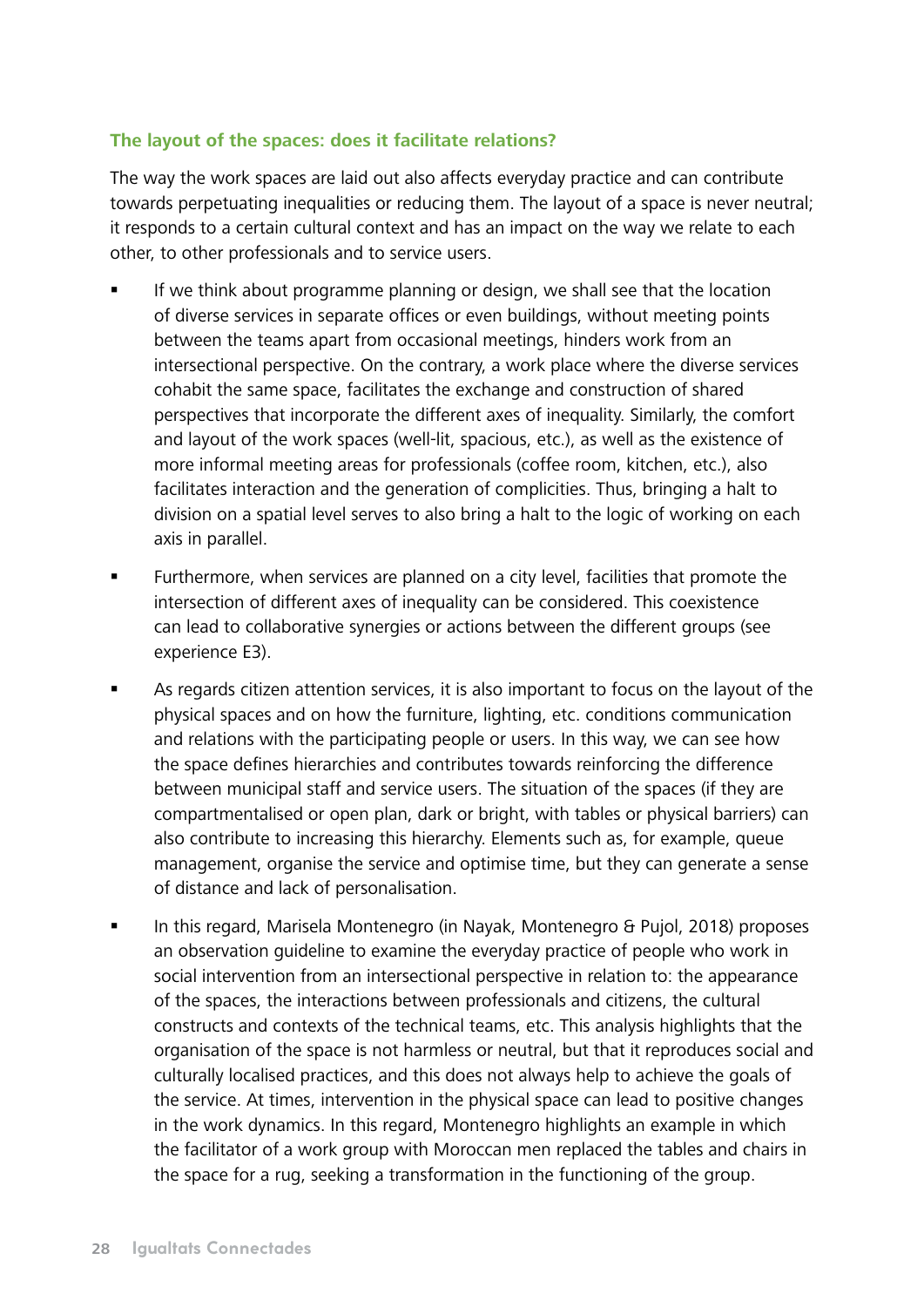#### **E3. Transformation of residences for the elderly into intergenerational spaces, Catalonia (Spain)**

From 2017 to 2019, the Department of Labour, Social Affairs and Families of the Autonomous Government of Catalonia has been transforming residences for the elderly all across the territory into cultural associations, with a view to affording these spaces a more intergenerational perspective and welcoming new groups.

This measure seeks to convert the residences into meeting places for people of diverse ages and profiles, and into a place of support for entities and initiatives in the town or district. The coexistence of different social groups will foster the exchange of knowledge and resources, thereby creating the opportunity for mutual enrichment and new ways of socialising.

#### **Training: how can we raise awareness?**

As occurs with the spaces, the way of acting is also rooted in a historically and geographically located cultural context. Constructs and beliefs, the way people understand each other and think, also condition our interventions. We must perform a constant exercise of questioning and checking prejudices and stereotypes to avoid standardising and generalising and to avoid automatic assumptions.

Training is a key activity for intersectional work: it helps to improve staff's knowledge of intersectionality and systems of oppression, it contributes to raising awareness and questioning constructs, and it provides tools to construct a critical perspective that helps to rethink everyday practices.

Specific training on intersectionality can be carried out, such as the case of the Igualtats Connectades project in Terrassa (see experience E4), and the intersectional perspective can be incorporated into training in a more cross-cutting way, regardless of the subject being addressed. In other words, training situated in a certain axis or sphere (for example, sexual and gender diversity or health), can be conducted from an intersectional perspective. This would be the case of the sexual and gender diversity training conducted by the local police in Turin, which dealt with the diversity of LGBTIQ individuals (see experience E5) or the information and awareness-raising project of health workers in Madrid (see experience E6). Both experiences highlight that having people or social groups with direct knowledge of the reality helps to contradict stereotyped and homogenising stances.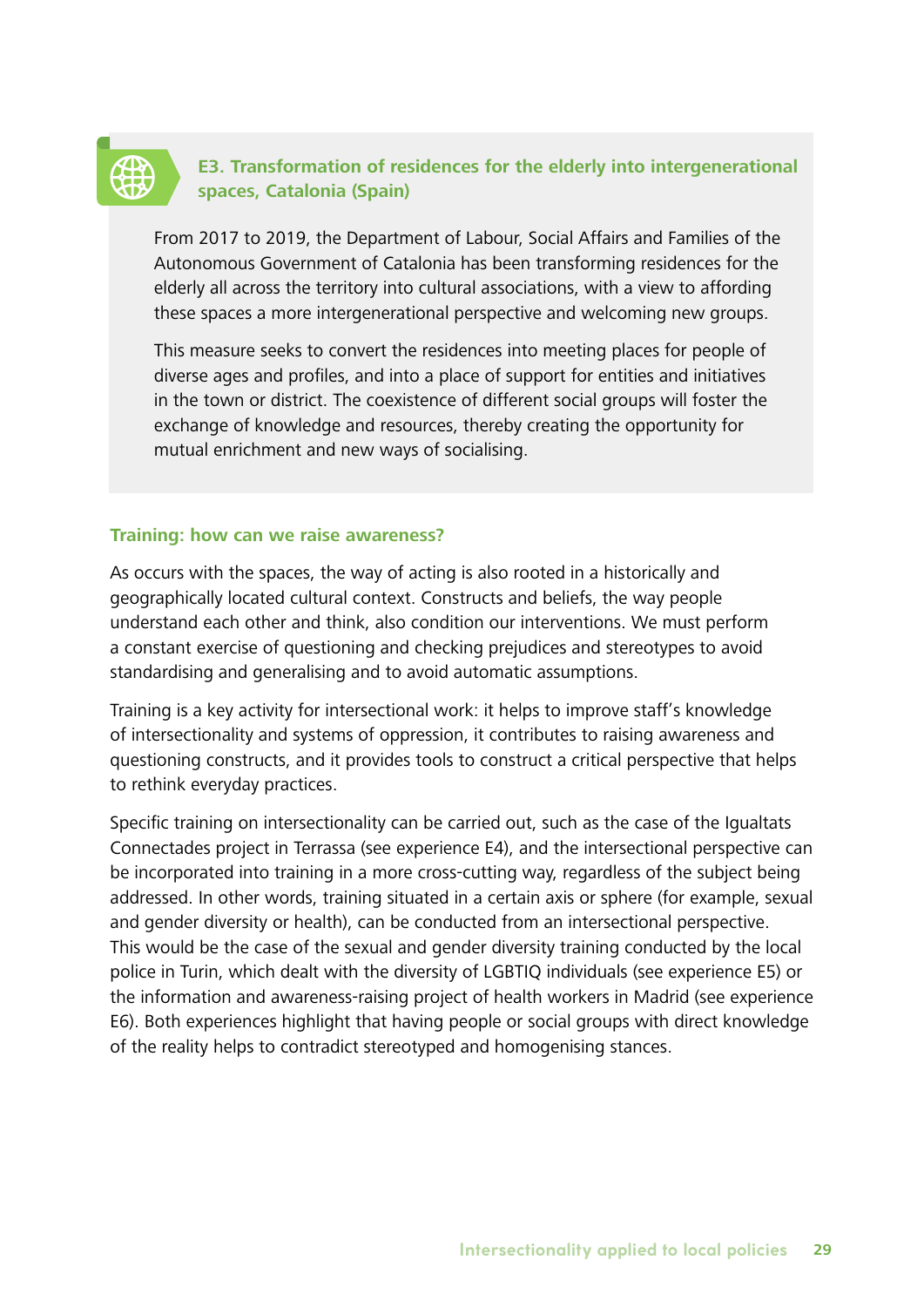#### **Fostering training with an intersectional approach**

Another question that needs to be considered is how we can foster the intersectional approach in the trainings organised by the City Council. In this regard, each organisation could develop a guideline that establishes minimum criteria that must be considered when organising or performing training actions. The University of York published a guide about how to incorporate intersectionality into training on sexual violence and hate crimes. This guide is the result of diverse focus groups with key informants (university staff and students) who discussed how the differences between individuals and their risk of experiencing violence could affect their response or their ability to intervene in certain situations. For example, it was observed how a racialised person could have more difficulties challenging a racist act because he/she is also vulnerable to this type of violence or, a cisgender person might feel more confident about stopping a transphobic act than a trans or non-binary person.

#### Download guide here

Below, some measures are presented which could be considered when developing, organising or carrying out training in the Administration, aimed at municipal staff or other agents. The measures are inspired by the quide Advancina Equity and Inclusion (CAWI, 2015):

#### **Recommendations in relation to training:**

- $\triangledown$  The consultants or trainers should be sensitive to questions of diversity with an intersectional perspective.
- $\blacktriangleright$  The training teams should be diverse.
- $\triangledown$  The objectives of learning should include equality and non-discrimination with an intersectional perspective.
- $\triangledown$  The language, images and examples used should be inclusive and nondiscriminatory, referring to different axes of inequality (sexism, racism, ableism, etc.).
- $\triangledown$  Diverse realities and examples should be highlighted to broaden perspectives, break with clichés and spread diverse voices.
- It should be a space that promotes the exchange of experiences (taking into account the axes of inequality and the different power relations between the individuals participating);
- $\vee$  The evaluations of the training should include a question about the use of the intersectional approach.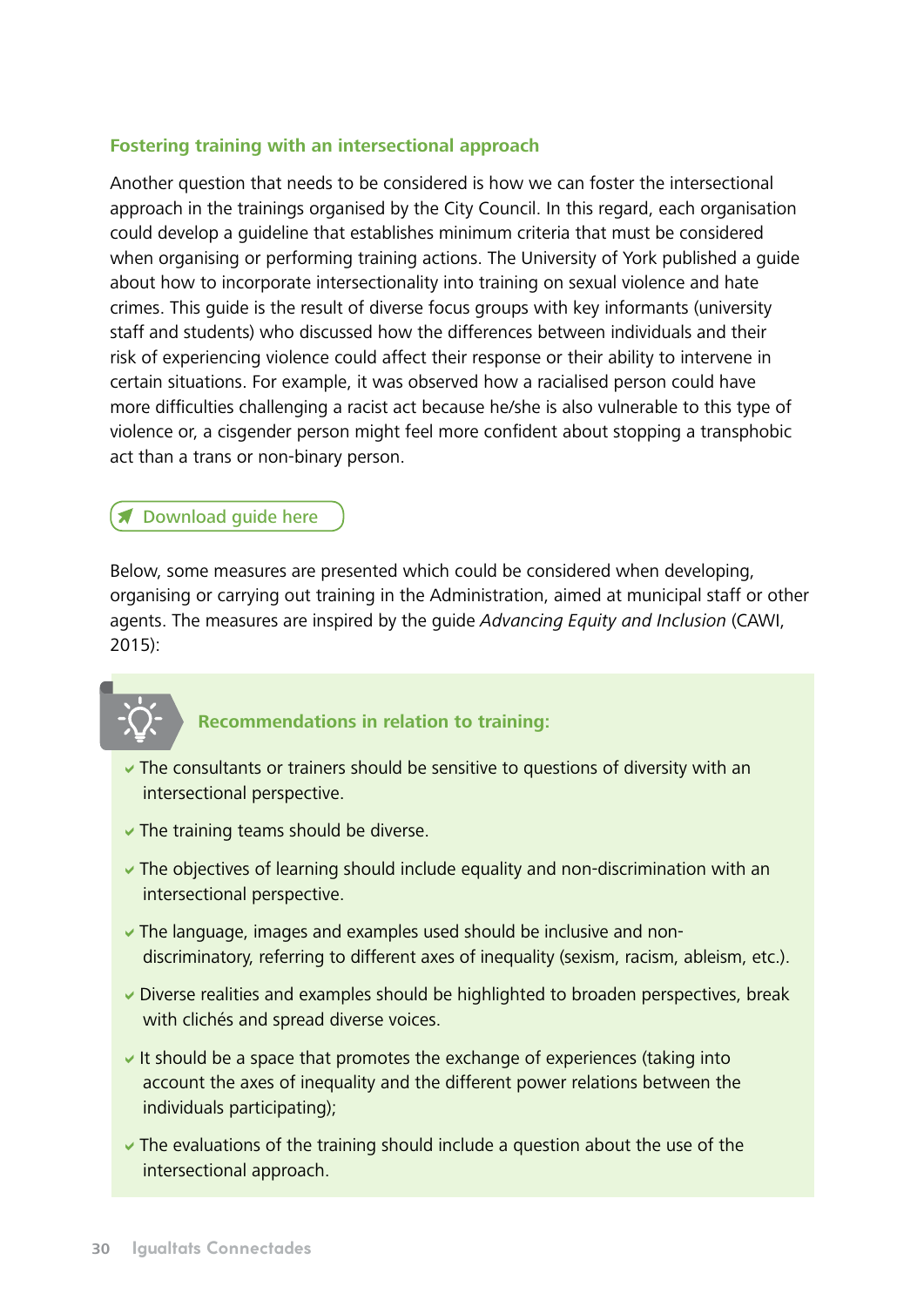### **E4. Training in the framework of the Connect Equalities project, Terrassa (Spain)**

As we have already explained in point 2 of the Toolkit, one of the main pillars of the Connecting Equalities project was the training, notable both for the intensity and the scope of the training: almost 300 people participated, between technical staff and civil society. The project started from the premise that to apply intersectionality to the teams' everyday practice, they had to be provided with tools. The aim of this training was to explore the concept of intersectionality, present application strategies and create spaces for debate and reflection, both with technical staff and civil society.

The training activities were structured into three different spaces: the first consisted of five training workshops aimed at all the members of the municipal professional teams (from administration to management), in which 80 people from the City Council participated. All the staff from the services tackling the axes of inequality (Citizenry, Gender, LGTBIQ, Diverse capacities) and life cycles (Youth and the Elderly) attended. Furthermore, representatives from other departments were also trained as observer services (Social Services, Education, Health, Employment, Communication, Local Inclusion Plan, Housing, Land and Sustainability, Mobility, Urban Planning and Support Service for Residents' Communities). The second training activity which was conducted in parallel to the first, consisted of five awareness-raising workshops aimed at the civil society, which created high expectations and in which more than 180 people participated. The same subjects as in the training workshops were addressed, but adapting the format and content to the profile of the individuals who participated. And, lastly, as a culmination of the training process, mutual learning workshops were conducted, comprising technical staff and the management of different City Council services. In these spaces, the knowledge from the training workshops was implemented and a pilot test of intersectional work in the public space was carried out.

[The training videos can be watched here](http://igualtatsconnect.cat/en/training-resources/)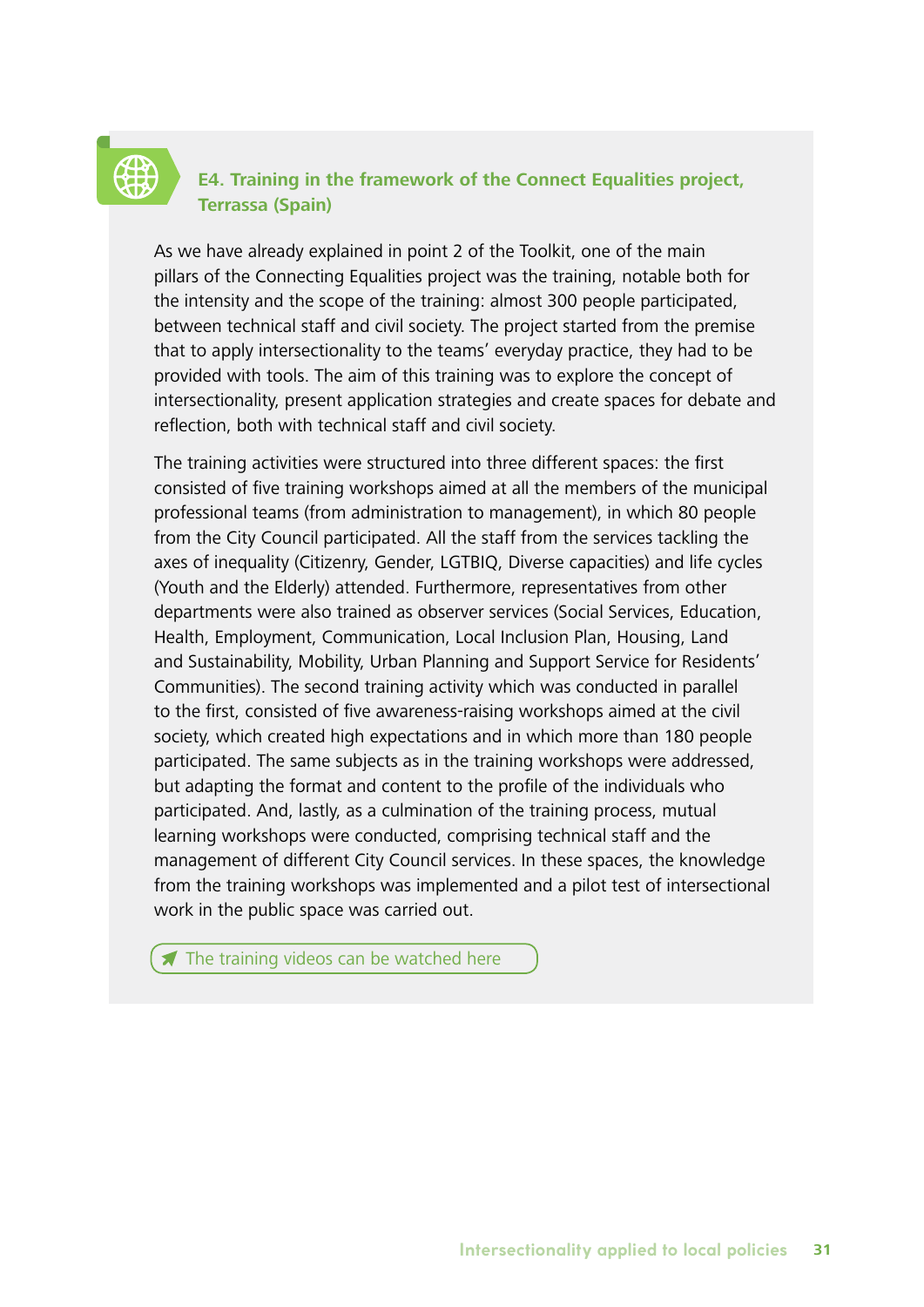## **E5. The Rainbow in the Neighbourhood. LGBT training for local police, Turin (Italy)**

In 2017, 56 police officers from the Neighbourhood Watch Department of the Local Police Service in Turin, in charge of monitoring public spaces and improving coexistence, received training on how to deal with situations of homo-transphobic harassment in schools and public spaces. An intersectional approach was applied in the training, through cooperation with diverse local associations.

Part of the training focused on stories of people who had been subjected to different types of discrimination (on the grounds of gender, LGBT, ethnic origin, religious beliefs). Transsexual individuals who were part of associations and NGOs in the town participated in the trainings, explaining their experience. A special session was dedicated to tackling the subject of "coming out" in families with different cultural traditions and two life experiences were compared: that of a bisexual girl with Moroccan and Muslim roots, and that of a young gay man who had grown up in a rural area in Southern Italy.

The experiences were particularly effective at building awareness, changing the perspective on transsexuality and overcoming stereotypes of LGBT people who grow up in Muslim settings.

**T** [For more information](http://www.comune.torino.it/politichedigenere/lgbt/lgbt_formazione/lgbt_dipcom/index.shtml)



#### **E6. Training community workers in the promotion of the health of TLGBTQI individuals, Madrid (Spain)**

The training project consisted of structuring actions aimed at facilitating the access of TLGBQI individuals to health promotion, through a participative process of identification, information and awareness-raising with health workers. A team made up of key figures in the fields of health promotion and of the sexual and gender diversity was created, which was in charge of designing, implementing and transmitting both the self-training contents and methodology. The training activities were conducted through Community Health Centres in Madrid.

The mixed makeup of the network of agents helped to construct shared codes and collective knowledge. Likewise, it became a work space that facilitated the rapprochement of two realities, professional and activist, the overcoming of prejudices by both parties, the direct knowledge of the needs of the population and the participation of the TLGBQI community in its definition.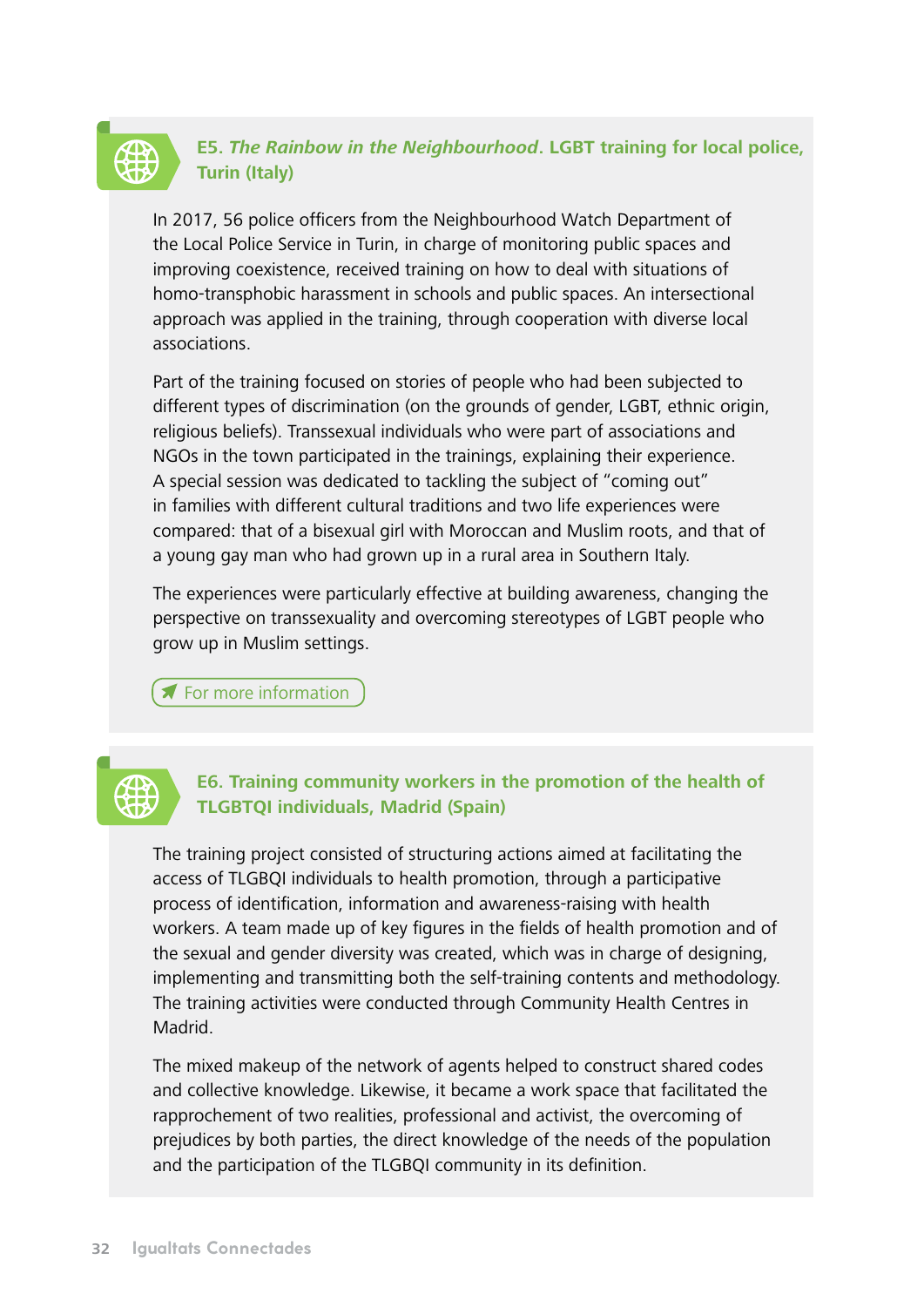#### 5.2. Project design

In this second section, the proposals are presented according to the different stages of design of a project or policy, taking into account that this division concerns a theoretical model that serves to analyse how the plans and programmes are defined, but in practice, the way administrations respond to social problems does not always follow such a defined process with such clear and sequentially organised phases. At times, phases overlap (a diagnosis is conducted while a programme or action is being implemented), some stages are forgotten or avoided (a programme or service is started without a diagnosis) or processes take place in an unconscious or unclear way (for example, the definition of a problem).

For each of the phases, we present examples of experiences, and questions inspired by the guide that Palència, Malmusi and Borrell (2014) wrote to assess the impact of health policies from an intersectional perspective.

#### **Defining the problem: when, how and why does it occur?**

The first step in any policy or programme is the configuration of the agenda, in other words, how the problem that needs intervention is constructed and what implications it has with relation to the different axes of inequality and their intersections. It is essential to understand when, where, why and who decides that certain social aspects become relevant and others do not.

As has already been mentioned, the way problems are constructed is not always clear. Often the processes capable of making certain subjects emerge are complex and multiple factors are at play (pressure groups, legislation, personal sensitivities, etc.). We frequently find that what emerges as a problem is that which has been decided by the majority or by people with more influence.

It is thus important to have tools to identify all the voices and sensitivities surrounding a certain subject and to ask ourselves questions in order to not assume the problem as it is presented a priori, because its definition is not universal but responds to interests, points of view, etc. In the public space, where groups and individuals with diverse interests meet, we find examples that illustrate different conceptions that are concealed behind a supposed problem. In this regard, among the causes of the problematisation of the use of the public space by youths, for example, there are often matters such as an adultfocused conception of the space, xenophobia or a lack of non-privatised leisure options. The public intervention will be different according to the conceptualization.

Another example that illustrates the importance of the definition of the problem can be found in the subject of arranged marriages, about which the Barcelona City Council conducted a study to obtain information about the characteristics of the phenomenon and the public administration and civil society's knowledge of this. The study showed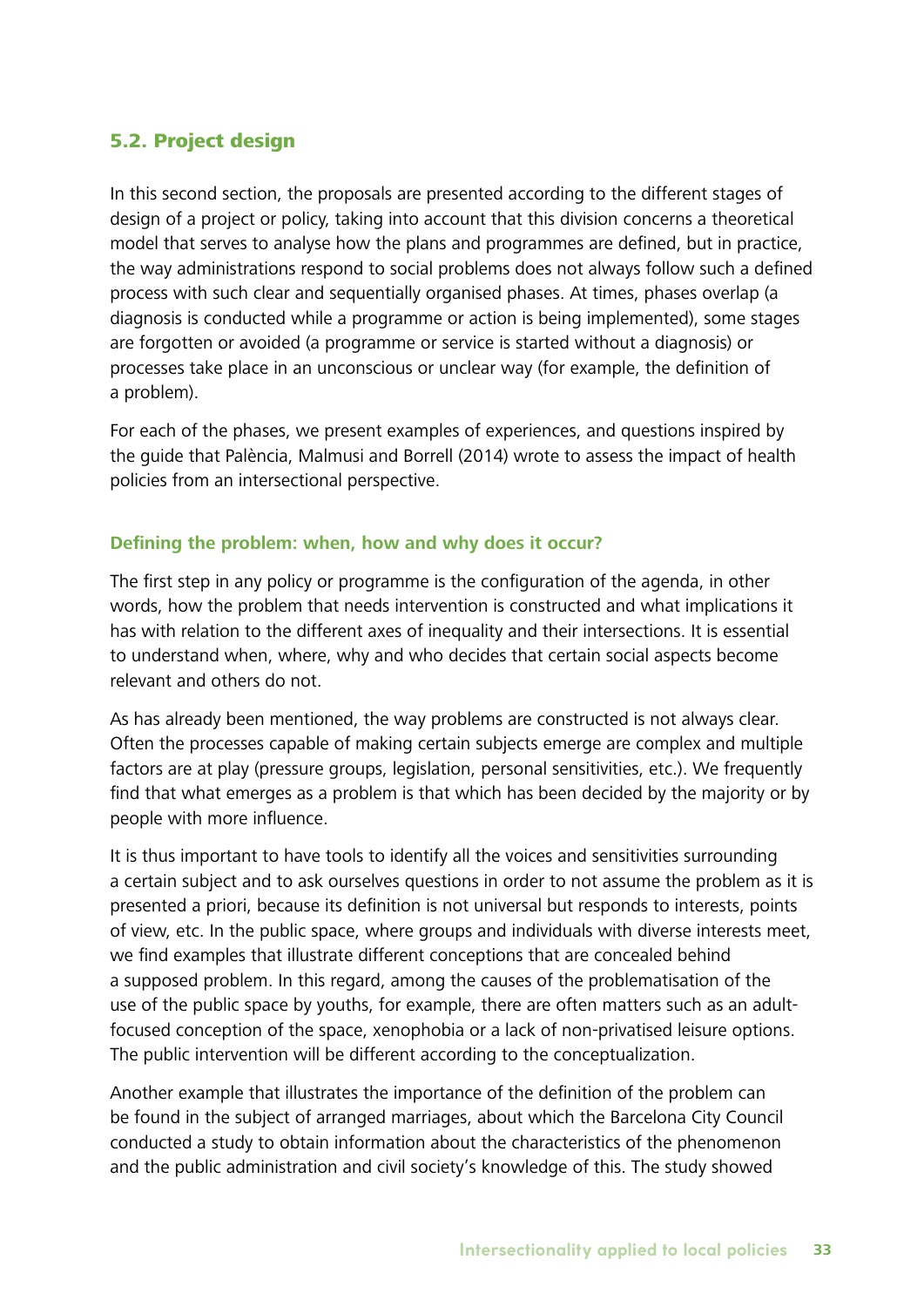that, depending on the perspective from which the problem was addressed -either as an essentially migratory matter, an essentially cultural or religious phenomenon, or as another form of gender violence-, the responses from the public powers and the civil society were fundamentally different.

Discovering what each problem definition conceals is essential to become aware of what we are dealing with in each subject and to decide how we want to become involved in the intervention.



#### **Questions we can ask to define the problem**

- $\vee$  What is the problem to be addressed? Why is it considered a problem?
- $\vee$  Who expresses the problem? Who does it affect and who are the agents involved?
- $\vee$  What inequalities does the problem to be addressed conceal?
- Is the problem defined from different perspectives in order to determine how it affects diverse groups in relation to the axes of inequality (technical staff from the services tackling axes of inequality, diversity of people and groups affected, other agents involved, etc.)?
- $\triangledown$  Bearing in mind the context (historical, social, territorial, etc.), which axes of inequality are more important?
- $\blacktriangleright$  Are there important intersections between the axes of inequality (for example, gender and social class, etc.)?
- $\blacktriangleright$  Which services are needed in the management of the problem (both related to axes of inequality and specific spheres?)
- $\triangledown$  Are there non-structural axes of inequality that should be taken into account (for example, physical appearance, being a mother, etc.)?
- $\vee$  Which privileges, prejudices and/or stereotypes may be affecting the definition of the problem or the affected groups (by the technical teams, the affected groups and other agents involved)?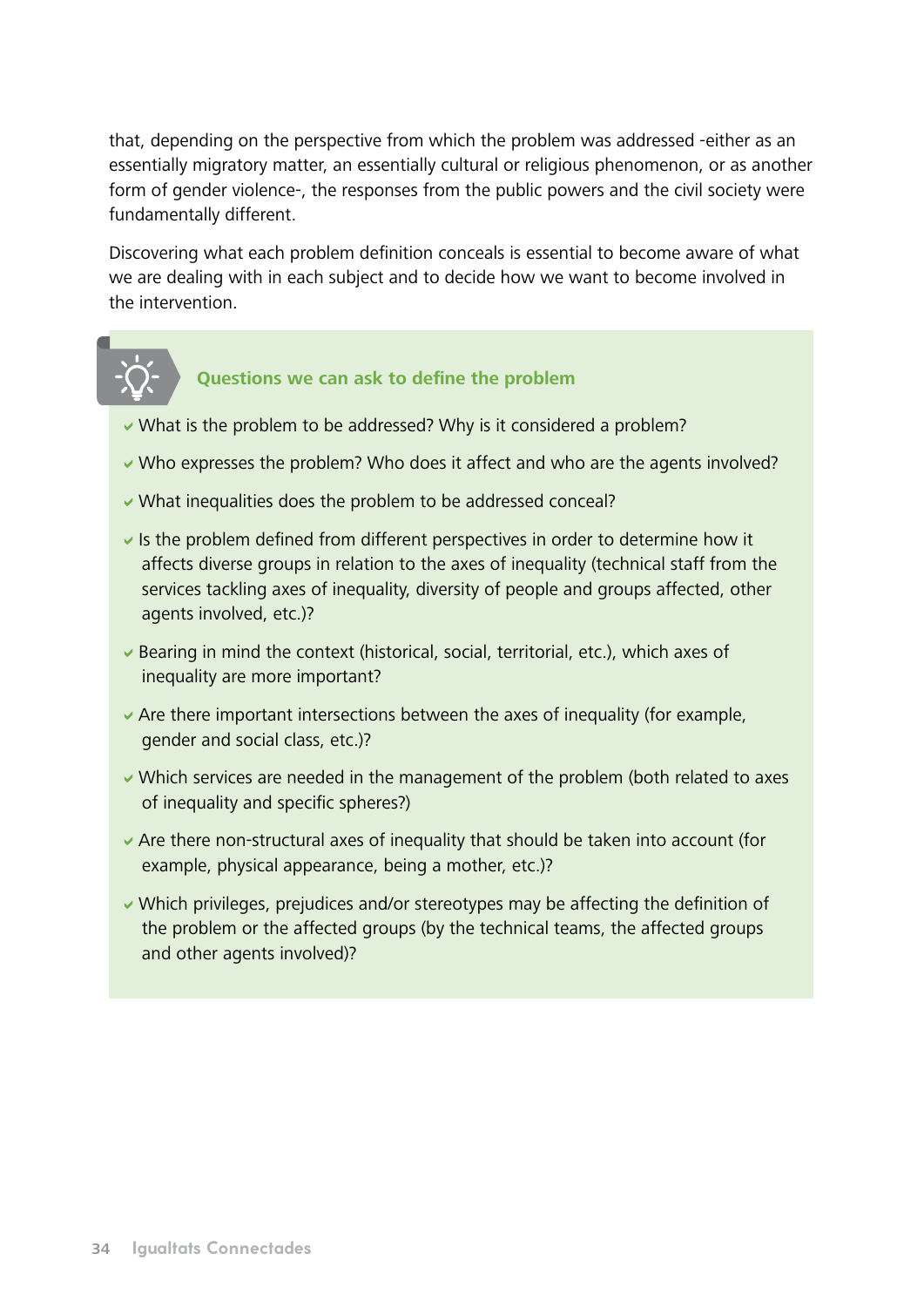### **E7. Nocturnas: the everyday life of women who work at night, Barcelona (Spain)**

Nocturnas (2017) is a feminist participative research-action project coordinated by Col·lectiu Punt 6, which analyses and highlights the way urban planning and gender affect the everyday life of women who work at night. It discusses subjects such as night transport, the perception of fear and safety, the impact on health, and gender inequalities in the labour market.

One of the aspects the study highlighted is how the majority of protocols against attacks and sexual harassment in nightlife spaces do not consider a key group that is invisible: female street cleaners. The workers interviewed declare feeling scared, feeling unsafe and having been subjected to harassment and attacks on the transport they have to take to go to work between 5 and 6 am. The protocols, however, do not tend to consider this and focus on young women who go out partying.

 $\blacktriangleright$  [The report is available here](https://issuu.com/punt6/docs/nocturnas_eng)

#### **Diagnosis: are we taking into consideration the heterogeneity of the group?**

In local administrations, which tend to operate from a unitary logic, diagnoses have the risk of only focusing on the problem created by an axis, which means fuelling the fiction that axes act alone.

When conducting an intersectional diagnosis, it is essential to bear in mind the heterogeneity of the group from the outset. Much more careful diagnoses are required, even though it is often difficult to collect complex information, because all the intersections do not always occur and it is not possible to obtain certain data, for example, about ethnicity or sexual orientation. One way of solving this lack of data consists of analysing what people's life experiences tell us. Another measure that can foster the intersectional approach when conducting the diagnosis is the creation of problem-focused work boards, with the participation of technical staff from different services.

We can also address the heterogeneity of the group through researching reference documentation (studies, academic works, journalistic reports...) which serves as a foundation to address it with a broader knowledge of its realities. And, in some cases, it can be useful to interview key informants.

This approach can be the first step towards creating a participative diagnosis, which includes and shows the maximum plurality of perspectives. And, to do it, we must be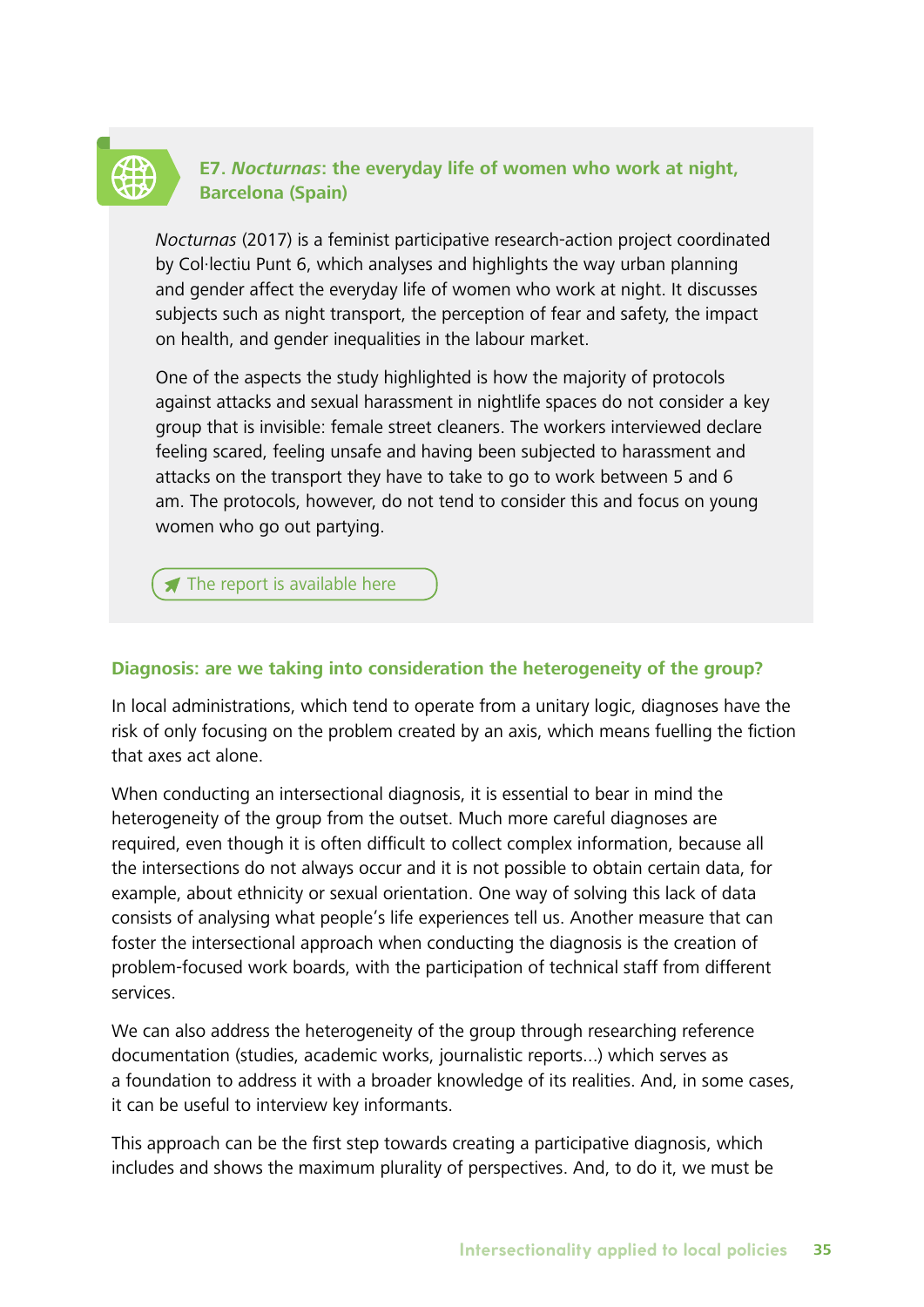familiar with the territory and voices of the people living there, both those who are part of associations and those who are not, bearing in mind the criterion of diversity. It is not so much about turning to speakers who talk to us as representatives of a certain group; rather, it is about seeking specific and unique contributions that afford a more careful approach towards the complexity and plurality of society.

In this regard, the municipality of Cascais (Portugal) performed a **[Social Diagnosis](https://www.cascais.pt/sub-area/diagnostico-social-de-cascais)** through the Cascais Social Network, a platform comprising one hundred public and private networks. The research analysed social cohesion in relation to diverse spheres (employment, health, education, culture, etc.) and the situation of people, in particular that of more vulnerable groups, in relation to different axes of inequality. To perform this study a variety of sources and information collection techniques were used, both qualitative and quantitative, and 1,700 residents, 80 professionals, 14 local representatives and 200 organisations took part.

We must be aware of the fact that all the information collection tools are biased and that, therefore, the gaps and absences must be filled using different techniques.



## **Questions we can ask about the diagnosis**

- If is the diagnosis shared by the services tackling the different axes of inequality relevant to the problem?
- $\blacktriangleright$  How is information obtained about how the problem affects the different axes of inequality and the relevant intersections?
- $\triangleright$  Do the affected individuals and groups actively participate in the diagnosis?
- $\triangledown$  Are the life experiences and emotional elements of the affected individuals and groups assessed?
- If is the heterogeneity and diversity of the groups affected by the problem considered?
- $\vee$  Which individuals or groups affected by the problem are we excluding?
- $\vee$  What can be done to reach these groups or individuals who have become invisible?
- $\vee$  With the information resulting from the diagnosis, which inequalities are detected?
- $\vee$  Which need to be addressed first? Why (political, regulatory, budget-related reasons, etc.)?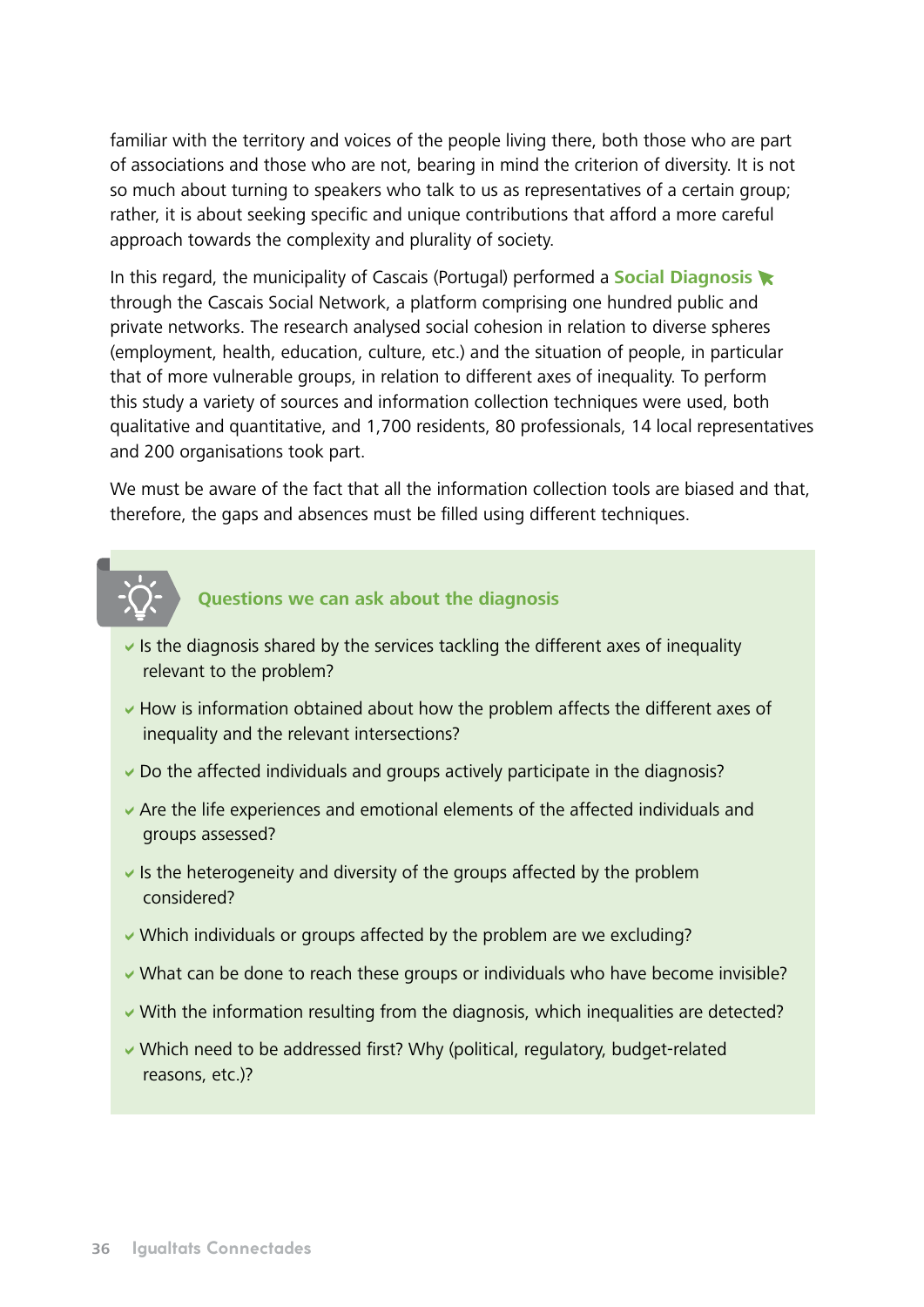

#### **E8. Do all trans people have labour market insertion difficulties? Barcelona (Spain)**

With a view to obtaining a diagnosis on the situation of trans people in the labour market and assessing the effectiveness of the measures being developed, the Barcelona City Council conducted a study on the subject (Coll-Planas and Missé, 2018). One of the conclusions of the study was that it could not be confirmed that the trans collective, as a whole, had labour market insertion problems and that an intersectional perspective needed to be adopted to understand that being trans in itself did not explain the diversity of situations, but it must include other factors such as gender, origin, age and health status.

### **E9. Participative diagnosis in the health field, Madrid (Spain)**

In order to determine and act on the main barriers in access to sexual and reproductive health and the Madrid TLGBQI population's right to exercise their identity, the Madrid City Council conducted an exploratory study through the autonomous organisation Madrid Salud. The research was conducted using a participative tool that served to involve the TLGBQI population in the definition of the problems and the recommendations required to deal with these. A group made up of independent activists and organisations was created, which actively participated in the research design.

The study sought to show some of the places or "enclaves" in which individuals' experience is strongly marked by the intersection of diverse social factors. Thus, for example, it collects some of the obstacles of migrant trans people and of female trans sex workers (many of whom are migrants); cis lesbian women of gypsy origin or cis gay and bisexual men aged over 55 and cis gay men with bodily mobility that differs from the standard, who use wheelchairs. In all of these, reference is made to precariousness and socioeconomic class as core issues defining the LGBTphobic experience.

 $\blacktriangleright$  [The study is available here](www.generoydrogodependencias.org/wp-content/uploads/2018/04/TLGBQI.pdf)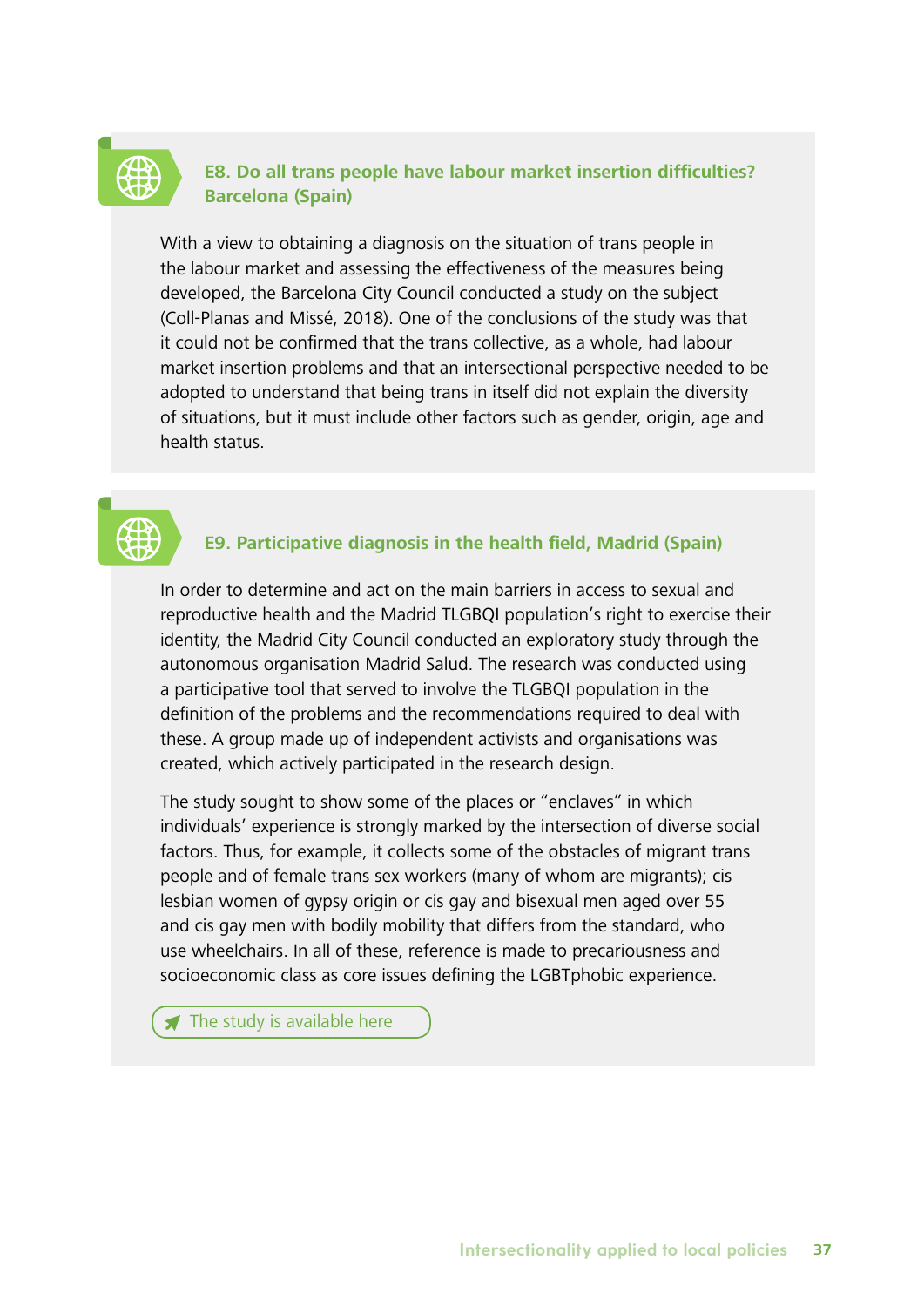### **E10. Application of the Relief Maps technique in the diagnosis of the LGTBI Plan, Bages (Spain)**

The diagnosis of Regional plan to guarantee the rights of Lesbian, Gay, Trans, Bisexual and Intersexual people (2018-2021) serves to illustrate the diversity of techniques used to obtain a perspective of a specific reality. The research was structured into different phases: the first consisted of collecting information about the actions previously carried out in the territory (both institutional and by associations) and interviews with key informants; the second, consisted of collecting information based on secondary sources; and finally, the third focused on collecting information about the experiences of people from the group, an aspect that was prioritised on account of the lack of studies conducted and the little data available in the territory.

For the third phase, three different methods were used: in-depth interviews, focal groups and a technique known as **[e-Relief Maps](http://www.reliefmaps.cat)** which was used to collect, analyse and observe data about the perception of inequality from an approach that was intersectional (taking into account different axes of inequality, such as gender, sexual orientation and age), emotional (gathers information about the level of wellbeing and discomfort caused by certain situations or places) and geographic (professional sphere, domestic sphere, public space, etc.). This technique helps to determine which are the most problematic spheres and to avoid generalisations or victimisations, because it shows how it can occur that, due to our gender, we experience a specific setting as a place of oppression (the public space, for example) and, others, such as the professional or domestic sphere, as spaces of wellbeing or neutral spaces.

#### **Design: how can we foresee the consequences of the actions?**

Once we have defined the problem and performed the intersectional diagnosis, it is time to establish which actions or measures we will promote to address the situation and provide an answer to the specific situations that we detected in the diagnosis phase (see experience E11). It is important that in this phase we maintain the involvement of the diversity of individuals when deciding the priority actions and setting the goals, through the creation of implementation and supervision boards and occasional work groups. It may be good practice to combine social movements from different axes so that they jointly construct a certain action, like in the case of the experience in Turin (see experience E12).

In the design phase, we can explore the undesired consequences that the political solutions we have proposed may have, by putting ourselves in the shoes of people from different social groups and analysing which effects the measure would have on each of these individuals (see experience E13).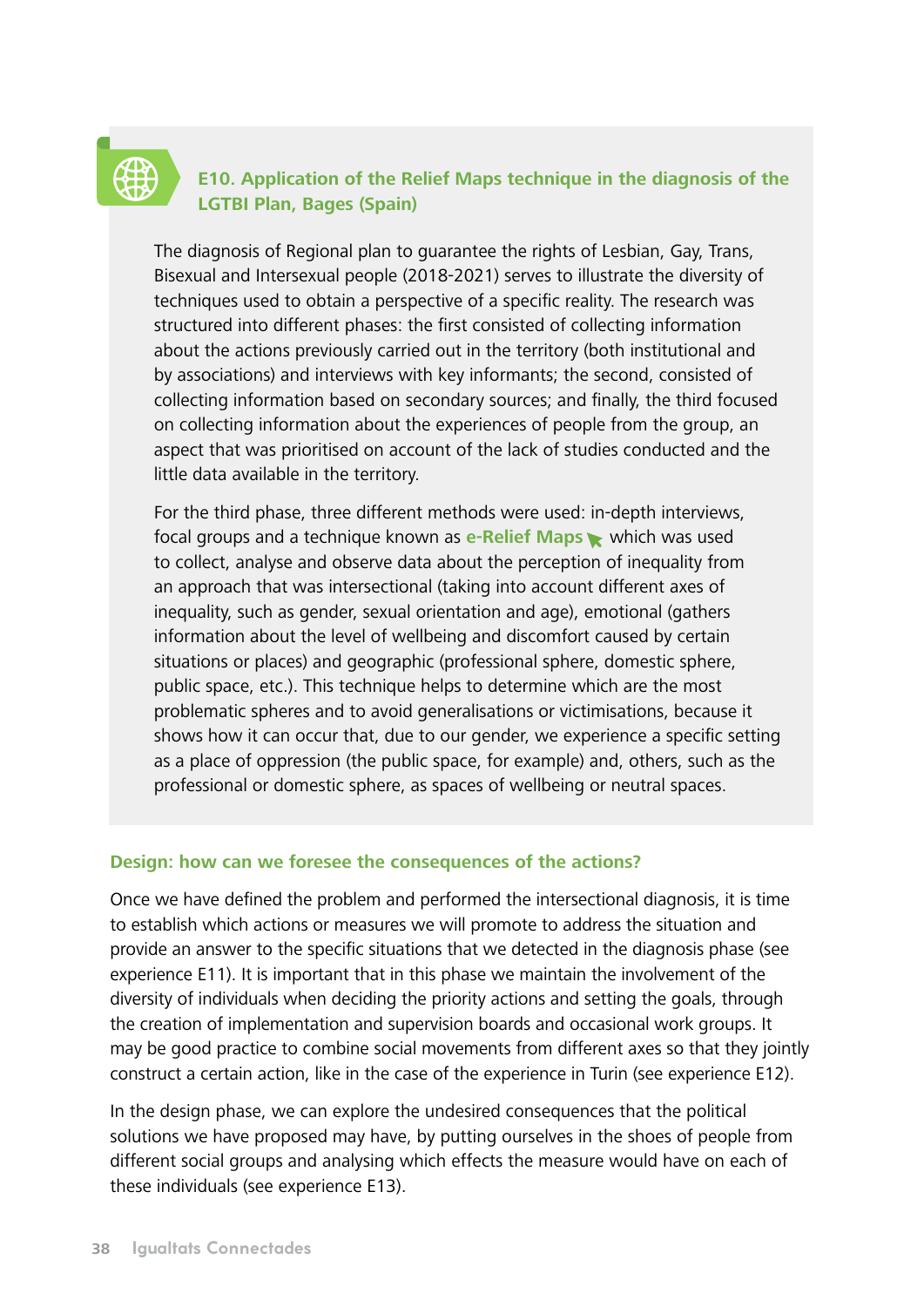## **Questions we can ask about the design**

- $\vee$  Will work spaces be created between the different services tackling the axes of inequality relevant to the problem?
- $\vee$  Will the data collected be broken down according to the axes of inequality relevant to each problem?
- $\vee$  Will the actions take into account the heterogeneity of the groups?
- $\blacktriangleright$  How do the actions respond to the needs stemming from this diversity?
- $\vee$  What impact are the actions expected to have, bearing in mind the axes of inequality? Has a negative impact been detected that should be avoided?
- $\vee$  Will the design proposal be shared with and assessed by the people or groups affected by the problem?
- $\blacktriangleright$  How can it be ensured that the actions will not produce more inequalities in other groups?
- $\vee$  What will be done so that the actions do not reproduce existing stereotypes and prejudices?

## **E11. Strategy against the feminisation of poverty, Barcelona (Spain)**

With a view to reducing female poverty in the city, the Barcelona City Council designed and implemented a Strategy Against the Feminisation of Poverty and Precariousness (2016-2024). The document was written by the Department of Feminism and LGTBI and the Board against the feminisation of poverty, which comprises associations, entities, NGOs, syndicates and institutions.

The municipal action highlights both the roots of the process behind the feminisation of poverty and precariousness, and the instruments and measures to combat the most structural aspects. It includes two cross-cutting principles: on the one hand, the intersectionality of gender with other categories of inequality and, on the other hand, the empowerment and socio-political participation of women.

Data on poverty in Barcelona show, for example, that the poverty risk of women, compared to men, varies when they are more than 65 years of age, have a functional diversity, are a single parent or are migrant women. Therefore, the strategy seeks to address the specific situations that determine the poverty risk of these diverse women, without stigmatising or excluding possible situations that have not been considered.

The document can be downloaded here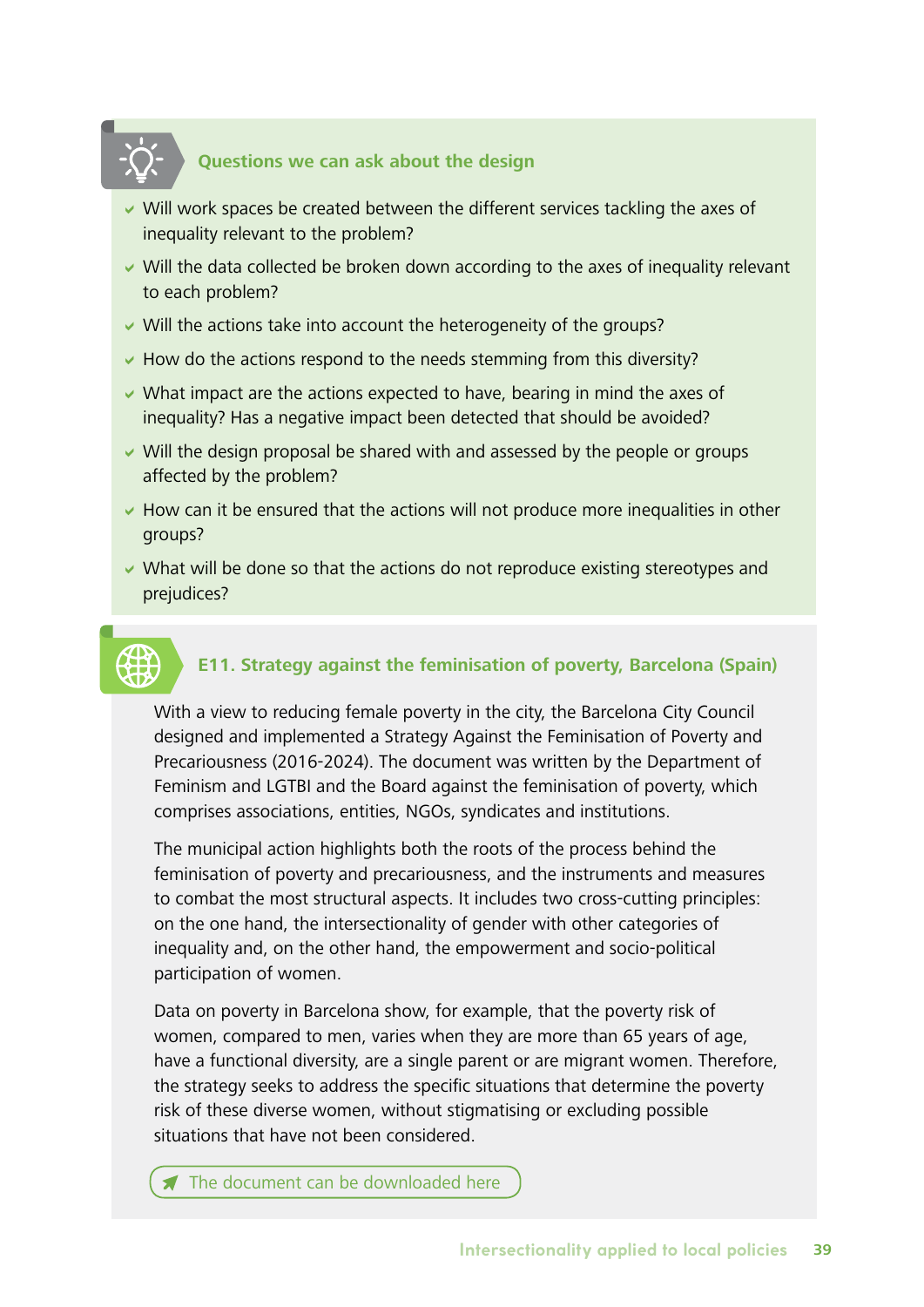## **E12. Intersections of gender violence, Turin (Italy)**

To celebrate the Transgender Day of Remembrance (20/11) and the International Day for the Elimination of Violence Against Women (25/11), an open meeting was organised in Turin in 2017 to address the causes of violence against women and violence against individuals stigmatised on the grounds of their gender identity. The aim of the meeting was to analyse how heterosexist stereotypes aimed at women, transgender people and, in more general terms, all individuals who fall outside the cis/heterosexual norm, are the base of the pyramid of hatred. The challenge was to overcome one's own specific identity based on one axis and to adopt an intersectional perspective.

The initiative was promoted by the Turin City Council, with the collaboration of the coordinating board of the Turin Gay Pride and the associations in the city fighting against violence against women. The actors involved considered it very useful to initiate a reflection on the common causes of violence against women, and homophobic and transphobic violence, because there was very little relation between the associations from the two spheres.

### **E13. The application of intersectionality in care policies, Wales (United Kingdom)**

A. Parken and H. Young (Hankvisty 2011) analyse an example of the application of intersectionality in public policies, in the context of social care in Wales, and more specifically, in unpaid and informal care work. It is an attempt at implementing a method through its application in a specific policy.

Among the measures designed to implement the project, a Board was created, composed of experts from key organisations and individuals with interests in one or more axes, and training on the mainstreaming of equality was carried out. The Board was in charge of implementing the work.

In the design phase, what is known as "road testing" was applied: this consisted of exploring the undesired consequences of the proposed solutions. The process consisted of asking the Board to put themselves in the shoes of the different people to see what impact the measure would have on each person. They were asked, for example, how the measure would affect "a divorced man, with a disability, who speaks Welsh and lives in a rural part of Wales with two children", or "an older single woman living in Cardiff, working part-time and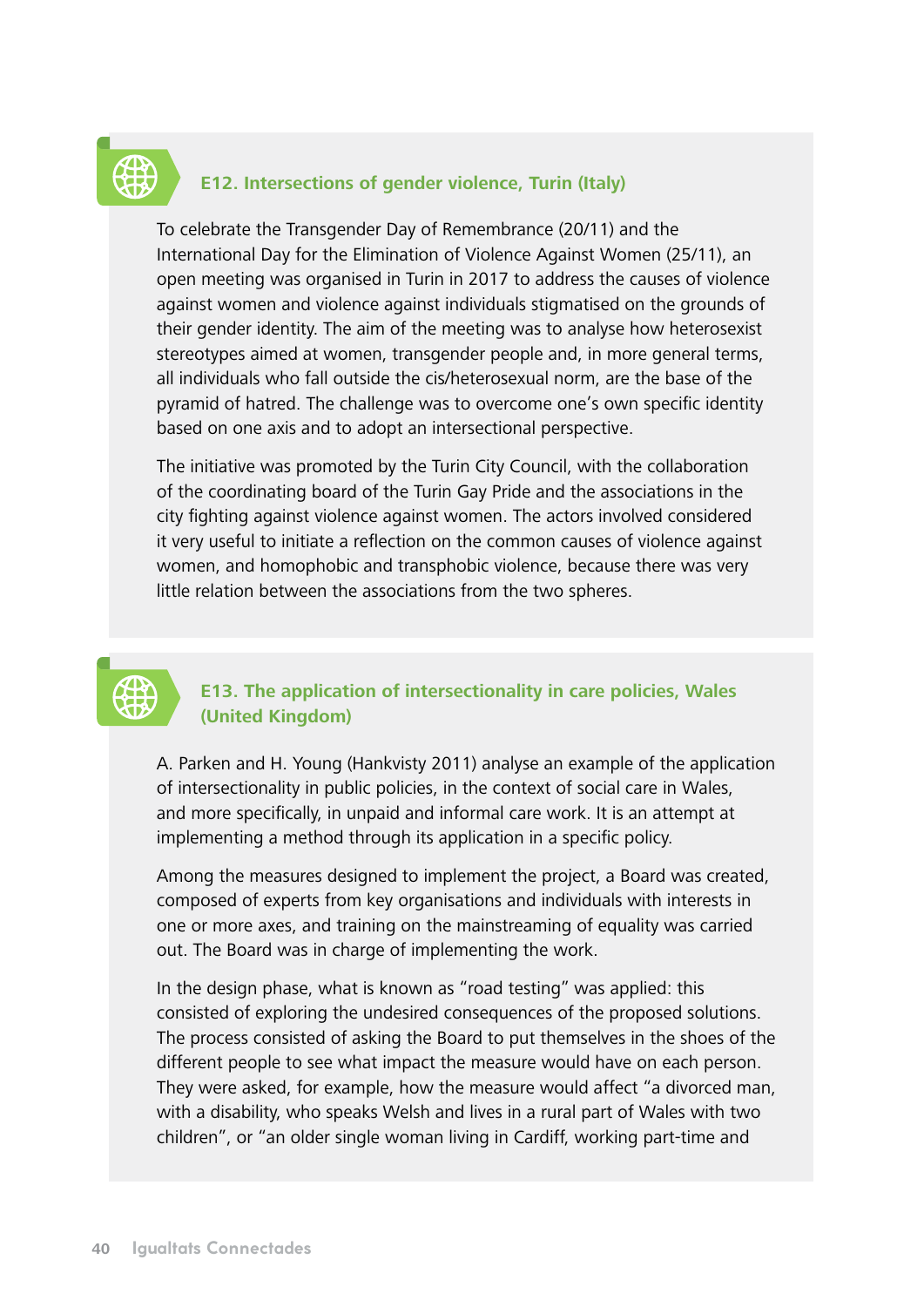dedicating 30 hours per week to caring", or "a Muslim Student living in Bangor who is looking after his father" (Parken & Young, 2008). The examples served to illustrate the complexity and multiple facets of the life of carers and to analyse the accessibility and inclusion problems from each of the axes.

#### **Implementation: how to put actions into practice?**

In order to implement the action or measure, the mechanisms and criteria that serve to execute it must be established, such as scheduling, the appointment of responsible individuals and the establishment of material and personal resources. In this regard, the division of the governments into self-contained Departments (with their separate budgets) is an obstacle to the development of intersectional policies and actions.

One option to overcome these structural limitations could be to create mixed ad hoc teams (which in some cases may have already been created in the diagnosis or design phase), with staff from the diverse services or departments, and also obtain financial resources from the budgets of the departments involved. In short, combining perspectives, efforts and resources to implement an action that brings a halt to the logic of working on axes in parallel.

The incorporation of directly involved entities or individuals can help to enrich the perspective in the implementation of the planned measures. They can be incorporated into the work and supervision boards, or participate in the team executing the actions. This is the case of the **[Aracné](www.asociacionbarro.org.es/artemisa/) Representation** had seven female mediators of gypsy origin to work on diverse aspects related to education, health, work, participation, citizens' rights and gender, in neighbourhoods of Madrid where the gypsy population is concentrated.

As regards implementation, we must once again think about the effects and consequences of specific actions, because inequality can be created intentionally or through omission. For example, language can be an obstacle to access a support service for women who have been victims of violence, in the case of foreign women.

It is important to promote a reflective attitude at all times and to create tools that facilitate the revision of our work. It may be useful to write records or field journals, to record undesired sensations, inconveniences and effects, and to create spaces of exchange between colleagues to share concerns about everyday practice.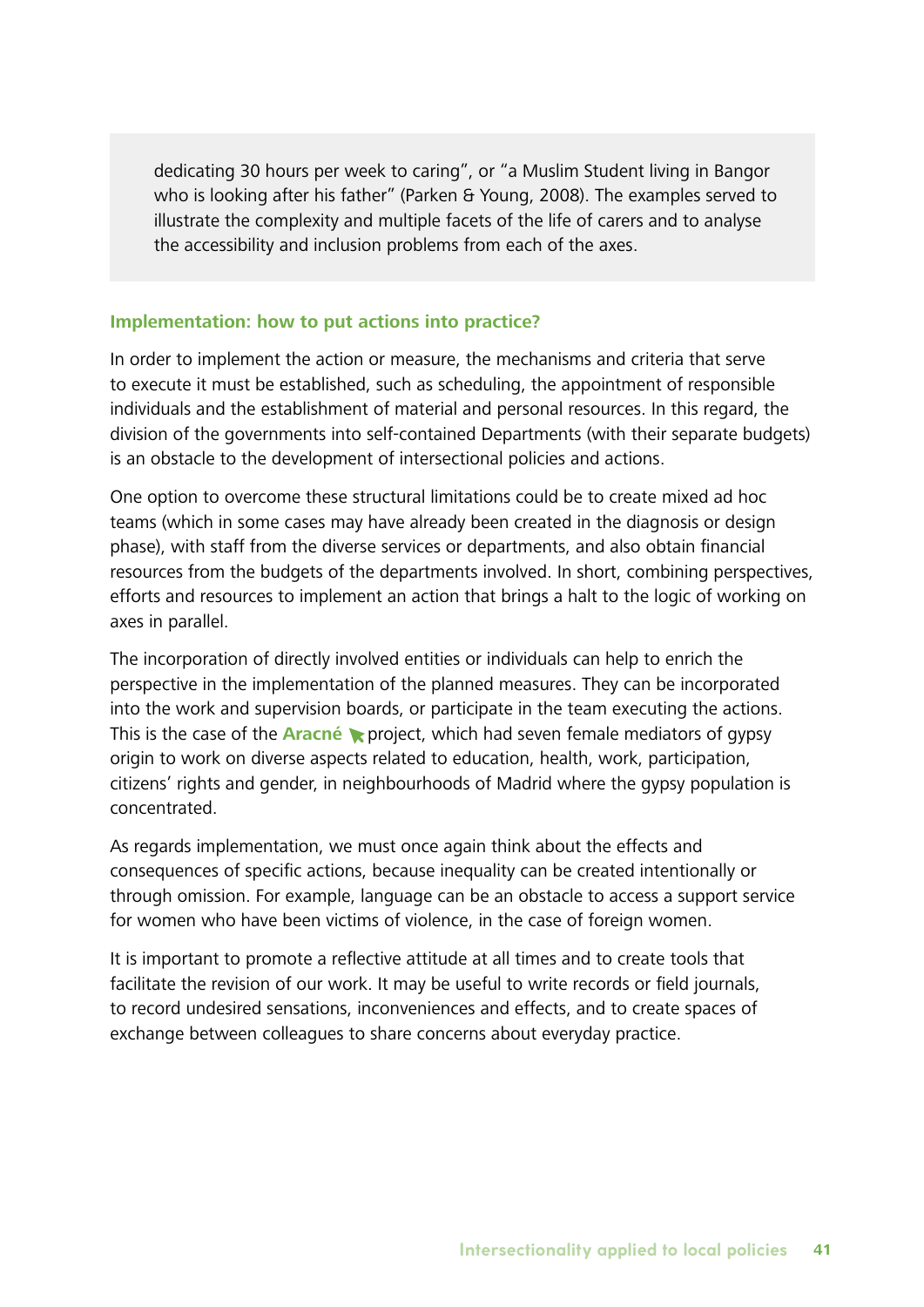

## **Questions we can ask about implementation**

- Is the team that is carrying out the actions trained in intersectionality?
- $\blacktriangleright$  Are the actions being developed in a coordinated manner between the different services tackling the axes of inequality relevant to the problem?
- $\blacktriangleright$  How is it ensured that, during the implementation of the actions, existing stereotypes and prejudices are not reinforced?
- $\blacktriangleright$  How is the diversity of the groups highlighted and recognised?
- $\blacktriangleright$  How do the actions facilitate or promote solidarity and complicity between different interests and groups?



### **E14. Polyhedric perspectives in the prevention of discrimination, Barcelona (Spain)**

Often, school harassment prevention actions in educational centres are carried out from a unitary logic: each department organises and finances the workshops from "its" axis. This means that each department acts as if "its" axis were acting alone, while in practice, in harassment and discrimination dynamics, the different axes mix and create a more complex scenario. If we address the axes separately, we can make the mistake of victimising certain groups, stigmatising others as aggressors, and not understanding how the map of interconnected violence works.

The project *[Polyhedric perspectives of violence against women](http://miradespoliedriques.cat/)* **x** seeks to explore ways of preventing harassment which adopt an intersectional approach: understanding the relation between the axes of inequality, which dismantles the idea of victim groups and harassing groups, and provide tools to empower and to combat stereotypes.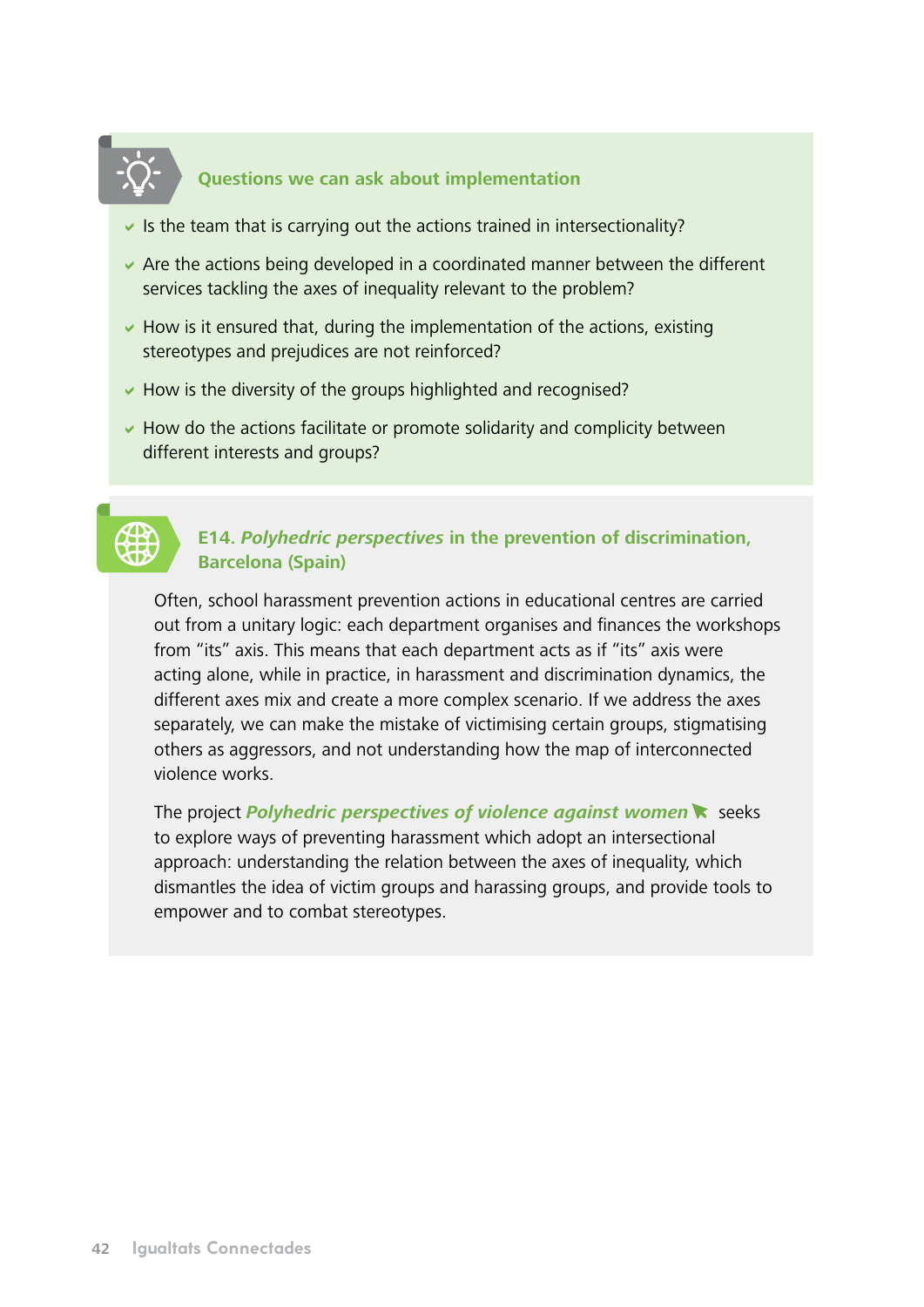## **E15. School Programme for Equality and Diversity, Barcelona (Spain)**

The Barcelona City Council promoted a pilot project (2014-2018) in six early childhood and primary education centres and five secondary education centres, to prevent violence and discrimination based on emotional, sexual and gender diversity, functional diversity, diversity of origin and culture and the inequalities between men and women.

The development of the pilot project involved students, families and education professionals. The centres were provided with advice about making organisational and curricular changes, sessions were held with groups of students' families in strategic core themes of the programme, teaching staff and specialised entities helped students, and didactic resources, accompaniment and personalised support were provided.

The evaluation of the results and of the process highlighted attitude changes in the students and reinforced the need to continue working on different types of violence and power relations from an intersectional approach. For this reason, when the pilot project ended in 2018, the initiative was transferred to the Education Consortium, to gradually broaden the programme's scope to include all the centres in the city.

 [For more information](https://igualtatidiversitat.edubcn.cat/)

#### **E16. Opening the Museum to different agents, Cerdanyola (Spain)**

Coinciding with the exhibition that the National Museum of Catalan Art (MNAC) dedicated to Ismael Smith, the Cerdanyola Art Museum presented a complimentary perspective, focused on the more "marginal" aspects that contributed to the stigmatisation and obscurity to which, for decades, the versatile and personal artist was subjected: homosexuality, Jewish ancestry and a mental health diagnosis.

The actions organised included research and an exhibition by Ismael Smith on nudity, an installation by young artists from the city, and workshops about mental illness. To carry out these activities, the museum had the support and collaboration of diverse institutions (MNAC, Autonomous Government of Catalonia, Barcelona Council), a primary health centre, the Sant Joan de Déu Hospital and young artists and groups (for example El Palomar, a group that carries out a series of projects from a queer perspective that questions gender roles and identities).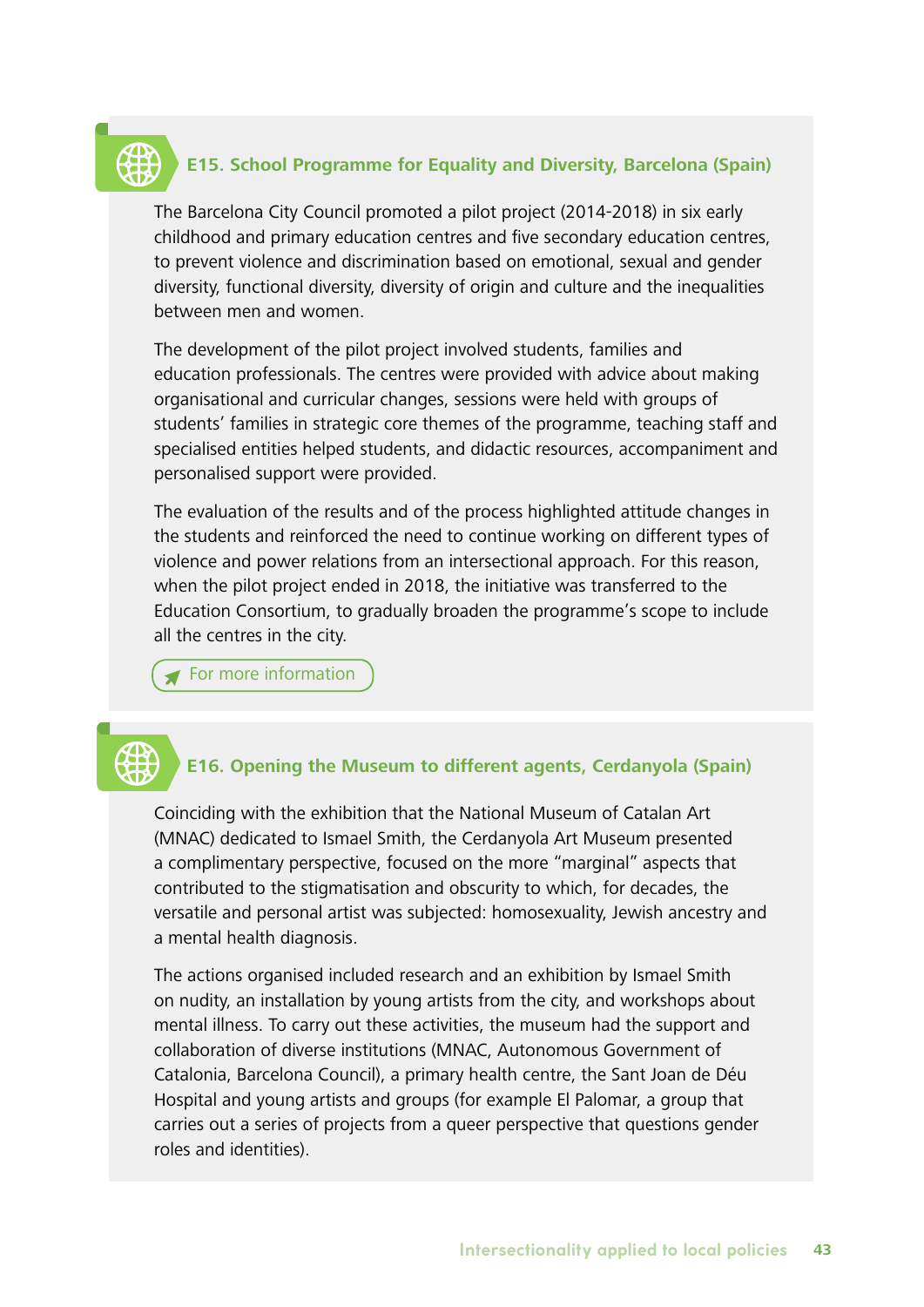#### **Evaluation: has our action reduced inequalities?**

The evaluation of the policies serves to determine if we have achieved the goals we had set ourselves, if the policy or programme has generated the desired effects and to establish which areas need to improve for future actions. Moreover, from an intersectional perspective, the evaluation has two dimensions. The first studies the impact of the policy evaluated in relation to overcoming or maintaining the inequalities; in other words, what impact the action has had on the diverse axes. The second dimension does not refer to the evaluation of the results, but to the transformation of the people and the organisation in the process. In this regard, we can consider to what extent the development of the action has transformed our perspective or the work dynamics.

In order for the evaluation to be intersectional, the affected communities may need to participate in the evaluation. In this regard, the criteria of heterogeneity need to be considered so that the individuals from the community who participate in the evaluation can identify blind spots in our intervention.

#### **Questions we can ask about the evaluation**

- $\triangleright$  Do the collected data allow taking into consideration the different axes of inequality affecting the problem?
- $\triangleright$  Do the affected individuals or groups participate in the evaluation?
- $\vee$  What impact have the actions had on the different axes of inequality?
- $\blacktriangleright$  Have the inequalities detected in the diagnosis reduced, stayed the same or increased?
- $\triangleright$  Considering the diversity of the affected groups, what has not been achieved? Why?
- $\vee$  What can be done in future actions to reach those individuals who have not benefitted from the actions?
- $\blacktriangleright$  Has the action had an unpredicted or undesired negative impact on other axes of inequality?
- $\vee$  What can be done in future actions to adjust possible undesired effects?
- $\triangledown$  To what extent have the actions changed the way relations and structures of inequality are seen (in technical teams, involved agents and beneficiary groups)?
- $\blacktriangleright$  Have the results of the joint work between different axes of inequality improved the capacity to respond to the problem?
- $\blacktriangleright$  Have the constructs of the technical team, the affected groups and other involved agents changed?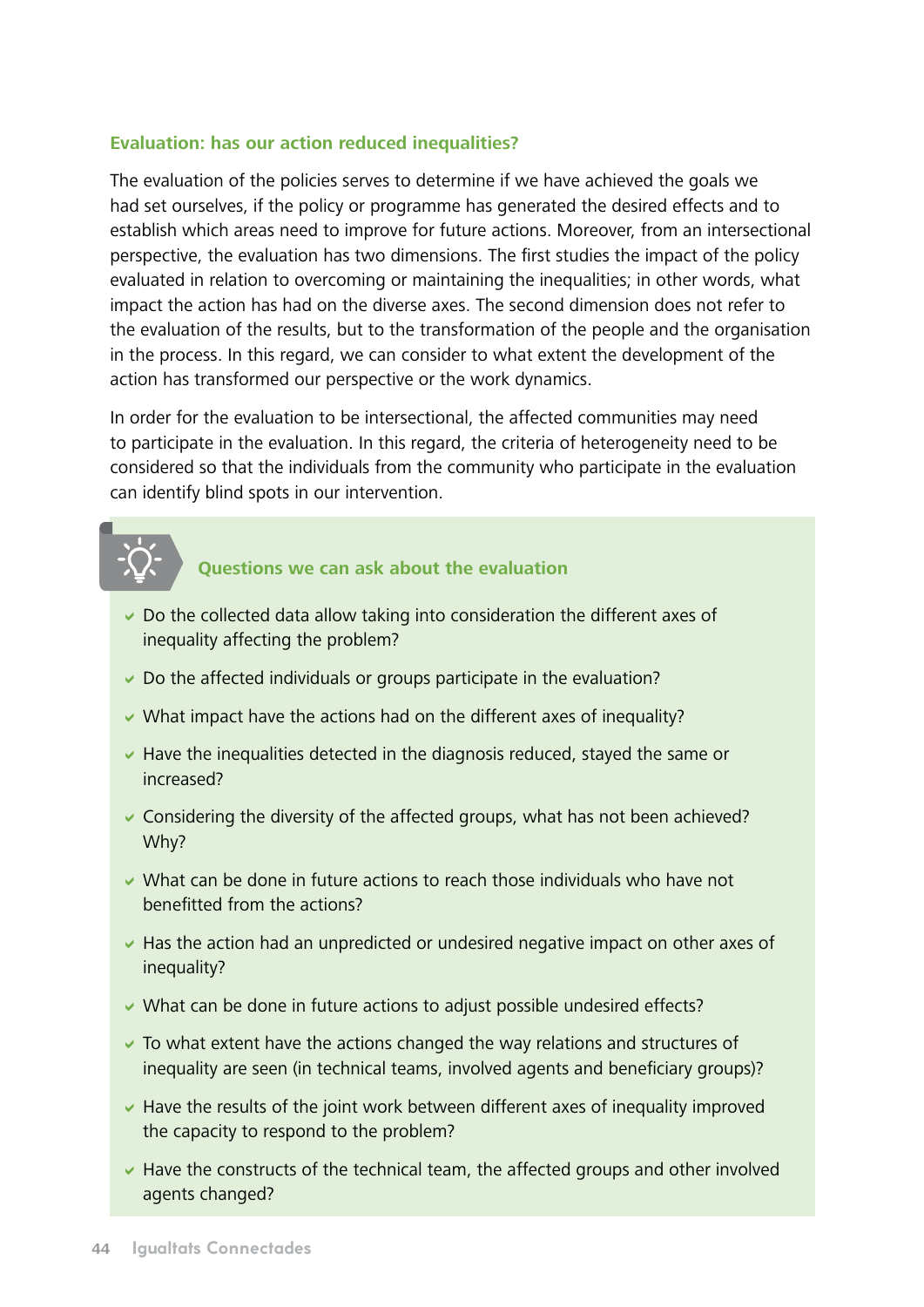### **E17. Evaluation of projects from an intersectional approach, Berlin (Germany)**

The LGBTI division of the Berlin Senate created a tool to monitor allocated public funds, based on an intersectional approach to guarantee that the funded projects incorporate new axes of inequality. Every year, when grants are allocated, a subject is introduced (intercultural skills, functional diversity, etc.) which the organisations must incorporate into all the phases of the project, from design to implementation and evaluation.

The tool is a way of ensuring that organisations incorporate actions with a view to achieving equality and, at the same time, raising entities' awareness of diversity and the different factors of discrimination. In the justification of the projects, the specific measures carried out to achieve equality and the results are explained. Furthermore, to facilitate this change in perspective, the Senate provides advice and training to associations so that they incorporate these aspects into their projects and foster an exchange of experiences between the entities that have received funds.

### 5.3. Cross-cutting aspects

#### **Participation: who has a voice, and who does not?**

There can be no changes towards an intersectional approach if it is only fostered from the Administration, behind citizens' backs. As pointed out in section 4.3, intersectionality is rooted in social movements, and these can promote intersectionality in agendas and political practice.

It is important that the Administration recognises the experience of the entities and groups coming together to demand rights and working for social inclusion, and that they are involved in solving the collective problems. Local governments must promote open dialogue with these social agents, providing them with clear and transparent information, and facilitating spaces for mutual coordination and collaboration, which can come in many forms.

The majority of city councils have stable sectoral participatory bodies which discuss, inform and assess municipal initiatives, detect needs, prioritise actions that need to be implemented and make proposals. It is important to ask who is part of these spaces and who is not and, therefore, which problems are visible and which are excluded.

To detect this, there must be contact with the territory and the reality of the municipality's residents must be known. Often, if we want to include the voices that are not heard, we are forced to rethink the functioning of the spaces to remove the obstacles hindering inclusion: correcting power dynamics between groups which do not facilitate horizontal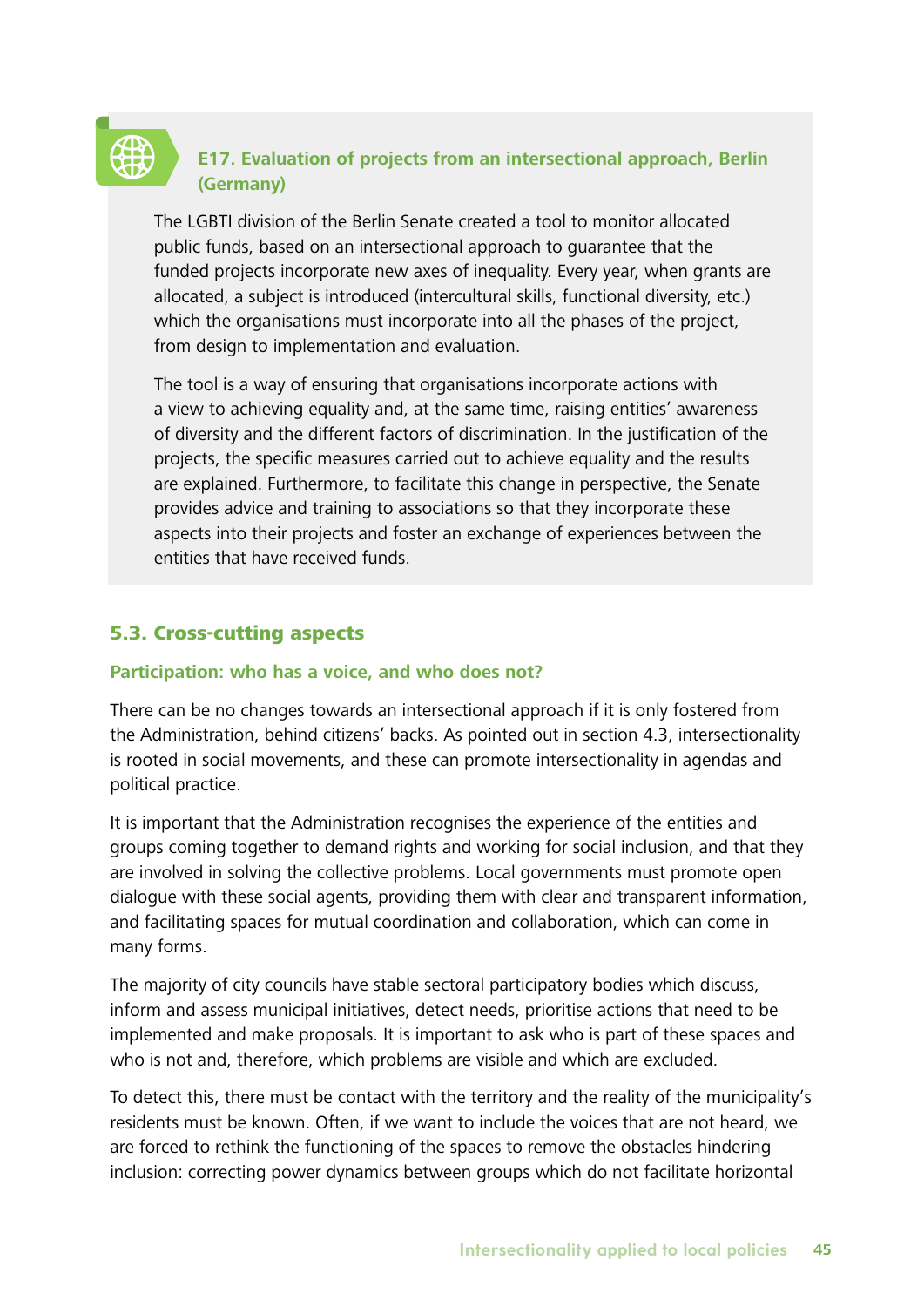dialogue (such as gender or language factors which establish different participation opportunities), changing a language that is too technical and impedes comprehension, or adapting spaces so that the functional diversity of the participants is recognised. For example, if we establish that in order to participate one has to be member of a legally established association, we will block the participation of undocumented migrants, or of groups at risk of social exclusion such as, in many cases, trans women.

Furthermore, in addition to sectoral councils focused on groups and axes, to promote intersectional work we could consider the creation of other bodies or spaces that foster dialogue between the variety of organisations and movements (feminist, antiracist, LGTBI, unions, etc.), that are more focused on problems, objectives and values, than on group or identity categories. An example, in this regard, is the Local Co-existence Network of Huesca (see experience E18). There are also experiences that maintain identities, constructed in a non-essentialist form, as spaces for empowerment and resistance (Cruells, 2015). This would be the case of the Migrantas project (see experience E19).

Lastly, we must bear in mind that often, aside from formal participatory bodies, alternative channels are essential to include the voices of unrepresented social groups. In this regard, as we have already pointed out, community work and knowledge of the territory is very important; identifying the different voices by visiting squares and informal meeting points, bars and markets, for example. We must bear in mind that the communicative and relation strategies need to be segmented and focused on specific problems (discussion groups, online surveys, discussion fora...) to encourage participation or spread information. In any case, it is important to think about how each technique brings us closer to certain groups but more distant from others. Thus, a variety of channels needs to be used and the tools facilitating participation in equality must be made available.

#### **Questions we can ask about the participation spaces**

- $\triangledown$  Do the existing participation spaces represent the different axes of inequality?
- $\vee$  What can be done to include the voices that are usually not represented in the participation spaces?
- $\blacktriangleright$  Are strategies or initiatives carried out to intentionally reach the groups that are usually not represented?
- $\vee$  What aspects facilitate or hinder the involvement of different groups in the participation spaces (for example, formal requirements, meetings schedule, space where meetings are held, accessibility, etc.)?
- $\vee$  What can be done to reduce these obstacles and facilitate the involvement of groups?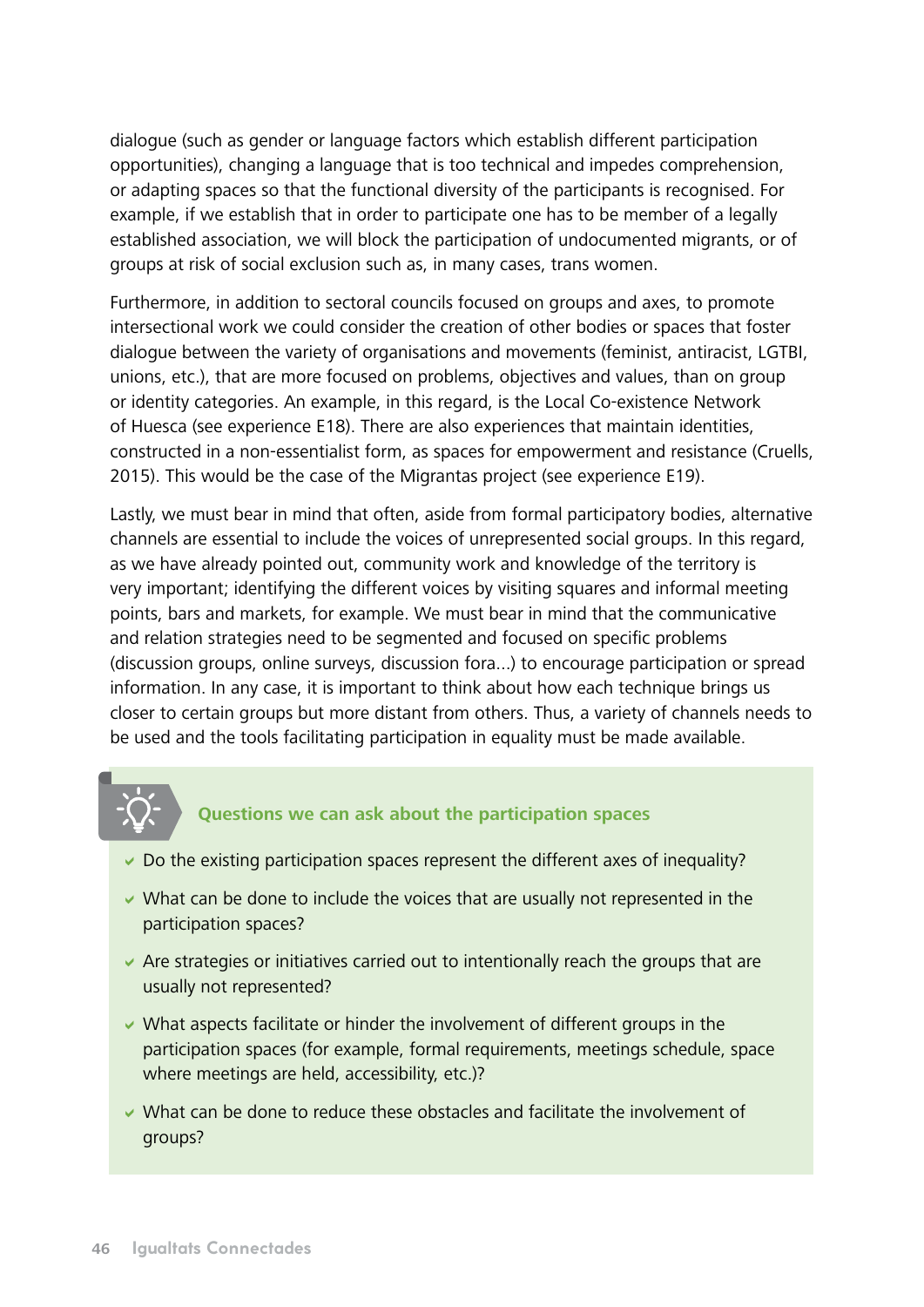- $\vee$  Of the individuals or groups represented, does everyone feel that they have the same legitimacy and recognition? If not, how can this be balanced out?
- $\vee$  Would it be possible to create a participatory space focused on problems or goals shared by different groups?



#### **E18. Local Co-existence Network, Huesca (Spain)**

The Local Co-existence Network is a collaborative work experience promoted by the Huesca City Council open to different entities that want to work on diversity. The Network has three main pillars: 1. Support for the proposals from a member entity by the network or some of the entities comprising it; 2. Collaboration between entities; 3. Shared scheduling.

This network emerged from the need to create a shared discourse that highlights the added value of actions that consider diversity. The entities unite to foster their associations through shared interests in co-existence.

The network has organised diverse intersectional actions and, during this trajectory, discourses and ways of acting have changed, increasing the programme's coherence. Furthermore, the impact between associations has also proved to be very important, because they have turned collaborative work and coordination into a work habit. It has ensured that the intersectionality discourse is increasingly more present in public events and spaces.



#### **E19. Migrantas: incorporating the perspective of migrant women into the urban space, Berlin (Germany)**

Migrantas is a group of migrant artists based in Berlin, formed in 2004, which focuses its work on subjects such as immigration, identity and intercultural communication. Migrantas organises workshops with groups and associations, especially women, so that they can explain their experiences and perspectives as people who have experienced a migratory process and who live in a foreign culture. With the workshop participants, they design pictographs which are later exhibited in public spaces to highlight experiences and give a voice to migrant women. The aim of the use of pictographs in the public space –whether via ads, digital animations, postcards or prints on bags- is to incorporate the subjectivity of the female migrant, often rendered invisible, into the urban landscape.

For more information see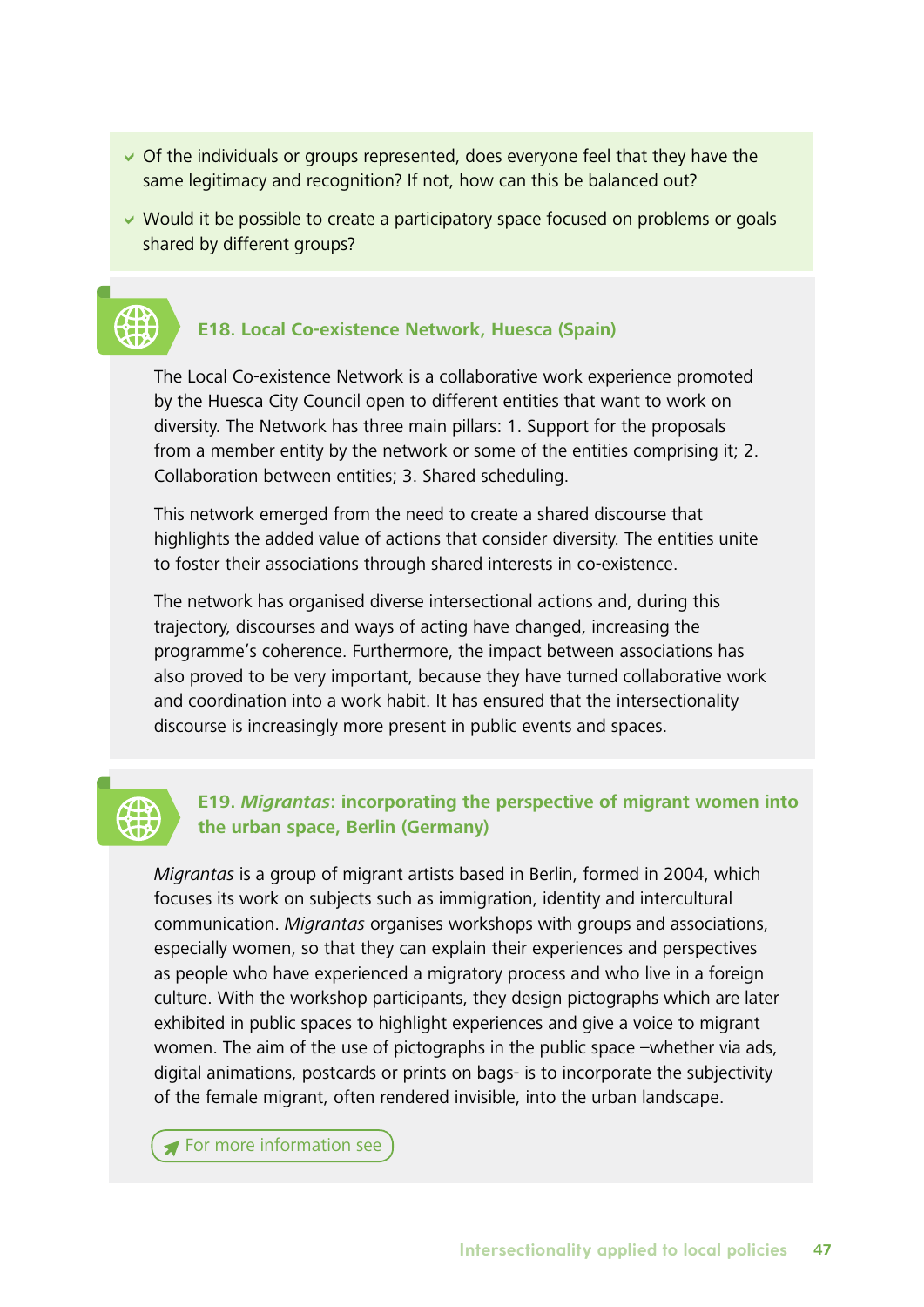#### **Communication: who does it represent?**

It is important to consider how we communicate and to ensure that the information is inclusive and reflects the diversity of the population. We can perform an initial reflection: when we think about women, the LGTBI group or the citizens from our town, in general: what type of people are we thinking of? How do we imagine them and how do we represent them in communication materials? What positions are excluded from this representation?

Through texts and images we can contribute towards the inclusion of individuals and groups, or towards exclusion and invisibilisation. Furthermore, we are at risk of falling into stereotypes when, for example, only trans or LGTB people are used for topics related to sexual and gender diversity, or only racialised individuals in relation to poverty or migration. It is important to dismantle these associations. Inclusive communication uses language and images that reflect diversity and avoid prejudices and stereotypes. This is the first step towards ensuring equal participation and access to public services. In this regard, for their campaign in March 2017, the Rivas Town Council used the slogan **["Diverse women, working together",](www.rivasciudad.es/portal/contenedor_ficha.jsp?seccion=s_fnot_d4_v1.jsp&contenido=31306&nivel=1400&tipo=8&codResi=1&language=es&codMenu=99&codMenuPN=36)** to reflect the diversity of ways of being a woman and the fact that 'the woman' does not exist, but different women, affected by many axes (ethnicity, social class, age, sexual orientation and functional diversity). Likewise, all the activities scheduled were carried out with this idea at the fore. Similarly, the London experience Women we see is aimed at promoting a more diverse and real image of women (see experience E20).

When communicating, we must not convert the application of intersectionality into a representation of identities, in which each person that we decide to draw represents a specific group or axis. When developing a campaign or dissemination material, we can look for elements shared by different social groups or individuals and raise awareness through shared goals or values, rather than focusing on identities. An example of this strategy can be found in a campaign carried out in Martorell in the context of the PAS Festival (Pont de les Arts Sonores) (see experience E21).

It is also important to be familiar with the point of view and experiences of the directly affected citizens and social movements, when designing the communication. This affords richness and helps us not to fall into stereotypes, as demonstrated by the campaign Toronto for all (see experience E22).

#### **What questions can we ask about communication?**

- If the communication inclusive and does it consider the diversity of the population?
- $\triangleright$  Do the materials represent the diversity of citizens?
- $\vee$  Who can identify with the people appearing?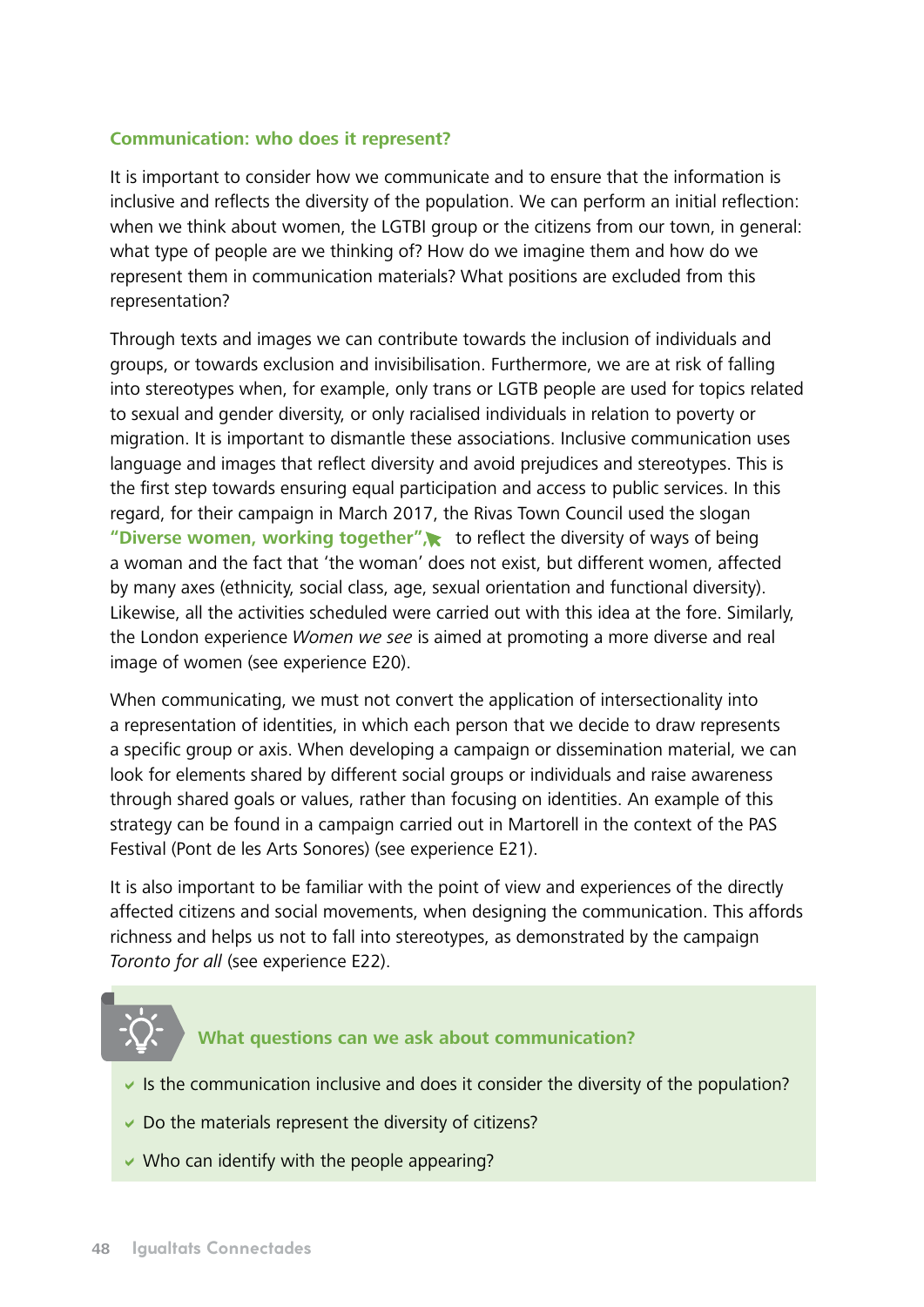- $\vee$  Do people from social groups appear? How are they represented?
- $\triangleright$  Are images of people from social groups in normalised contexts used? (For example, in a communication for a health activity is there an image of a racialised person? Or, in a communication for a facility, is there a person with reduced mobility)?
- $\blacktriangleright$  Are the representations of the groups reinforcing or dismantling stereotypes?
- $\triangleright$  Is the language used inclusive and appropriate and will it reach as many people as possible?
- $\triangleright$  Is a precise language being used that avoids stereotypes and sexist, racist or homophobic images or expressions?
- $\blacktriangleright$  Are messages that promote and defend diversity included?
- $\triangleright$  In addition to graphic representations, are there other elements that facilitate or hinder inclusion? (For example, materials in different languages, different formats such as Braille, DAISY or Easy Read, etc.).
- $\triangledown$  Are different distribution channels used, which take into account the needs and preferences of different profiles?

#### **E20. Women we see, London (United Kingdom)**

At the beginning of 2018, the London City Council commissioned a study to explore the experiences of women in relation to the advertising that appeared in public spaces in London. The research collected the stories of 38 women and adolescents, and 2,012 women and men were surveyed. This research revealed that Londoners do not feel represented by the adverts in the city.

With a view to changing this trend, the London City Council and transport network launched an advertising competition in which creative agencies and brands were asked to question gender stereotypes, increase diversity and create more positive and inclusive campaigns. The prize for the winning campaign was 500,000 pounds in advertising spaces on the London transport network.

 $\blacktriangleright$  [More information here](https://www.london.gov.uk/about-us/mayor-london/)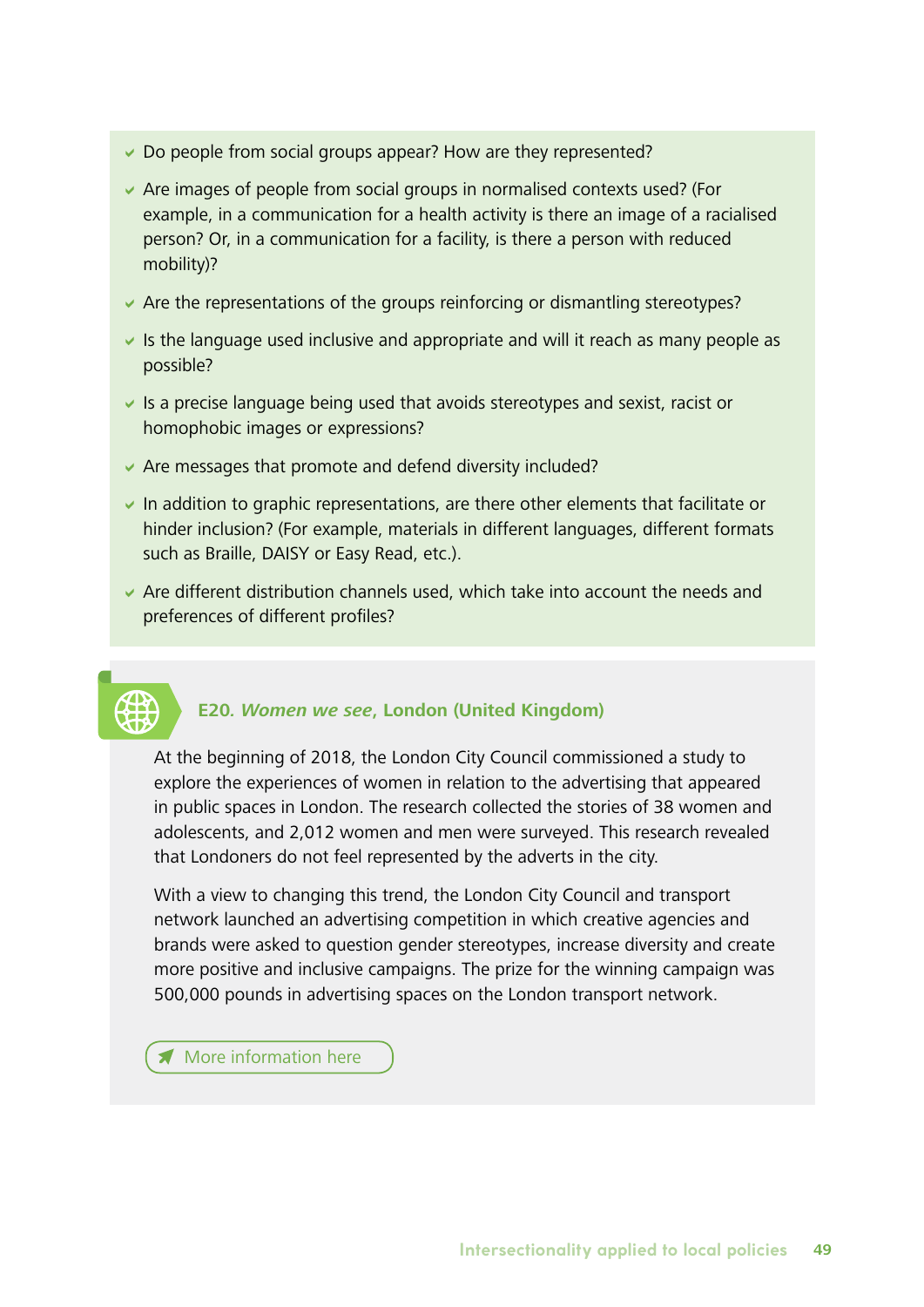## **E21. Un PAS transcendental (A transcendental step), Martorell (Spain)**

The Department of Culture of the Martorell City Council organises Fesitval PAS, Pont de les Arts Sonores every summer. In 2016, under the slogan "Un PAS transcendental" (A transcendental step), the programme played on the meaning of 'pas' (step in Catalan) to show residents of the town who were going through a moment of great importance in their life. Within the festival programme different people at moments of change appear: Neus is 87 years old and goes to university; Carla is 13 and has started secondary school; Pol is a feminist and trans activist; Chukwunonso left Biafra to live in Catalonia.

The communicative action is innovative in terms of the channel because it incorporates the message into a musical programme, thereby reaching a wider public, and in terms of content, because it does not construct the message based on identities or axes (elderly, young, trans, immigrant), but based on what they share: the fact that they have taken an important step in life.

## **E22. Toronto for all, Toronto (Canada)**

It is a public awareness-raising initiative promoted by the Toronto City Council to foster dialogue between people living in the city, with a view to combatting any type of discrimination. Every year awareness-raising campaigns are created, focusing on four groups or problems affected by different axes of inequality: islamophobia, black trans youths, homeless people, racism and indigenous issues.

The City Council funds the creation of an advisory board, made up of people from civil society, and provides the necessary resources to bring the proposals to fruition. The end product is disseminated all across the city at bus shelters, generating a large impact and interest in participation by other groups. The initiative has a web page with more information and diverse resources.

**Www.torontoforall.ca**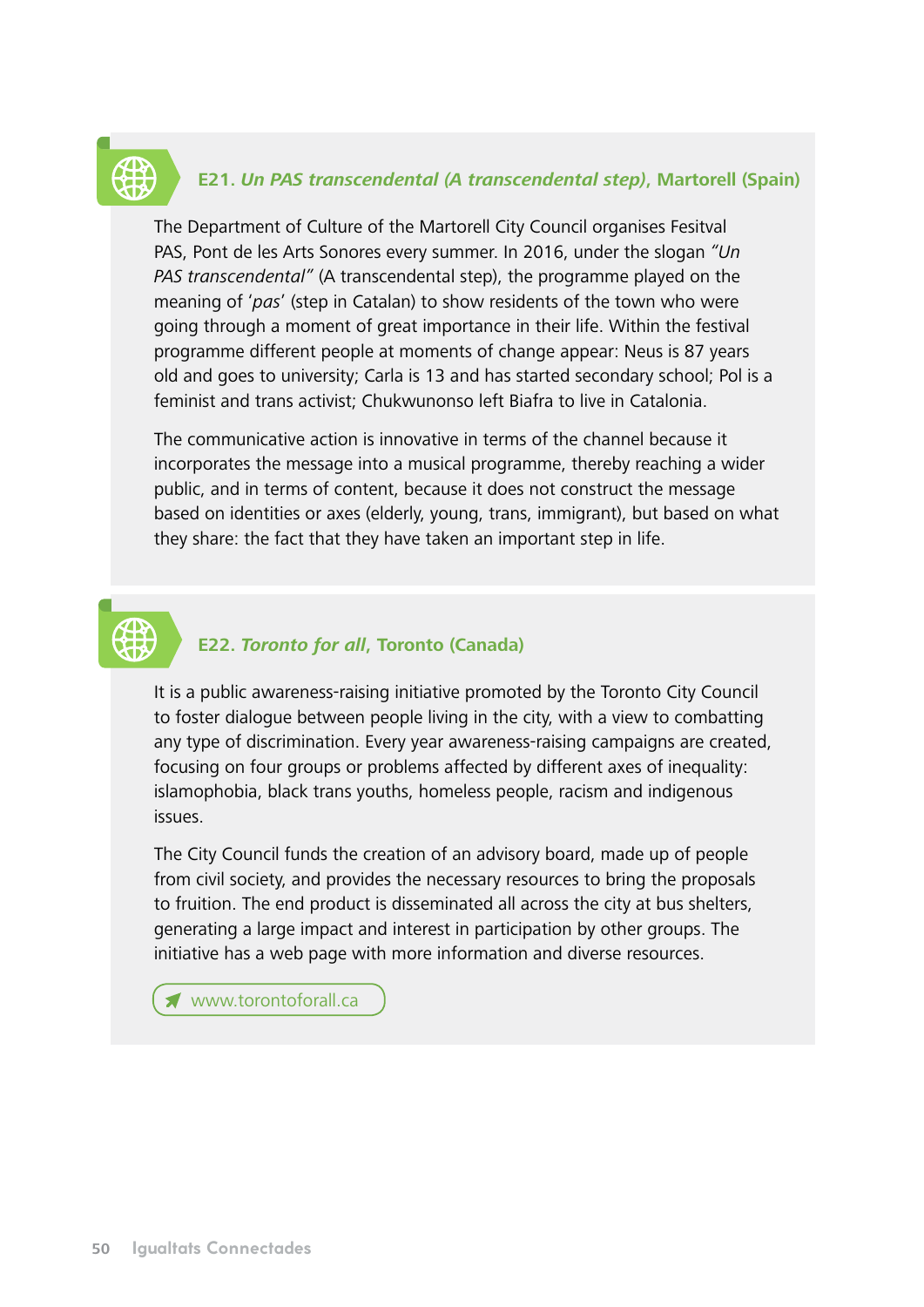#### 5.4. Summarising: strategies for the application of intersectionality

Based on the methodologies and experiences presented in this more applied chapter, we highlight the key strategies that have been followed to apply intersectionality in public policies:

- **Address intra-categorical complexity**, in other words, start with one axis of inequality but highlight the way the social group in question (women, migrants, youths or individuals with a disability, etc.) experiences other axes of inequality. This serves to show the internal diversity of the groups and to highlight parts of the group that up to this point had been concealed.
- **Progress in the creation of shared frameworks**, based on the establishment of shared regulations, trainings uniting diverse areas, spaces to unite information or share processes across different services (diagnosis, participative processes, strategic plans, services...).
- **Work on problems**, rather than focusing on identities. This strategy can be useful when addressing complex cases such as the mistreatment of the elderly, female genital mutilation or the situation of internal home-workers. Working on the problems can be a good method for the staff of different services to start rowing in one same direction, without one axis predominating over another.
- **Promote the creation of coalitions in civil society.** In order to change the dynamic in which each association works around one axis, spaces (occasional or more stable) can be promoted where groups other than the usual ones come together, to address problems that affect diverse social groups such as, for example, the prevention of school harassment or care work.
- **Apply intersectional mainstreaming**, in other words, following gender mainstreaming, develop joint strategies between the different equality policies so that all the fields of public policy consider all the axes and intersections.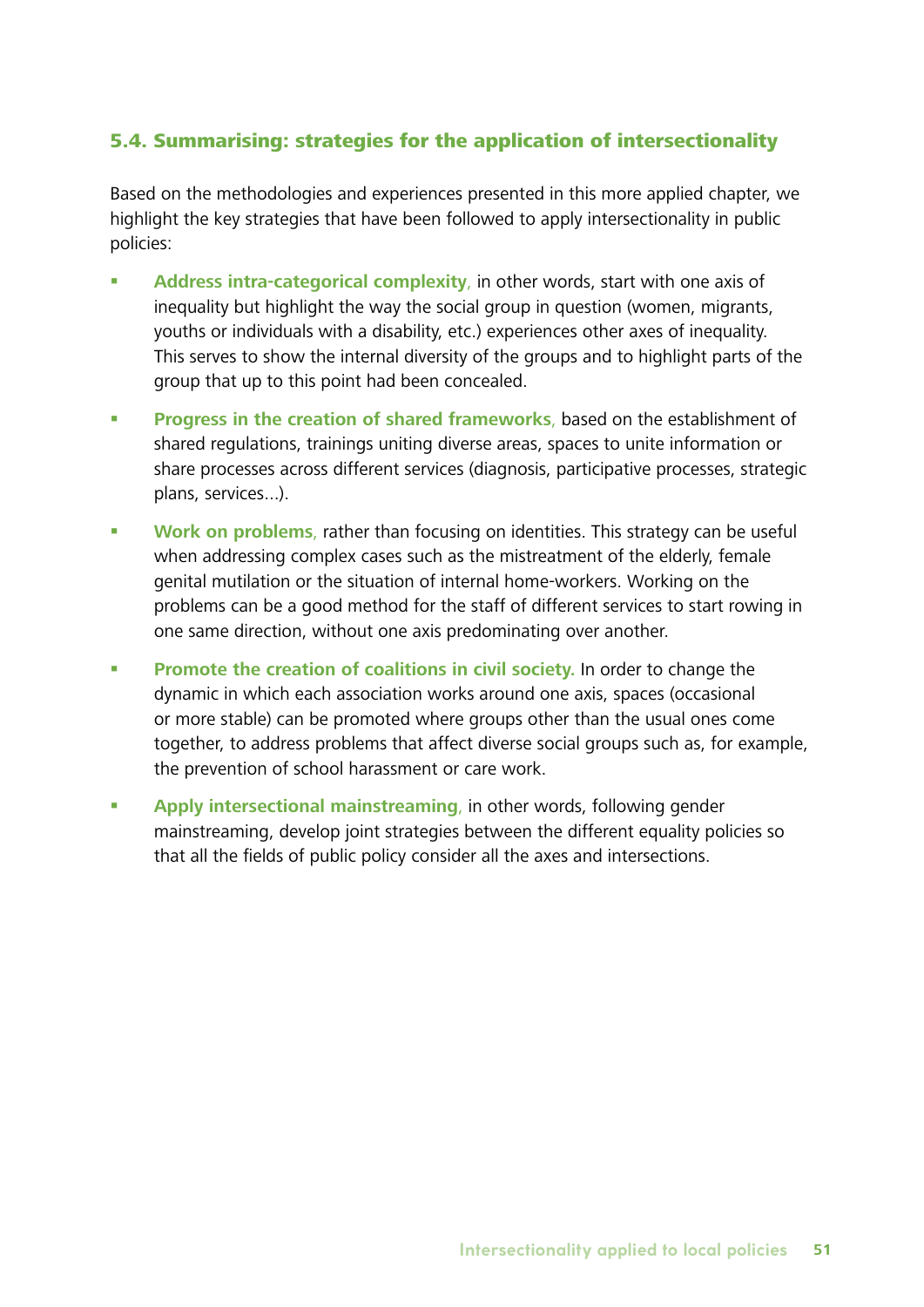# 6 **Final reflections**



To conclude the trajectory that we have set out in this Toolkit, we would like to go over some of the challenges the application of intersectionality entails.

It is a framework that has been more developed in theory than in practice; therefore, the first challenge that we must face is to progress without having references or pre-established formulae; and considering that the intersectional logic is profoundly contextual and goes against the standardising nature of public policies.

The second challenge is linked to the fact that a proposal such as that of intersectionality invites us to rethink work dynamics, and this can create resistance on a technical, political and activist level. Among these resistances, there may be a fear of losing what has been achieved through the work carried out according to axes. In this regard, it is important to define how we can move towards an intersectional logic and make it compatible with addressing the specific aspects of the axes of inequality. There may also be resistance in thinking that we need a level of resources that we do not have. While it is true that at times the application needs more resources or more time to address this complexity and seek new ways of addressing it, it is important to bear in mind that the application of intersectionality can also save resources, because it allows us to combine processes that beforehand were performed for each axis (for example, in the case of performing diagnoses, collecting data or planning processes). However, we need to detect and combat the more or less explicit desire to unite the different services to reduce costs and the lack of genuine interest in addressing inequality in greater complexity, through the application of the intersectional logic.

The third challenge lies in the fact that intersectionality entails a more complex perspective, which, in addition to the lack of references, can result in paralysis. In this regard, we must not forget that the objective of equality policies is to transform reality and, along this path, intersectionality must be a tool and not an obstacle. We hope that this Toolkit is another step on this path: that it helps us to question ourselves, imagine, rethink and continue looking for ways of understanding how we can continue towards the construction of more inclusive societies, which consider the diverse realities of the people who live in them.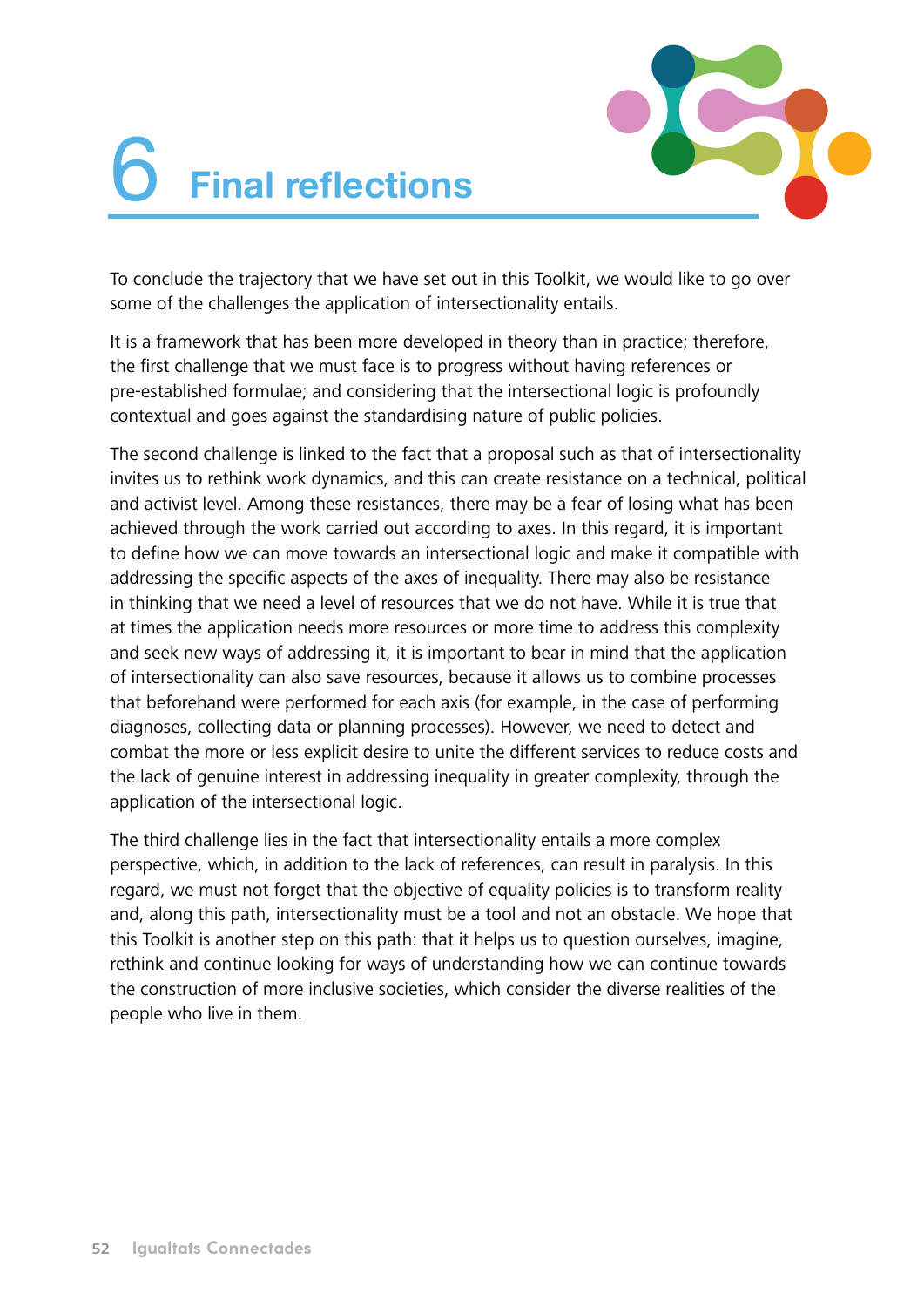# **7 Glossary**

Ableism: a type of discrimination and social prejudice against people with functional diversity.

Cis (or cisgender or cis-sexual): a prefix that refers to a person who is not trans, in other words, who identifies with the gender identity assigned at birth.

Axes of inequality: factors that lead to structural divisions, based on which social resources are distributed in an unequal manner. Social class, sexual and gender diversity, and origin are some examples.

Intersectionality: perspective that considers that the social position of individuals is the result of the interaction between the diverse axes of inequality, which on a public policy level demands abandoning the unitary logic and seeking more complex ways of addressing inequalities (see section 4).

**Unitary:** policy focused on one axis of inequality, without considering interactions between this and others.

Gender mainstreaming: strategy that ensures that the diverse actors involved incorporate the perspective of gender equality into all their policies, on all levels and in all phases (European Council, 1998).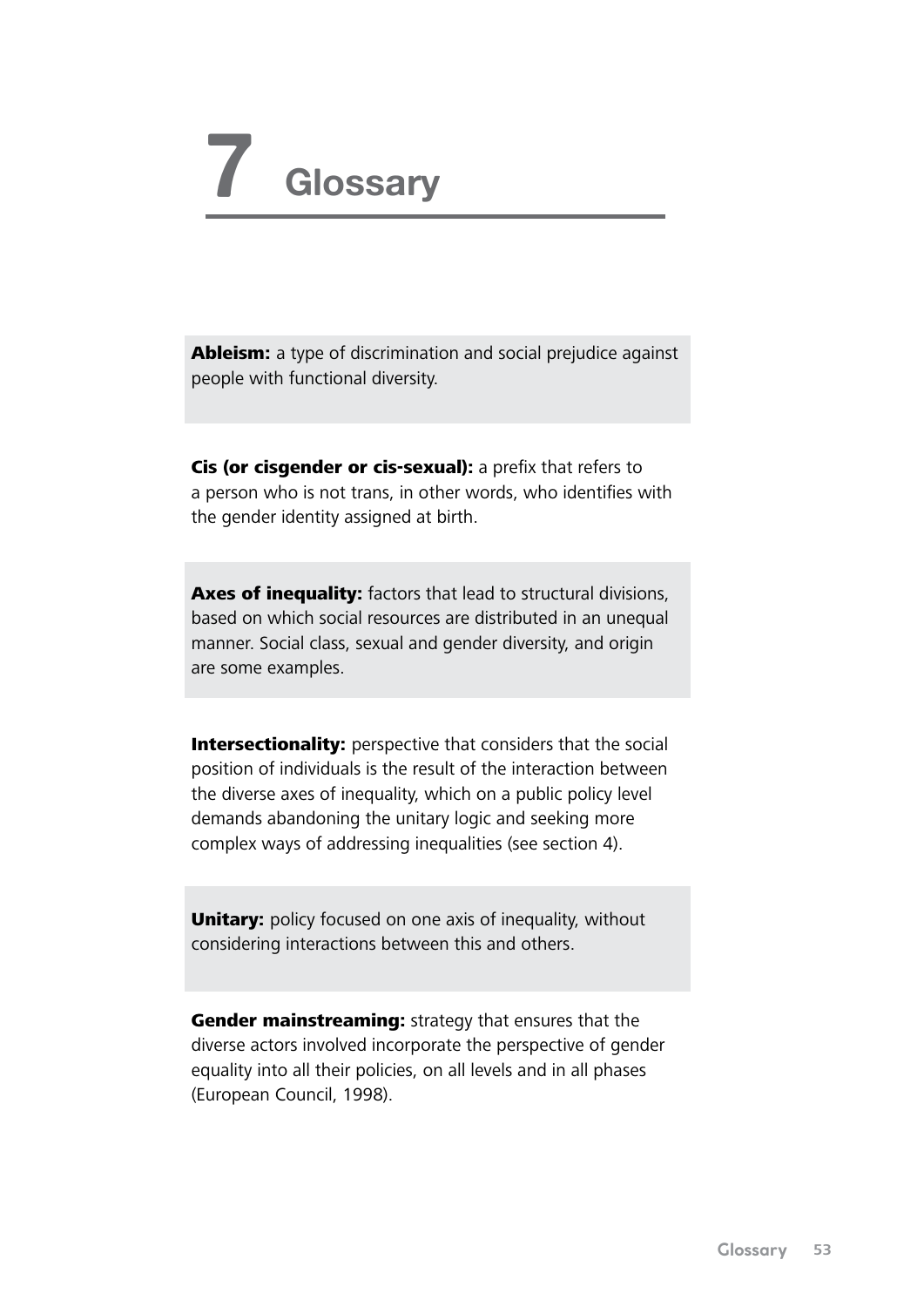# **8 Bibliographic references**

CAWI (2015). Advancing Equity and Inclusion. A Guide for Municipalities. City for All Women Initiative (CAWI), Ottawa. [www.equityandinclusion.ca](http://www.equityandinclusion.ca/)

Coll-Planas, G. (2013), "'El circo de los horrores'. Una mirada interseccional a las realidades de lesbianas, gays, intersex y trans", in Raquel (Lucas) Platero (ed.), Intersecciones: cuerpos y sexualidades en la encrucijada. Barcelona: Bellaterra.

Coll-Planas, G. and Missé, M. (2018). "Identificación de los factores de inserción laboral de las personas trans. Exploración del caso de la ciudad de Barcelona". OBETS, Revista de Ciencias Sociales, 13(1), 45-68.

Coll-Planas, G. (2020). "Assimilation, Hybridity and Encountering. The cinematic representation of queer migrants from Muslim backgrounds living in Europe". Communications - The European Journal of Communication Research. In press.

Col·lectiu punt 6 (2017) Informe NOCTURNAS. La vida cotidiana de las mujeres que trabajan de noche en el área metropolitana de Barcelona. http://www.punt6. org/2017/04/03/nocturnas-la-vida-cotidiana-de-las-mujeres-que-trabajan-de-noche/

Collins, Patricia Hill (2002). Black feminist thought: Knowledge, consciousness, and the politics of empowerment. New York: Routledge.

Combahee River Collective (2014). "A black feminist statement". Women's Studies Quarterly, 271-280.

Council of Europe (1998). Conceptual framework, methodology and presentation of good practices: Final report of activities of the group of specialists on mainstreaming [EG-S-MS (98) 2], Strasbourg.

Crenshaw, Kimberlé (1989). "Demarginalizing the Intersection of Race and Sex: A Black Feminist Critique of Antidiscrimination Doctrine, Feminist Theory and Antiracist Politics." University of Chicago Legal Forum, 139-67.

Cruells, M. (2015). La interseccionalidad política: tipos y factores de entrada en la agenda política, jurídica y de los movimientos sociales. Doctoral thesis, Universitat Autònoma de Barcelona. [https://www.tdx.cat/bitstream/handle/10803/288224/mcl1de1.](https://www.tdx.cat/bitstream/handle/10803/288224/mcl1de1.pdf?sequence) [pdf?sequence](https://www.tdx.cat/bitstream/handle/10803/288224/mcl1de1.pdf?sequence)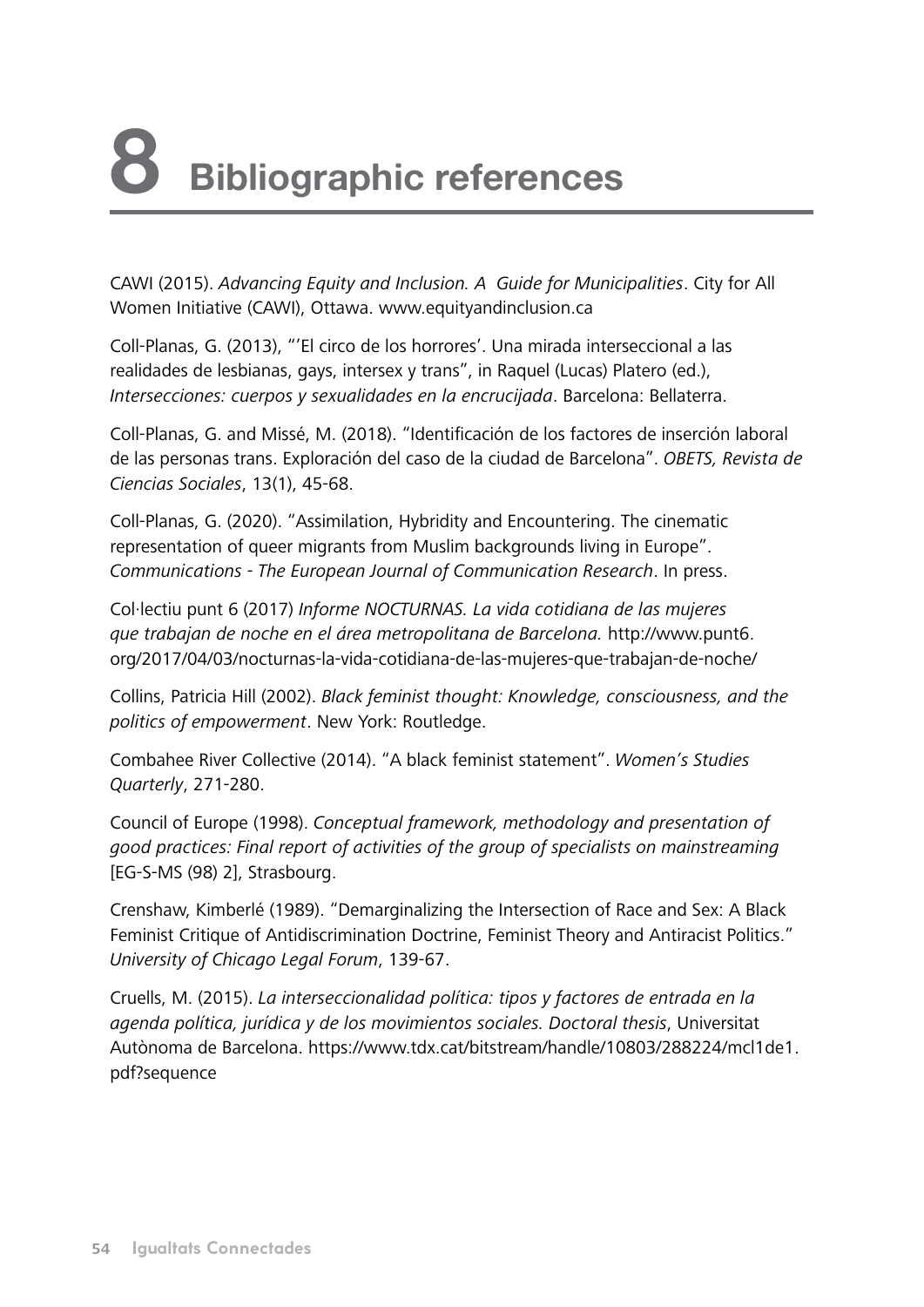Cruells, M. and Coll-Planas, G. (2013). "Challenging equality policies: the emerging LGTB perspective". European Journal of Women's Studies, 2, vol. 20: 122-137.

Fredman, S. (2016). Intersectional discrimination in EU gender equality and nondiscrimination law. European Network of Legal Experts in Gender Equality and Non-Discrimination. European Commission. [https://publications.europa.eu/en/publication](https://publications.europa.eu/en/publication-detail/-/publication/d73a9221-b7c3-40f6-8414-8a48a2157a2f)[detail/-/publication/d73a9221-b7c3-40f6-8414-8a48a2157a2f](https://publications.europa.eu/en/publication-detail/-/publication/d73a9221-b7c3-40f6-8414-8a48a2157a2f)

Hancock, A. (2007). When multiplication doesn't equal quick addition: Examining intersectionality as a research paradigm. Perspectives on politics, 5(1), 63-79.

Hankivsky, O. and Cormier, R. (2011) "Intersectionality and public policy: Some lessons from existing models." Political Research Quarterly 64(1): 217-229.

Nayak, S.; Montenegro, M.; and Pujol, J. (2018). "Conclusion: Contextual intersectionality: A conversation". In S. Nayak & R. Robbins (Eds.), Intersectionality in Social Work: Activism and Practice in Context (pp. 230–250). New York: Routledge.

Olmos Alcaraz, S. and Rubio Gómez, M. (2014) "Imaginarios sociales sobre «la/el buen y la/el mal estudiante»: sobre la necesidad de un análisis interseccional para entender las lógicas de construcción de la diferencia hacia el alumnado «inmigrante»." Pilar Cucalón Tirado (Ed.) Etnografía de la escuela y la interseccionalidad. Madrid: Traficantes de sueños.

Jorba, M. and Rodó-de-Zárate, M. (2019). Beyond mutual constitution: the property framework for intersectionality studies. Signs. Journal of Women in Culture and Society. In press.

Yuval-Davis, N. (2017). Situated intersectionality and the meanings of culture: O(s) sentido(s) da(s) cultura(s). Consello da Cultura Galega. [http://consellodacultura.gal/mediateca/extras/Texto\\_Nira\\_maquetado.pdf](http://consellodacultura.gal/mediateca/extras/Texto_Nira_maquetado.pdf) 

Palència, L.; Malmusi, D.; and Borrell, C. (2014). Incorporating intersectionality in evaluation of policy impacts on health equity. A quick guide. Barcelona: [http://www.sophie-project.eu/pdf/Guide\\_intersectionality\\_SOPHIE.pdf](http://www.sophie-project.eu/pdf/Guide_intersectionality_SOPHIE.pdf)

Romero Bachiller, C. and Montenegro, M. (2018). "Políticas públicas para la gestión de la diversidad sexual y de género: Un análisis interseccional". Psicoperspectivas, 17(1), 64-77.